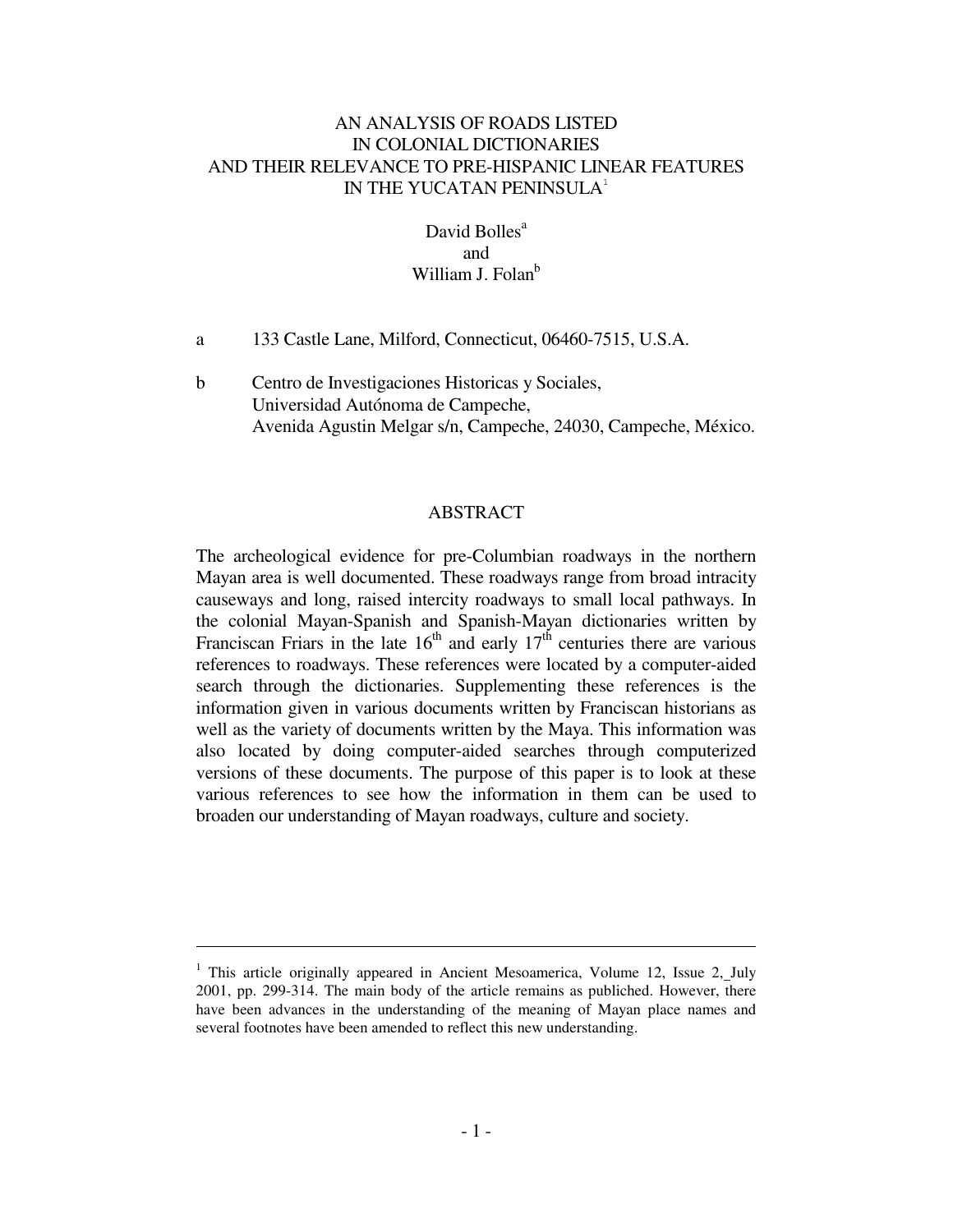The types and varieties of man-made linear features of the Central and Northern Mayan area are varied, covering everything from the *zac be*<sup>2</sup> between *Coba*, 3 Quintana Roo and *Yaxuna*, 4 (Figure 1) Yucatan, almost 100 km in length (Folan 1985, Villa Rojas 1934), intrasite *zac beob* (Benavides 1976, Folan 1977a, Folan and Stuart 1974, Folan and Stuart 1977, Folan, Kintz and Fletcher 1983a, Thompson 1928 and Thompson et al. 1932) (Figure 2), and those features a few meters long, such as walkways and property walls. (Folan et al. 1983a). Although not all of these features are impressive, taken together they contribute to a better understanding of the ancient Maya in terms of sociopolitical relationships and transportation. When thinking of *zac beob* we should take into consideration the existence

 $\overline{a}$ 

Frequently the true meaning of this *zac* is "false, feigned", but it would be incorrect to say that *zac* be = "false road".

3 See Motul I: Ah coba: especie de los faisanes llamados bach. *Bach* is the bird Ortelis vetula pallidiventris (Roys 1931) or Cissolopia yucatanica (Folan et al. 1983a), and is called *chachalaca* in Spanish. Alternatively, perhaps "Putrid Water" is meant, from *cob* = putrid and  $-a$  = water. Compare with the following entries in the Vienna: Alberca de agua: koba; pek. / Lago o laguna de agua: koba; hoc akal. / Piélago de río: koba., from which one might assume that *Koba* is in fact the correct spelling of this word. However, the *Books of Chilam Balam* consistently spell this name as *Coba*. Often these texts refer to *Coba* as *Kinchil Coba*. (The numeric terms *kinchil* and *hun tzootz ceh* (= all of the hair of a deer) are given as being equivalent in Beltrán's *Arte*, and are glossed as "un millon". A rough English equivalent might be "innumerable". Strictly speaking, *kinchil* equals 3,200,000.) In the text from the *Chumayel* which notes that *13 Ahau Katun* is seated at *Kinchil Coba*, the parallel text from the *Ti Tzimin* gives the alternative site name *Cabal Ix Bach Can*. The meaning of this alternative name is not absolutely certain. *Cabal* = low, *ix* = female, *bach* = chachalaca, *can* = snake/shoot. However, since the word for "sky/heaven" is spelled both *can* and *caan* in the Mayan colonial texts, an alternative meaning might involve the word "heaven" rather than "snake". Yet another alternative is that *ix bach can* is an yet unidentified plant name, this because the word *can* is a common term meaning "shoot/tendril" and is to be found in various plant names. The use of *cabal* as given in this name is consistent with Mayan plant nomenclature. It is interesting to note that both from the Motul I entry given above and the *Chilam Balam* entry it appears that *Coba* and the bird *bach* are interconnected.

<sup>4</sup> Perhaps originally *Yaxuma*, from *yaxum* = the bird Cotinga amabilis and  $-a$  = water.

<sup>&</sup>lt;sup>2</sup>White road, from  $zac$  = white and *be* = road. However, Morley and Brainard (1963:309) gives the following: The word *sacbe* (*sacbeob*, plural) means in Maya "artificial road" - *sac*, "something artificial, made by hand"; and *be*, "road."

This is a misinterpretation of an alternative meaning of *zac*. Compare, for example, with the Motul I: Çac: en composicion de algunas diciones disminuye la siginificacion o denota cierta imperfecion, como çac cimil, çac cheh, çac yum, ettz. lo qual se pondra adelante.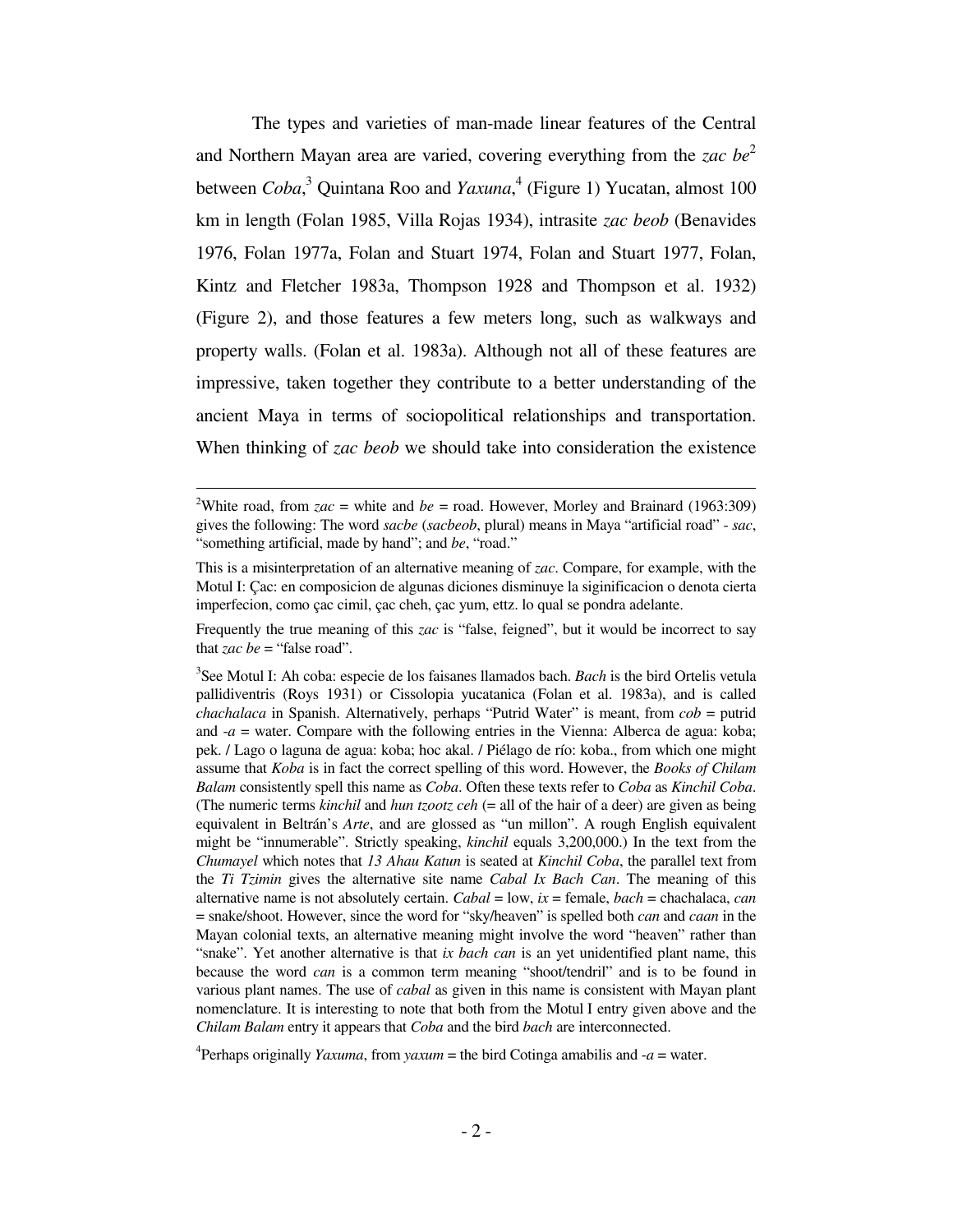of real as well as mythological routes as well as noting the difference between the terrestrial, celestial and subterranean routes of the Maya (Folan 1976, 1977a) who referred to these roadways using a variety of terms. Moreover, *zac beob* were at times used as dikes in *Coba* (Folan 1982, Folan 1992a) and El Mirador, Guatemala (Dahlin et al 1980), as well as possible dams associated with the Candelaria River (Vargas 1997).

 It should be noted that the term *zac be* was not used in early historical documents. The Spanish term *calzada* was the one generally used by such writers as Landa (1966) Lizana (1633) and Cogolludo (1971) and appears to be most equivalent to the term *zac be* used in the modern literature. It is worth commenting that in the early dictionaries the terms *be tun*<sup>5</sup> and *zac be* are both given as equivalent to *calzada*.

# MYTHOLOGICAL ROADWAYS, SKYWAYS AND SUBTERRANEAN PASSAGEWAYS

 Aside from the observable and measurable terrestrial roadways, remains of which can be found today are the seemingly mythological terrestrial *zac beob* that remain in folk memory. One of these is the *zac be* between *Ich Caan Ziho*<sup>6</sup> (Mérida) and the coast fronting the island of Cuzamil (Cozumel)<sup>7</sup> (Cogolludo 1971, Fedick 1996 and Isphording 1975) and thus a roadway of some 260 km in length (Figure 1). It was on the island

<sup>&</sup>lt;sup>5</sup>Stone road, from  $be =$  road and  $tun =$  rock / stone.

<sup>&</sup>lt;sup>6</sup>In Heaven Born, from  $ich = in$ , *caan* = sky, heaven, and  $zih =$  to be born. During the colonial period and today the Mayan populace refer to the city as *Ho*, from which the writers of Spanish historical sources get *T-Ho* or *Ti Ho*. Note that the principal temple in Mérida, perhaps where the Casa del Pueblo now stands (that is, the area bounded by Calles 65, 46, 67, and 50), was, according to the Motul I Dictionary, called *Chun Caan*, literally "the Base of Heaven" but normally means "horizon". See Motul I: Ah chun caan: ydolo de los indios antiguos de Merida. ¶ Item: el cerro grande que esta tras San Francisco de Merida.

<sup>7</sup>This island is called *Cuzamil* in Mayan documents, and is derived from *cuzam* = swallow.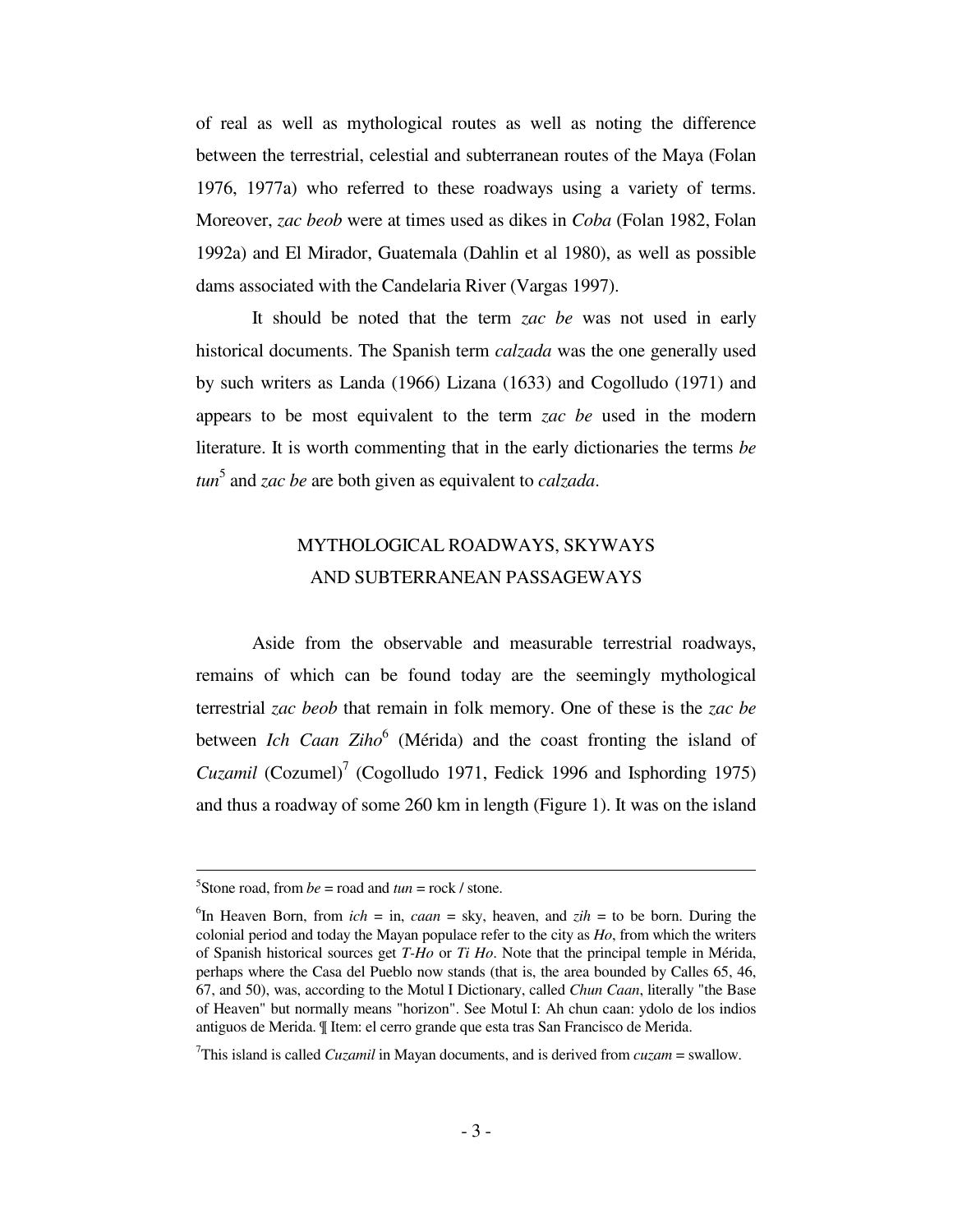of *Cuzamil* that the Maya goddess *Ix Chel*<sup>8</sup> reigned at the moment of the conquest (Landa 1966). Her shrine on the island was a focal point for pilgrims from places as far away as Guatemala and Chiapas.<sup>9</sup> Another such roadway goes between *Coba* and the Cenote Sagrado<sup>10</sup> of *Chi Cheen Itza*,<sup>11</sup> and from there a subterranean route continues to Mexico / Tenochtitlan, passing by *Uxmal*<sup>12</sup> in route. Mention should also be made of the celestial

 ${}^{8}$ Fair-skinned Woman, from  $ix =$  female and *chel* = fair-skinned. *Chel* also means "rainbow".

į.

Cog/His/I:250-251: Consérvase hoy la memoria, de mas de lo escrito en las historias, de que la isla de Cozumél era el supremo santuario, y como romano de esta tierra, donde no solo los moradores de ella, pero de otras tierras concurrian á la adoracion de los ídolos, que en ella veneraban, y se vén vestigios de calzadas que atraviesan todo este reino, y dicen rematan á lo oriental dél en la playa del mar, desde donde se atraviesa un brazo dél, de distancia de cuatro leguas, con que se divide esta Tierra Firme de aquella isla. Estas calzadas eran, como caminos reales, que guiaban sin recelo de perderse en ellos, para que llegasen <251> á Cozumél al cumplimiento de sus promesas, á las ofrendas de sus sacrificios, á pedir el remedio de sus necesidades, y á la errada adoracion de sus Dioses fingidos.

<sup>10</sup>One of two cenotes or sink holes in the center of *Chi Cheen Itza*. The other cenote is *X*-*Toloc*, mentioned later in this paper. In the colonial Mayan texts there is no special name for the Cenote Sagrado. The name of the site is *Chi Cħeen* or *Chi Cħeen Itza*, or occasionally *Uucil Yaab Nal* (seven quantities of corn), and the cenote itself is referred to simply as *cħeen*.

<sup>11</sup>Mouth of the Well of the Itza, from *chi* = mouth, *cheen* = well, and *Itza* = a Mayan group.

 $12$ While various sources claim that the meaning of Uxmal is based on the corruption of the word **oxmal** (literally "three times" from  $ox = 3$  and  $-mal =$  times, but often glossed as "Thrice built"), there is reason to think that for a place name the suffix **–mal** has a different function. That is to say, there are several places in the Yucatan peninsula which have their names end in **–mal**, and none of these use numbers in their name, meaning that in these cases **–mal** is not a number classifier as in the case of **oxmal**. Some examples of the usage of the suffix **–mal** in this manner are in the place names Akumal, Chactemal (modern Chetumal), Emal, Itzmal (modren Izamal), Otzmal / Otzomal, Ulumal. Given the foregoing, it appears that there is principally one meaning of the word **ux** which would give the name Uxmal a meaningful name, and that is "to harvest". If this is true, then Uxmal means "the place of harvest". See DMM: Coger con la mano fruta y legumbres: vx. / BMTV: Cojella, generalmente: ux. ¶ Cojer el ají o chile, y los frisoles: ux ic .l. ux buul. / CMM: Ux.ah,ub: coger los frisoles en las matas, y otras frutas y chile verde y flores con sus peçones y el algodon con sus capullos. It has been suggested by various researchers that Uxmal served as the breadbasket for the northern cities such as **Chi Cħeen Itza**. See for example page 71 of *Handbook to Life in the Ancient Maya World* by Lynn V. Foster.

 $9$ It is interesting to note that Cogolludo (1971) mentions the existence of such a roadway:

Cog/His/I:24: Era Cozumél el mayor Santuario para los indios que habia en este reino de Yucatan, y á donde recurrian en romeria de todo él por unas calzadas que le atravesaban todo, y hoy permanecen en muchas partes vestigios dellas, que no se han acabado de deshacer, y asi habia alli grandes kues (*ku na*), adoratorios de ídolos.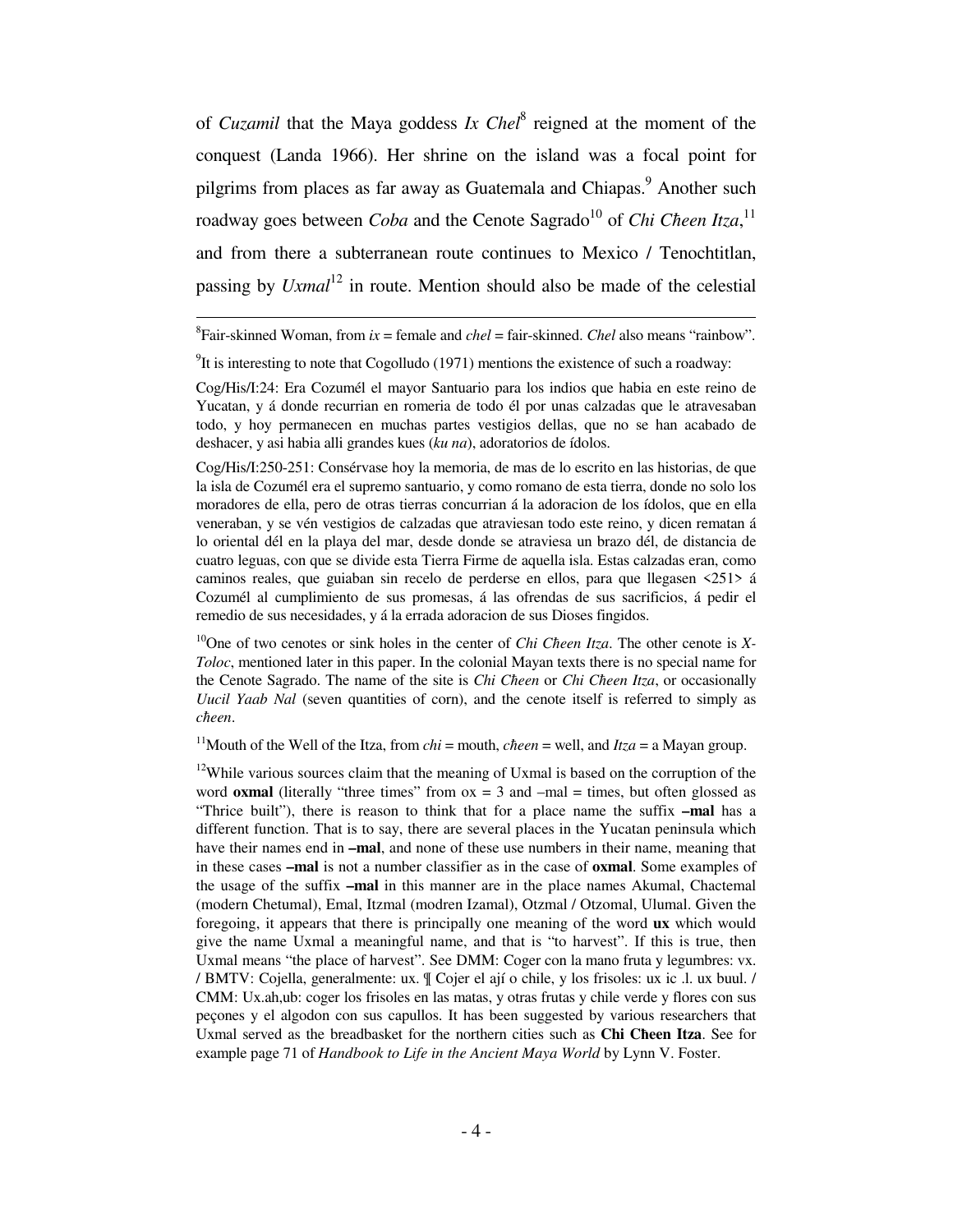*cuxaan zum* <sup>13</sup> between *Zac Ii*<sup>14</sup> (Valladolid), *Coba* and *Tulum*, <sup>15</sup> <sup>16</sup> said to be built by the *Itza Rey Macehualo*<sup>17</sup> and wide enough for horsemen to ride upon while leading numerous armed men. The same celestial *cuxaan zum* between *Coba*, *Zac Ii* and *Ho*<sup>18</sup> was cut by a Mexican force according to Jacinto May Hau of *Coba* (Folan 1975, Folan et al. 1983a, Miller 1974, Tozzer 1907). There also exists a celestial *zac be* or *cuxaan zum* between *Dzibil Chaltun*<sup>19</sup> and *Itzmal* (Izamal),<sup>20</sup> Yucatan, ostensibly traveled by the

į.

<sup>19</sup>Written Bedrock, from  $dzibil$  = written and *chaltun* = bedrock. The local Mayans refer to this site as *X-Lah Cah*, or "old/ruined town".

<sup>20</sup>The present-day place name Izamal is derived from the Mayan place name **Itzmal**, the name which was often employed by early Spanish writers such as Lizana and Cogolludo. **Itzmal** is the site of one the largest pre-Columbian structures in Yucatan along with numerous other structures, and thus a logical stop on **Kukul Can**'s sojourn through Yucatan. The site is said to be dedicated to the principal god **Itzam Na** which has often been glossed as "Lizard House". However, Lizana parses the name equating the syllable **itz** to "dew". Because of various place names which end in the suffix –**mal** it may well be that the suffix –**mal** means "place", and thus the name **Itzmal** could mean "Place of dew". This is consistent with the fact that **Itzmal** seems to lay in a thermal or climatological situation which causes dew to form in the mornings, more so than in areas both nearer and further from the coast. This conjecture is backed up by a plaque which used to be located on the wall of the southeastern corner of the southern arcade of the Convento de San Antonio in Izamal. The plaque was made of a thin piece of stone measuring about 75 cm high and 50 cm wide. On it were inscribed several lines of text, the letters of which were filled in with red paint. The text essentially said the same as the foregoing. Unfortunately sometime between March of 2016 and August of 2017 the plaque was removed and its present location unknown, although the grounds caretaker mentioned that INAH took many artifacts to Mérida and perhaps the plaque was among those items. See CMM: Itz: leche, lagrima, sudor, o goma por quaxar de arboles y de matas y de algunas yeruas.

<sup>&</sup>lt;sup>13</sup>Living rope, from *cuxaan* = living, alive, and  $zum =$  rope.

<sup>&</sup>lt;sup>14</sup>White Hawk, from  $zac$  = white and  $ii$  = hawk. Over the front door of the cathedral facing the central plaza of *Zac Ii* there is a shield which has a representation of this bird.

<sup>&</sup>lt;sup>15</sup>A wall or fortification made of dirt. Probably from  $tul =$  around and  $luum =$  earth.

 $16T$ ozzer (1941) gives the following information in note 908:

According to the folklore of the present Mayas, in the olden times there was a road suspended in the sky stretching from Tulum and Coba to Chichen Itza and Uxmal. This pathway was called *cuxan sum* or *sac be*. It was in the nature of a large rope (*sum*) supposed to be living (*cuxan*) and in the middle flowed blood. Tozzer (1907:153).

<sup>&</sup>lt;sup>17</sup>The hispanified term *Rey Macehualo* = King of the peasant/indians, from the Spanish  $rev =$ king and the Nahuatl *maceualli* = peasant or vassal. In Mayan this term is *u rey mazeualoob*. In present-day Mayan *mazeual* is an alternative name for the Maya themselves.

<sup>18</sup>This is the present-day Mayan name for Mérida, and is derived from *Ich Caan Ziho*. See the footnote to *Ich Caan Ziho* above.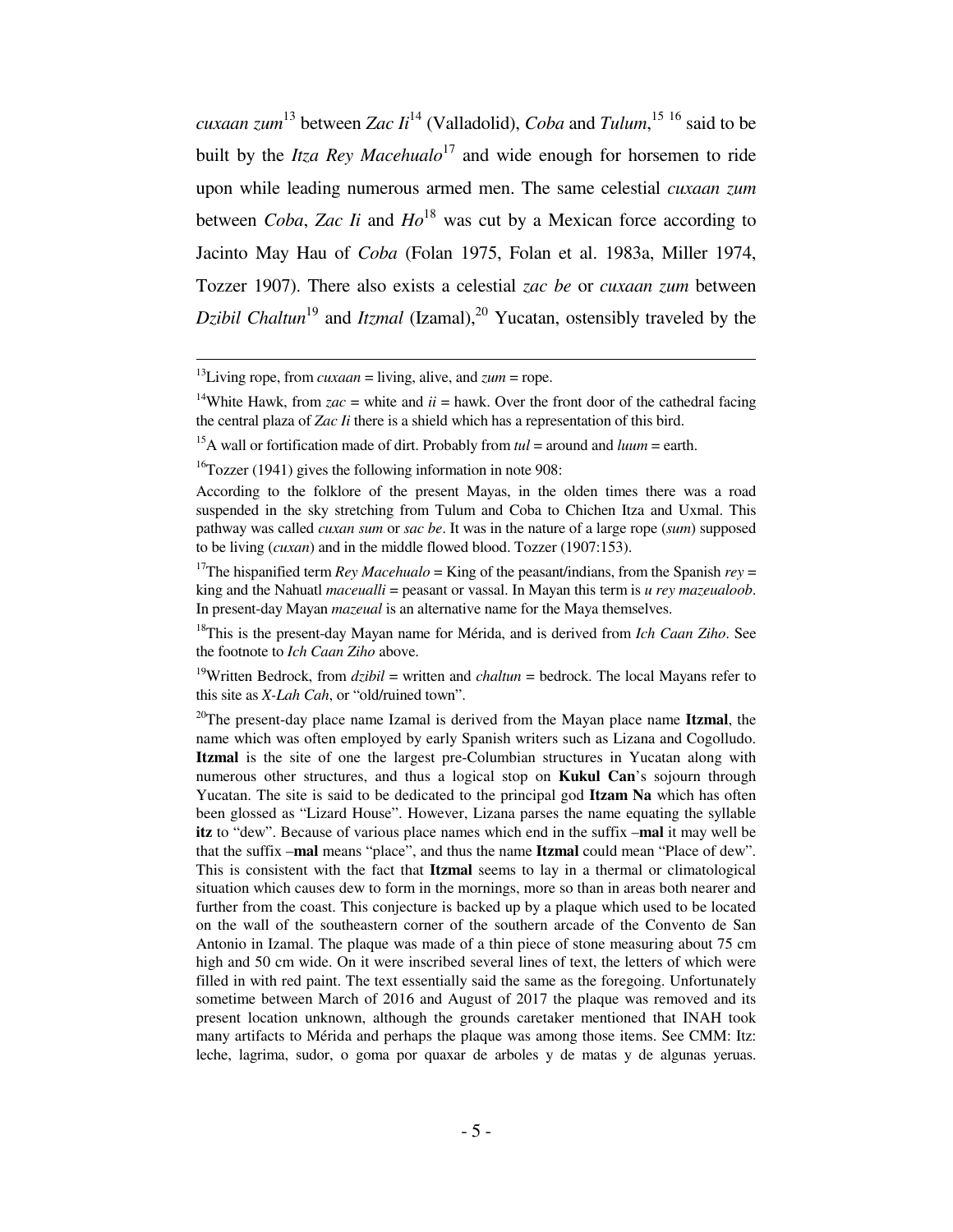Virgin of the Immaculate Conception who apparently began her journey in the Cenote *X-Lah Cah*, <sup>21</sup> a sink hole at *Dzibil Chaltun* (Folan 1992a) dedicated principally to domestic use based on the cultural contents found in it, (Folan, personal observation 1958-1960) in spite of all its mythological relationships (Taschek 1994; see Newberry 1959 on its excavation).

 Mythological, subterranean passageways are common features of folklore in Campeche and Yucatan. These passageways usually connect a minor site to a major center such as *Ich Caan Ziho* or *Uxmal*. For example, there exists a mythological underground passageway which begins at the Cenote *X-Lah Cah* of *Dzibil Chaltun* connected to the nearby town of *Chablekal*<sup>22</sup> (Mardin 1958). This cenote is said to have been formed by a great thunderbolt sent by a deity (Folan 1970).<sup>23</sup> The cenote supposedly has become a subaquatic shrine for Saint Ursula, $^{24}$  who represents the Moon

 $\overline{a}$ 

Compare with BMTV: Lagartos, como iguanas de tierra y agua: ytzam. For the Cogolludo quote see pp. 255-256: En el pueblo de Ytzmal, junto á un cerro de los muchos que se ha dicho hay labrados á mano, que era morada de sacerdotes gentiles, y en él se fundó despues el convento que hoy <256> permanece, habia un templo edificado á un ídolo, que tenian muy celebrado, que se llamaba *Ytzamat ul*, que quiere decir él que recibe y posee la gracia, ó rocio del cielo. Decian los indios, que este fué un gran rey, señor de esta tierra, que era obedecido por hijo de Dioses, y cuando le preguntaban, como se llamaba, ó quien era; no respondia mas de estas palabras, *Ytzencaan Ytzen muyal* (**itzen caan, itzen muyal**), que era decir: Yo soy el rocio, ó sustancia del cielo y nubes.

<sup>&</sup>lt;sup>21</sup>Old town, from *lah* / *lab* = old, rotten, and *cah* = town. As note in the footnote to *Dzibil Chaltun* above, *X-Lah Cah* is the name used by the local populace for *Dzibil Chaltun*. In Mayan documents this is probably the site of *Chable*, also referred to as *Lahun Chable*. See the note to Santa Ursula below.

<sup>22</sup>As noted above, the original name for *Dzibil Chaltun* was probably *Chable*, and also *Lahun Chable* which means "ten *Chable*", probably because the last *10 Ahau Katun* (1374) before the Spanish conquest was seated here. The function of the suffix -*kal* is unclear. *Kal* means "twenty" and "to close".

 $2^{23}$ Perhaps *Itzam Na*, but there is no confirmation that he himself had the power over thunderbolts.

<sup>24</sup>Cogolludo (1971) confirms that Santa Ursula is the patron saint of *Chablekal*. Note that he spells the town's name *Chable*. It is unknown when the suffix -*kal* was added to the name.

Cog/His/I:302-303: El convento de Cumkal tiene cuarto lugar en la tabla del primer capitulo custodial del año de 1549. Es titular de su iglesia nuestro padre San Francisco; sus visitas son Santiago del pueblo <303> de Chicxulub (*Cħic Xulub*), Santa Ursula del de Chablé (*Chable*), San Pedro Apóstol del de Chulul, y San Juan Bautista del Zicipach (*Zic Pach*).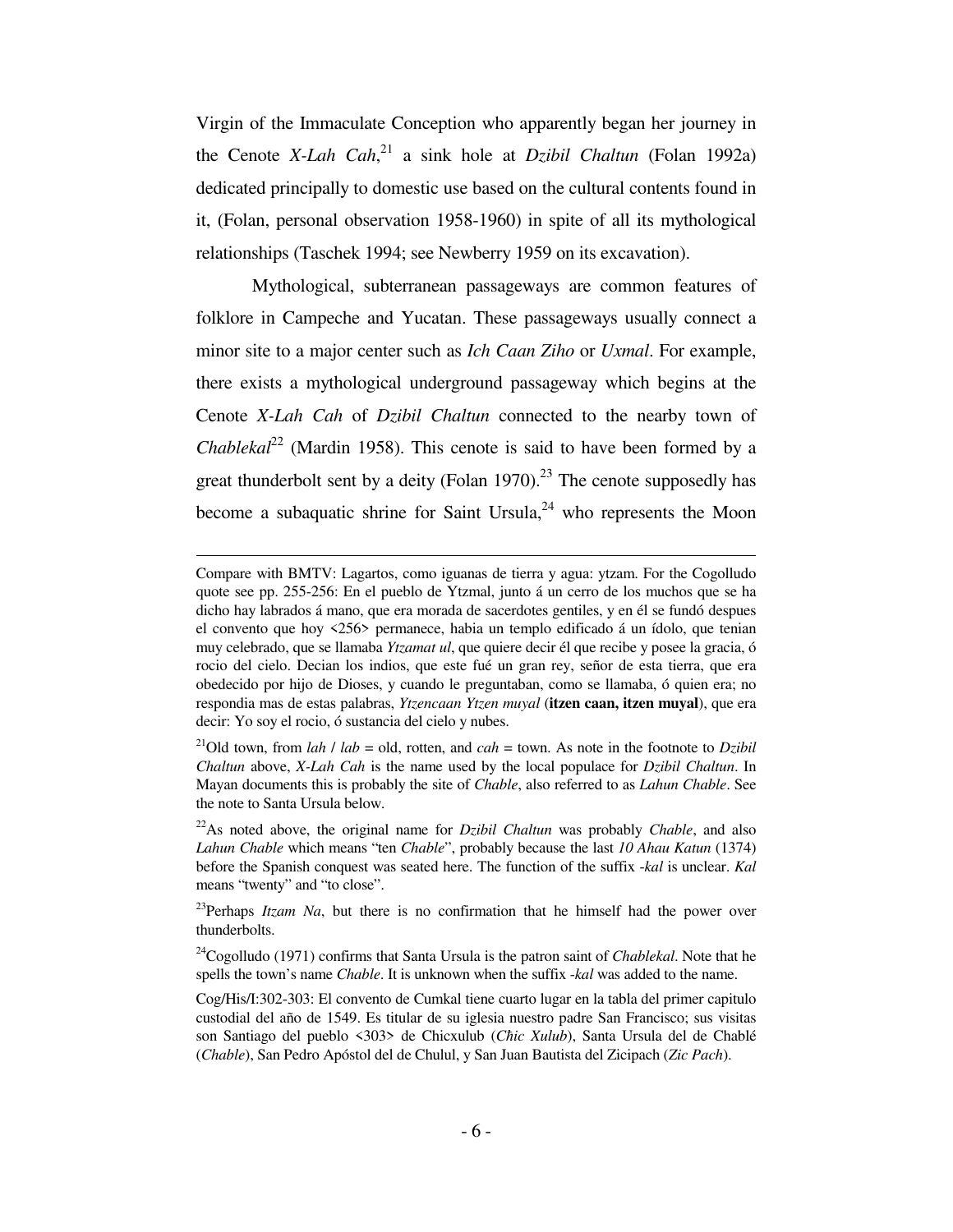Goddess of the Maya known as *Ix Tan Dzonot*<sup>25</sup> (Thompson 1976:244-245). The cenote is also a shrine for her sister La Concepcion Inmaculada and a child associated with a disease which produces reddish ulcers called *anal kak*<sup>26</sup> (Baez - Jorge 1988, Folan 1970, Thompson 1976:244-245). Music played in *Chablekal* is supposedly audible in *Dzibil Chaltun* by way of this much publicized passageway (Mardin 1958). There also exists a mythological subterranean passageway between the archaeological site of *Acan Muul*<sup>27</sup> (Pollock 1980), located within the territory of the Ejido de Chemblas<sup>28</sup> to the north of the City of Campeche, and *Uxmal* according to a belief collected in the early 1990's (José María Calan Zuc; personal communication 1992). The entrance of this feature, discovered by an intoxicated traveler returning to his house in *Nacheha*<sup>29</sup> from *Yaxca*,<sup>30</sup> is

<sup>28</sup>Probably *Cħeen Blas*, or "the Well of Blas".

<sup>29</sup>Probably *Nachal Ha* = "Far Water".

<sup>&</sup>lt;sup>25</sup>She who is in Front of the Cenote / She who is in the Middle of the Cenote, from  $ix =$ female,  $tan =$  in front of  $/$  in the middle of, and  $dz$ *onot* = cenote or sink hole. For the two alternative meanings of *tan* see Motul I: Tan: la delantera de alguna cosa. / Tan: en composicion de algunas diciones denota el medio.

<sup>26</sup>An as yet unspecified skin disease. Roys translates *anal kak* as "a certain small ulcer" in *Ethno-Botany* (Roys 1931), and *chac anal kak* as "a small ulcer" in the *Bacabs* (Roys 1965), and translates *hobonte kak* which is given as an equivalent to *chac anal kak* in the *Bacabs* as "erysipelas". Arzápalo (1987) concurs. *Chac anal kak* is given again on page 106 of the *Bacabs*, and Roys translates this as "red anal-kak ulcers", with Arzápalo giving "Viruelasrojo-encendido".

<sup>&</sup>lt;sup>27</sup>There are, unfortunately, several meanings of the word *acan* as shown by the entries in the Motul I. The most common use of *acan* is the one which means "sigh / moan", and thus the name of this site would seem to be "Moaning / Sighing Mound" perhaps associated with the sound of the chains according to our informant. However, perhaps this site was dedicated to the god *Acan*, the god of fermented drink (either *balche* or *ci*, or perhaps both), and thus the name would mean "*Acan*'s Mound", which may refer to the inebriated witness to the above events. Not included in the Motul I is the plant *acan*/*acam* = Orobanche sp. (Roys 1931:213).

<sup>30</sup>There are several alternative meanings for this place name. *Yax* can mean both "green/blue" and "first". *Ca*, if the *a* is pronounced short or clipped, can mean "striped squash" (Cucurbita spp.), and by extension "skull", and "metate". If the *a* is pronounced regular and spelled *cah*, it can mean "town". It would seem most probable that *Yax Cah* = "First Town" / "Green Town", depending on the features of the place, is to be assumed as the correct reading, unless there is no town to be found at this site. In that case "Green Striped Squash" / "Green Skull" / "Green Metate" are the possible meanings.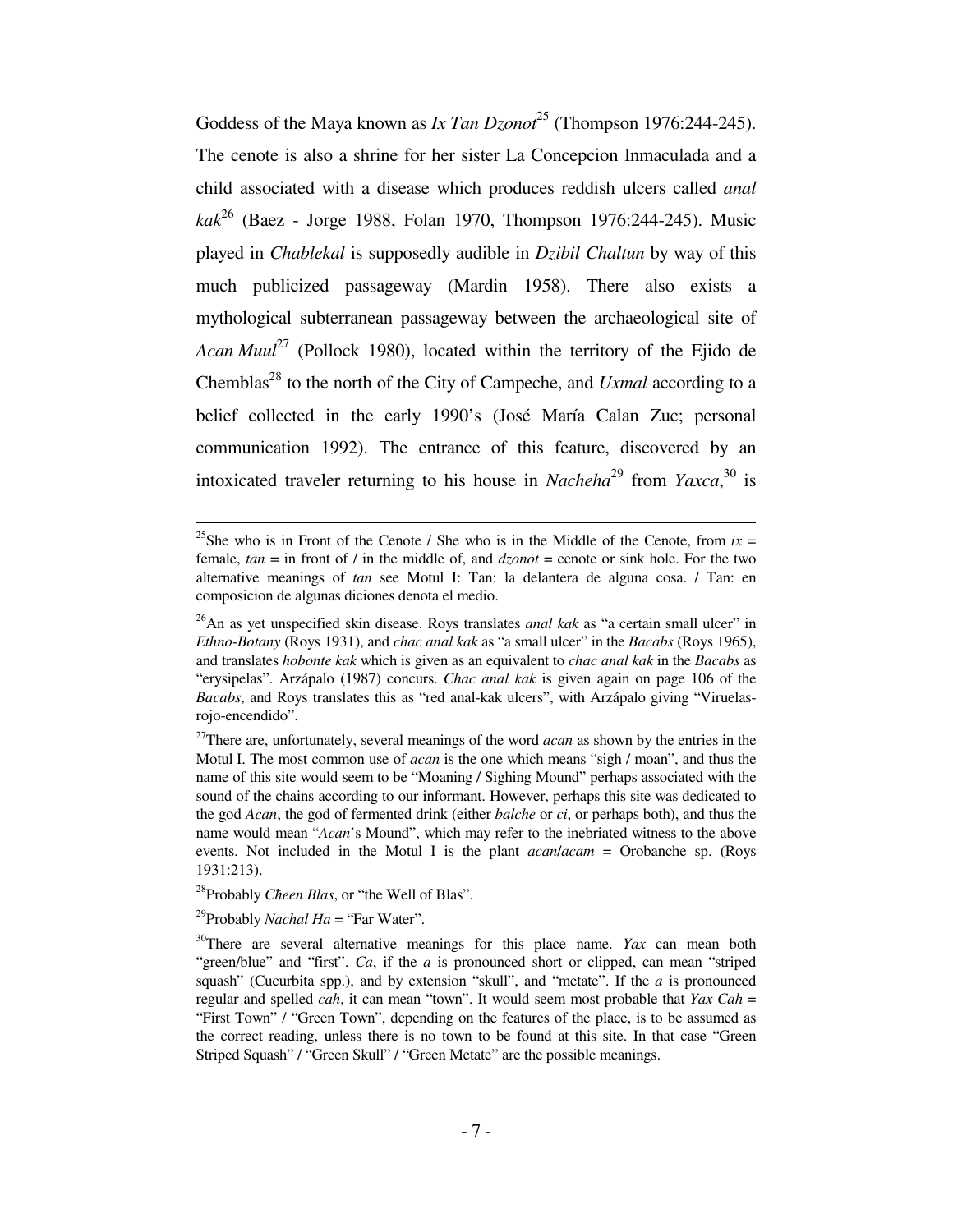under the custody of a male deity-like individual called *H-Zahcab*, <sup>31</sup> who watches over a gold table with a young unnamed virgin dressed in gold upon it in a building close to the main pyramid of the site. *Kukul Can*<sup>32</sup> is to be found beneath this table bound by a golden chain which did not, however, impede him from going to *Uxmal* through this passageway whenever there were festivities there. This site is also associated with large black cats with bows of different colors, and a slowly pulsating light associated with its principal structure from which a sound of rapidly dragged chains was heard, possibly the gold ones binding *Kukul Can*. Within the main structure, our informant has heard roosters and turkeys speaking like people as well as cattle conversing in human language.

 A subterranean route between Copan, Honduras and Quirigua, Guatemala is also rumored to exist (Sedat, personal communication 1996) thus adding an international flavor to this type of linear feature.

# ROADWAYS DESCRIBED IN THE COLONIAL DICTIONARIES

 Some of the best sources for learning about Maya linear features are the early Colonial dictionaries written in Yucatan Maya by Franciscan friars in the late 16th and early 17th century (Bolles 2001). There are various entries in these dictionaries describing the linear features, sometimes in great detail. Here we will look at some of the material supplied by the colonial dictionaries and Mayan manuscripts and use it as our guide to a further understanding of these interesting features. At the same time we will try to relate archaeological features, both those already mentioned above as well as

<sup>&</sup>lt;sup>31</sup>He of the Cave, from  $h$ - = male and *zahcab* = cave and the white marl which is dug from caves. Here of course *zahcab* refers to the cave itself.

<sup>32</sup>Feathered Snake, from *kukul* = feathered and *can* = snake. Called *Quetzal Coatl* in Nahuatl.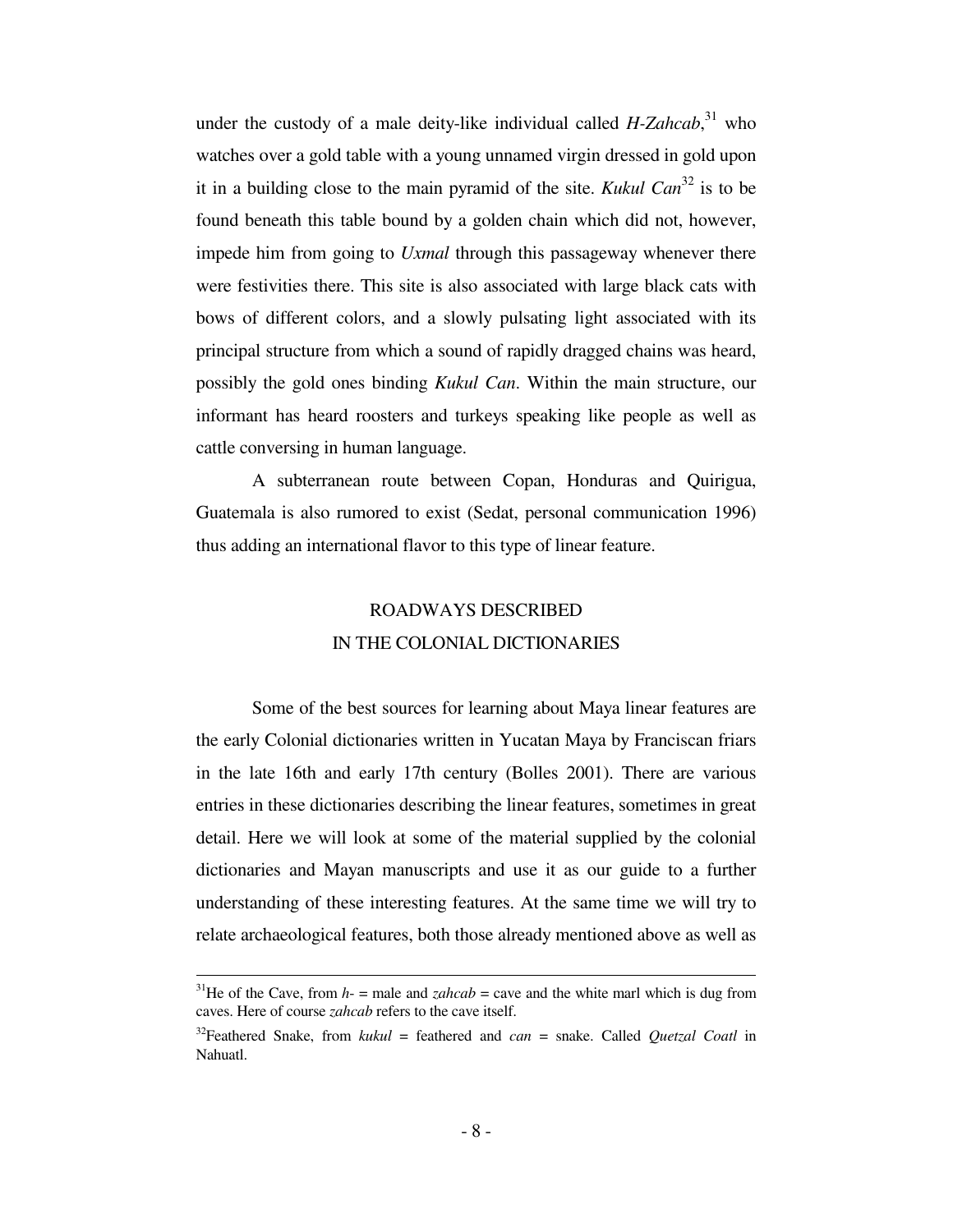others, to their linguistic counterparts. These include both the raised stone or earthen filled roadways as well as those of other constructions described below. In this discussion the meaning and significance of terms *be tun*, *buth be*, *buthbil be*, *cochbaben be*, *cħibal be*, *haban be* and *noh be* and their relationship to *zac be* will be examined. Also to be discussed are the terms *xay be* or "fork in the road" and *hol can be* or "crossroads", as well as the activities which took place at those junctions according to Maya Colonial literature such as the Books of Chilam Balam (Bolles 1978).

# ARCHAEOLOGICAL EVIDENCE OF ROADWAYS DESCRIBED IN THE COLONIAL DICTIONARIES

 As already mentioned above, the longest *zac be* so far discovered archaeologically in the Maya area is between *Coba*, Quintana Roo and its satellite, *Yaxuna*, Yucatan (Figure 1). This roadway, almost 100 km long, approximately 8 m wide, and generally about 50 cm high, is accompanied by a series of platforms described by Alfonso Villa Rojas (1934) in the early 1930's. It is a prime candidate for what the Spanish would have referred to as *camino real* and the Maya as *noh be*, <sup>33</sup> defined as a long or principal roadway. An additional candidate for this type of roadway would be the one between *Coba*, Quintana Roo and *Ixil*, Yucatan,<sup>34</sup> of some 20 km in length, first followed and described by Jacinto May Hau, Nicolas Caamal Canche, Teoberto May Chimal, Lynda Florey Folan and William J. Folan. (Folan 1976, 1977a, Folan and Stuart 1974, Robles 1976) (Figure 1). This road seems to be a shorter version of the *Zac Be* 1 going to *Yaxuna* and duplicates

<sup>&</sup>lt;sup>33</sup>Big Road, from  $noh = big$  and  $be = road$ . This is generally glossed as "camino real" in the dictionaries.

<sup>34</sup>The meaning of *Ixil* is unknown. This town of *Ixil* is 20 kms. southwest of *Coba* and about 35 kms. south of *Che Maax*. There is a second, better known town named *Ixil* which lies just north of *Cumkal* and *Cħic Xulub*.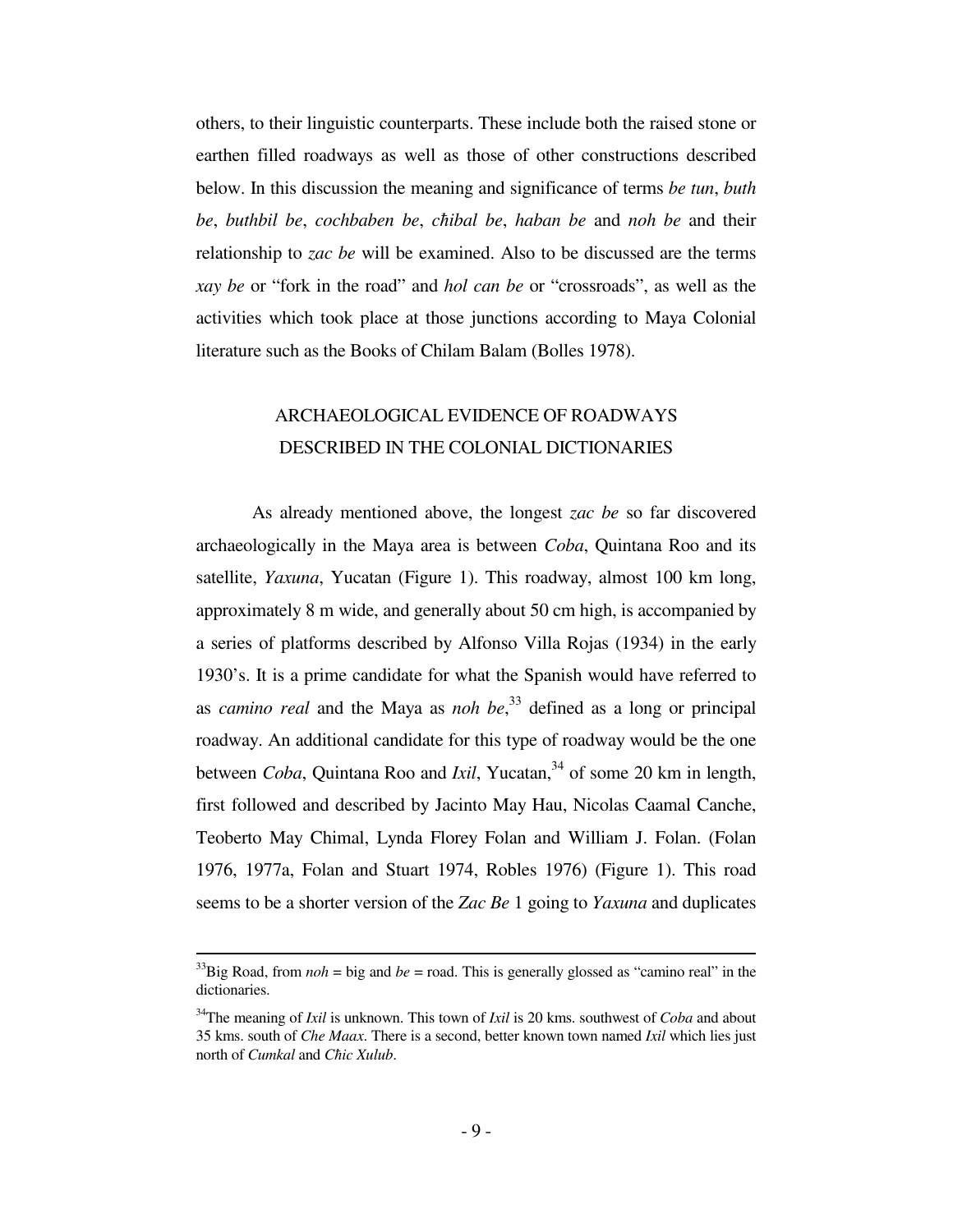most of its notable features such as large ramps (Figure 3) adding in one case a fairly large platform associated with a vaulted building to a ramp located close to *Coba* (Figure 4). Numerous smaller ramps were distributed over the 20 km length of the *zac be*. The large ramp, its platform and vaulted building were referred to as a customs house by the *Cobaeños* who led us along the full length of the *zac be*. <sup>35</sup> These and other such roads probably defined the boundaries of the *Coba* urban area and the *Coba* regional state. (Folan 1976, Folan and Stuart 1974, Kurjack and Andrews 1976.)

 Another candidate for the term *noh be*<sup>36</sup> would be the *calzada* mentioned by both Landa  $(1966)^{37}$  and Lizana  $(1633)^{38}$  which connects *Ich Caan Ziho* with *Itzmal*. This roadway is approximately 60 km in length. Between these two major sites is the Ruins of *Ake*, <sup>39</sup> through which this

 $\overline{a}$ 

<sup>36</sup>As mentioned above, *noh be* is generally glossed as "camino real" in the early dictionaries.

 $35$ The structure on the ramp is probably a customs house. In the Motul I there is an official named *ah beelnal*: Ah beelnal; ah beelancil:} official de republica, como cacique, alcalde, regidor, ettza. The word *beelnal* can mean either "road keeper" or "office holder". The suffix -*nal* is equivalent to "holder", "keeper". However, the word *beel* is more complicated, and has the following meanings: Beel: camino. / Beel: estado de vida. / Beel: obra /o/ ocupación. / Beel: officio de republica o de qualquier official. It would seem reasonable to assume that on heavily traveled roads such as the one from *Ixil* and *Yaxuna* to *Coba* there would have been a customs house as the road entered the territory of *Coba*.

 $37$ Landa (1966:109): Los segundos edificios que en esta tierra son más principales y antiguos - tanto que no hay memoria de sus fundadores - son los de *T-ho* (*Ich Caan Ziho*, or today *Ho*); están a trece leguas de los de *Izamal* (*Itzmal*) y a ocho del mar como los otros; y hay señales hoy en día de haber habido una muy hermosa calzada de los unos a los otros. Los españoles poblaron aquí una ciudad y llamáronla Mérida por la extrañeza y grandeza de los edificios, el principal de los cuales señalaré aquí como pudiere e hice (con el) de *Izamal* (*Itzmal*), para que mejor se puede ver lo que es.

<sup>&</sup>lt;sup>38</sup>While *Ich Caan Ziho* is not directly mentioned in the following paragraph by Lizana, it is not hard to surmise that the road going westward from the temple of *Kauil* would lead to the Ruins of *Ake* and then on to *Ich Caan Ziho*.

Lizana (1633:6v): Y este [templo] era el que está en la parte del puniente y, assí, se llama y nombra *Kabul*, que quiere dezir "mano obradora". Allí ofrecían grandes limosnas, y lleuavan presentes y hazían romerías de todas partes. Para lo qual hauían hecho quatro caminos o calzadas a los quatro vientos, que llegavan a todos los fines desta tierra y passavan a la de Tavasco y Guatemala y Chiapa, que aún hoy [s]e ve, en muchas partes, pedazos y vestigios della. Tanto era el concurso que acudía a estos oráculos de *Itz[a]m [N]a T[h]ul* y *[K]abul*, que havía hechos caminos.

<sup>&</sup>lt;sup>39</sup>There is no known meaning for this name. Some relate that an earlier name is *Aqu*. Perhaps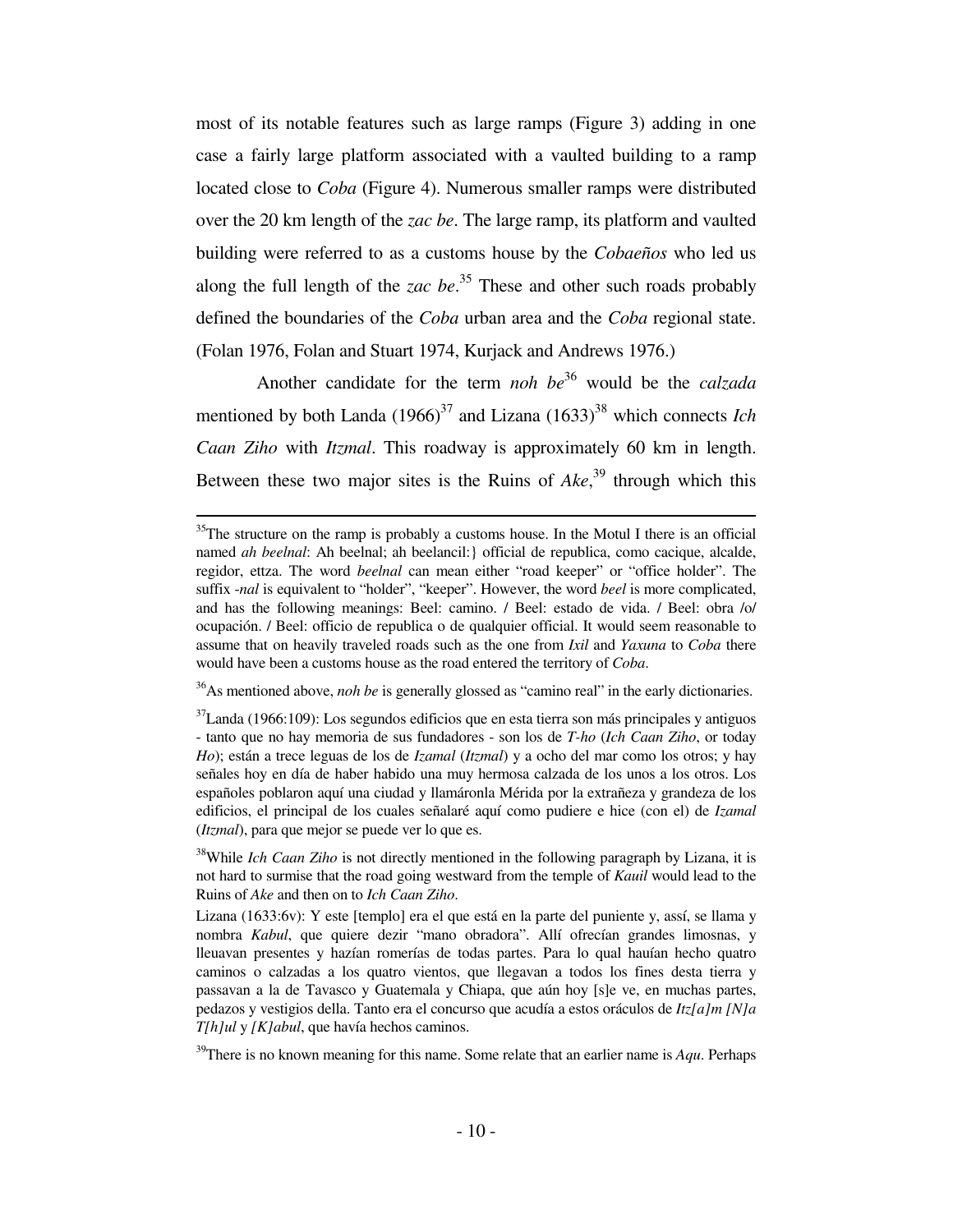*calzada* apparently passed. Archaeological evidence gathered by Rubén Maldonado Cárdenas (1995, 1997) supports the existence of such a roadway between *Itzmal* and the Ruins of *Ake* (Figure 5). Beyond this, it is apparent from both Lizana (1633) and Cogolludo  $(1971)^{40}$  that there was a network of roads throughout the Yucatecan peninsula Cogolludo refers to as *calzada* and *camino real*. For Cogolludo, the purpose of this network of roads was to bring pilgrims from places as far away as Tabasco, Chiapas, and Guatemala, to the port of *Ppole*<sup>41</sup> on the mainland across from the island of *Cuzamil*.

 Another possible Mayan term for *camino real* is *cħibal be*, <sup>42</sup> glossed as the main road from which side roads branch out. There are several *zac beob* in *Coba* which fit this description (Folan et al. 1983a) as well as the zac be between *Uxmal* and *Kabah*<sup>43</sup> followed by Victor Segovia Pinto (personal communication; 1962). There may be a reference to the kinship system in the use of the term *cħibal be*, relating a large road with certain lineage associations, thus corroborating the existence of kinship links suggested for local and intersite *zac beob* of *Coba* (Folan 1975, Folan and Stuart 1974, Kurjack and Andrews 1976).

then, using standard Mayan orthography, it original name was  $Ac =$  turtle or  $Ak =$  vine. Other meanings of both *Ac* and *Ak* are also possible.

 $40$ See the earlier footnote in which Cogolludo (1971) talks about the roads leading to *Cuzamil*.

<sup>&</sup>lt;sup>41</sup>Meaning uncertain. Perhaps this name has to do with merchants. See Motul I: Ppolmal: mercadear, tratar y contratar, comprar y vender.; and Ppolom .l. ah ppolom: mercader. The location of this port is not specified in the sources known to us, but probably is in or about Puerto Morelos or Playa del Carmen. As a side note: the causeway which crosses the swamp between the mainland and the town itself has a suspiciously *zac be* feeling to it. See the 2001 FAMSI report by Jennifer Mathews. RC: Ppole was the port on the mainland from which travelers usually embarked for the Island of Cozumel (Aguilar 1900, p. 83). We have here a pun on the name, as ppol means to multiply or increase in numbers. The reference to taking the women of Ppole as their mothers is of interest, as it shows a recollection of the first Itzá taking the women of the country as their wives. These invaders were probably largely men.

<sup>&</sup>lt;sup>42</sup>Literally "Linage Road", from *chibal* = caste, linage, and  $be =$  road. See Motul I: Chibal: casta; linage. ¶ De aqui sale: v cħibal be: camino grande, prinçipal, y real respecto de los otros pequños y sendas que salen del. ¶ valkahen a cħab v cħibal be a ppatahe: vueluete atras a tomar el camino prinçipal y real que dexastes o que perdiste.

<sup>&</sup>lt;sup>43</sup>Meaning uncertain, perhaps due to a misspelling of the name.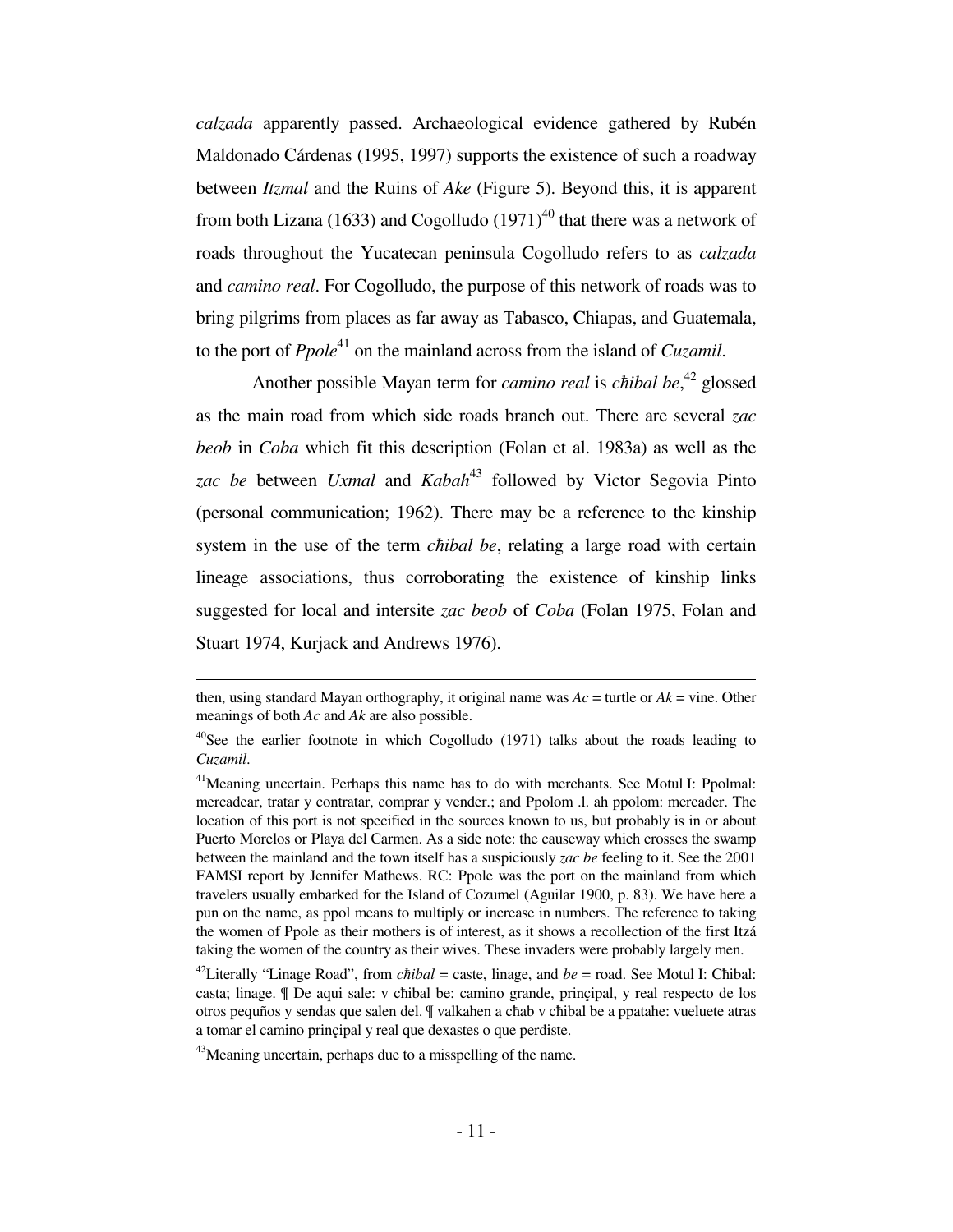Yet another term given in the various dictionaries for the Spanish word *calzada* is *buth*, *buth be* or *buthbil be*, from the verb root *buth* meaning "to fill" and *be* meaning "road", referring definitely to the type of road today referred to as a stone-filled *zac be*. In a few of the dictionary entries it may be surmised that this type of road is, in particular, that which crosses wet terrain such as the roadways through lakes and marshy areas at *Coba*, including the 6 meter wide *zac be* to *Ixil* which crosses a marsh. (Folan: personal observation). Another example of this type of road is *Zac Be* 10 in *Coba*, a very low, difficult to follow roadway that connects *Zac Be* 8 with Laguna *Zacal Puuc*<sup>44</sup> and *Yax Laguna*<sup>45</sup> according to its Carnegie discoverers (Thompson et al. 1932) and Jacinto May Hau (personal communication 1975) (Figure 2). This roadway includes sections which enter into and rise out of *sascaberas*, <sup>46</sup> the product of which may have been carried over this and other important *zac beob*. There exists a *zac be* filled with earth in *Calak Muul*,<sup>47</sup> Campeche (Folan 1991, 1992b and Folan et al. 1995a, 1995b) and another of oyster shells and earth in Tabasco, as reported by Ernesto Vargas (1985:102). Some apparently cross marshy places such as the Bajo de El Laberinto in *Calak Muul* where several *zac beob* still to be ground-truthed, are shown crossing this wide seasonal marsh between *Calak Muul* and El Mirador, El Peten, Guatemala in satellite imagery (Folan 1992b, Folan et al. 1995a,b). Guatemalan roadways are under investigation by Richard Hansen (1990 and 1994) and several other archaeologists including José Suasnavar (1994) as well as Julio A. Roldán (Roldán et al. 1991) in *Ixtoton*, Guatemala and surrounding areas.

Finally, for the word *calzada* there is the term *be tun*. It is apparent

<sup>&</sup>lt;sup>44</sup>White Hill, from *zacal* = white and *puuc* = hill.

 $45$ *Yax* = green.

 $^{46}$ A hispanification of the Mayan word *zazcab* = cave and the marl or white earth derive from this cave. In colonial times this term was written *zahcab*.

 $47$ Twin Hills, from *calak* = paired, twin, and *muul* = man-made mound or man-made hill.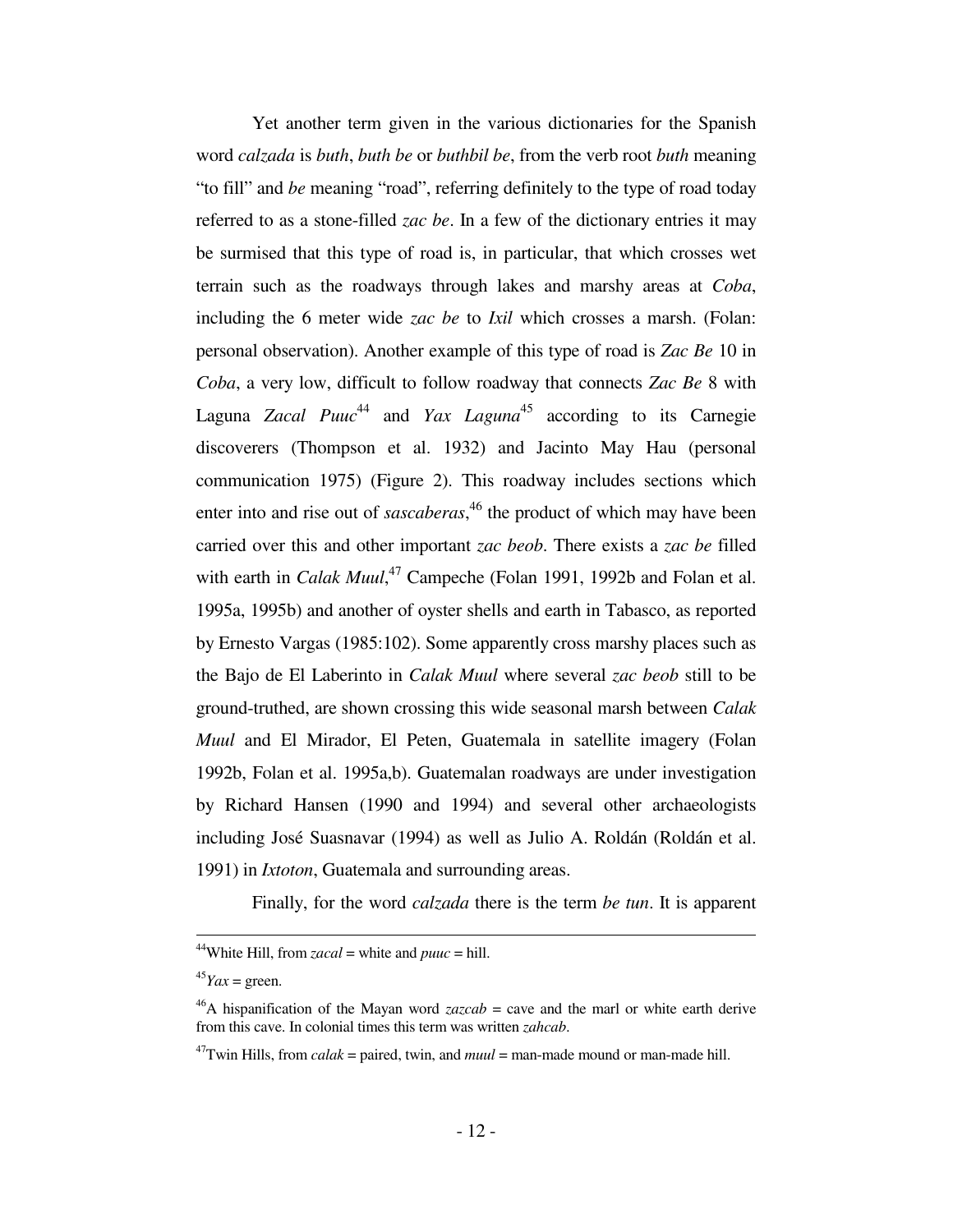from both the Motul I and the Vienna dictionaries that *zac be* and *be tun* are considered synonymous.<sup>48</sup> As noted in the opening paragraphs of this paper, the term *zac be* is not found in the early historical works about Yucatan. From the dictionaries there is no indication that the term *zac be* should take precedence over any of the other terms listed here, and it may be mere chance that sometime in the late 19th century, when the word *zac be* seems to have first come into use in the historical literature on Yucatan, that the term *zac be* was chosen over any of the various available Mayan terms.

 Other terms which merit mention are *cochbaben be*, *haban be*, and *holocnac be*.

 *Cochbaben be* means "wide road" and perhaps refers to the broad concourses at principal sites such as the ones at *Ake* (Rubén Maldonado Cárdenas 1995, 1997), *Xunan Tunich*<sup>49</sup> (Ashmore 2001), *Dzibil Chaltun* and *Chi Cħeen Itza* (Cobos Palma 2001), and described by Scott Fedick (1996) in the *Yal Ahau*<sup>50</sup> region of Northern Quintana Roo, as well as the Chases (2001) in Caracol. The astronomically aligned *zac be* at *Dzibil Chaltun* (Coggins and Drucker 1988) is 20 m wide. It connects the building cluster in front of the Temple of the Seven Dolls to the plaza in the middle of the building complex around the Cenote *X-Lah Cah* (Andrews IV and Andrews V 1980). The *zac be* then continues to the west towards another similar cluster of buildings without passing through the Central Plaza. The *zac be* at *Chi Cħeen Itza* goes from the plaza on the north side of the Temple of *Kukul Can* to the Cenote Sagrado<sup>51</sup> (Folan 1977b). There are also broad concourses

<sup>&</sup>lt;sup>48</sup>See Vienna: Calçada, camino enpedrado: be tun, çac be.; and Motul I: Be tun: camino o calçada de piedra. / Çac be: calçada o camino de calçada.

 $^{49}$ Woman Rock, from *xunan* = woman and *tunich* = rock.

<sup>50</sup>There appears to be two possible meanings for the name *Yal Ahau*: Water of the Ruler, from *aal* = drinking water and *ahau* = ruler, or The Child of the Queen, from *al* = child of a female, and *ahau* = ruler. In the later case, since the name is *Yal Ahau* and not *Mehen Ahau*, the ruler is assumed to be female.

<sup>51</sup>Landa (1966:113-114): Tenía delante la escalera del norte (of the Temple of *Kukul Can*),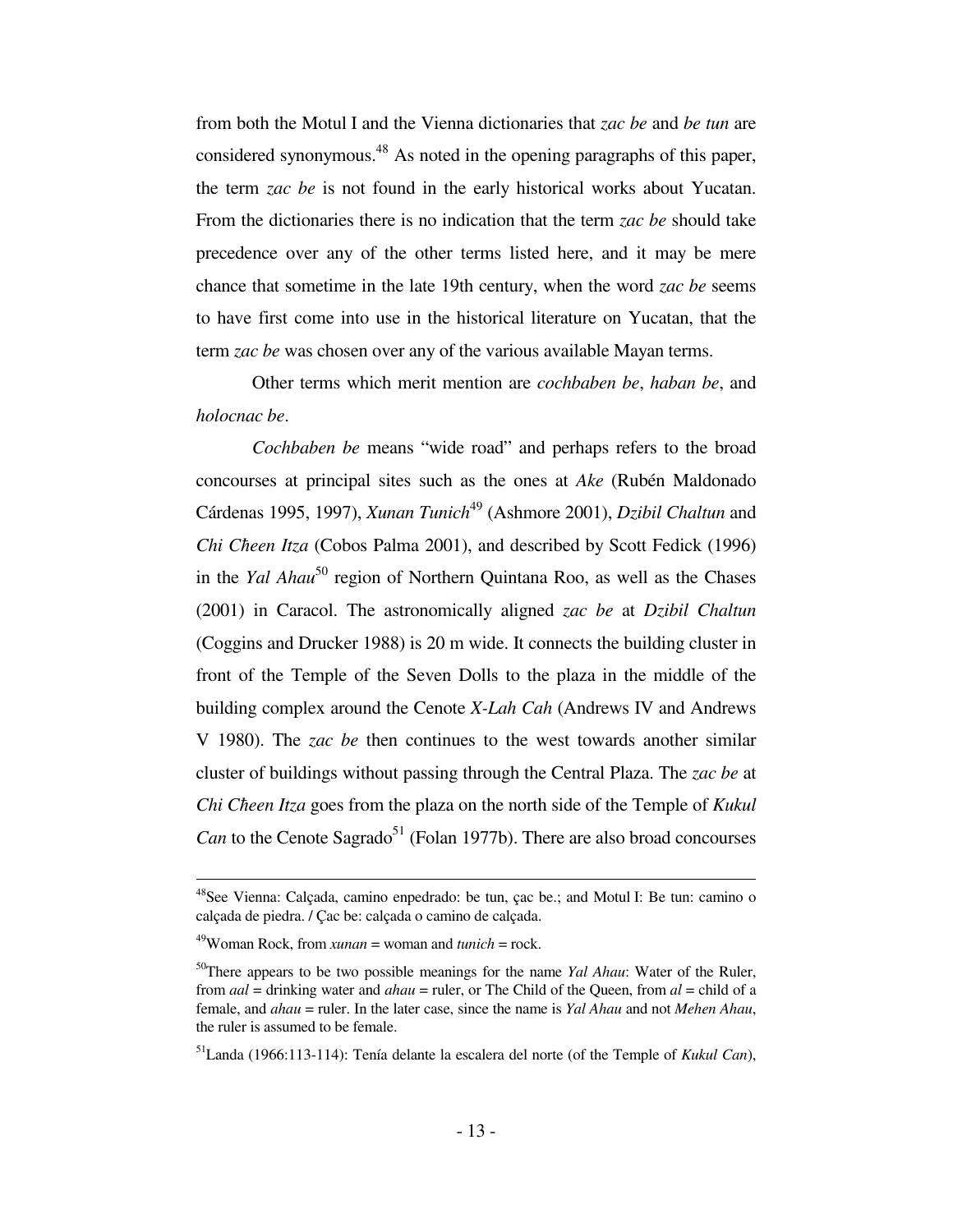at the ruins of *Nak Be*<sup>52</sup> and *Tikal*, <sup>53</sup> Guatemala, which might be classified as *cochbaben be* (Gómez Barilles 1995, Hansen 1991).

 *Haban be* may refer to a "bush road", which one would refer to today as a wide *brecha* in Campeche, while *holocnac be* means "open road" with vegetation removed. Perhaps a portion of the road network described by Cogolludo consisted of this type of roadway, since vestiges of roadways made with raised roadbeds are yet to be found in the abundance suggested by him.

 Among the lesser roads we have *cħux be*, <sup>54</sup> *ek be*, <sup>55</sup> *luth be* / *luluth*  be,<sup>56</sup> and *thuthul be*<sup>57</sup> meaning pathways that may be represented by some narrow, raised features in *Calak Muul* and *Coba* in the form of walkways or bush trails.

 One interesting feature of some *zac beob* for which a term has not been found in the Colonial dictionaries and literature is the dividing line down the middle of some *zac beob* such as the one from *Coba* to *Ixil* (Folan 1977a, Robles Castellano 1976, Folan and Stuart 1974).

į.

algo aparte, dos teatros de cantería, pequeños, de cuatro escaleras, enlosados por <114> arriba, en que dicen representaban las farsas y comedias para solaz del pueblo. Va desde el patio, enfrente de estos teatros, una hermosa y ancha calzada hasta un pozo (que está) como a dos tiros de piedra.

<sup>&</sup>lt;sup>52</sup>Abutting the Road, from  $nak =$  abut and  $be =$  road.

<sup>53</sup>Meaning unknown. Perhaps *Ti Kal*, meaning "At Twenty" or "At the Closure". Note that *Chablekal* also has the word *kal* in it.

<sup>&</sup>lt;sup>54</sup>Narrow Road, from  $\epsilon \hbar u x$  = narrow and *be* = road.

<sup>&</sup>lt;sup>55</sup>Dark Road, from  $ek =$  dark, black, and  $be =$  road, so-called because the pathway is closed in by vegetation and thus dark.

<sup>56</sup>Apparently from *luth* meaning to jump, to lope, or to trot, and thus a pathway which has not been cleaned of impediments causing the user to trot or jump along the pathway.

<sup>&</sup>lt;sup>57</sup>Narrow Road, from *thul* = narrow and *be* = road. This is still a common term in use today.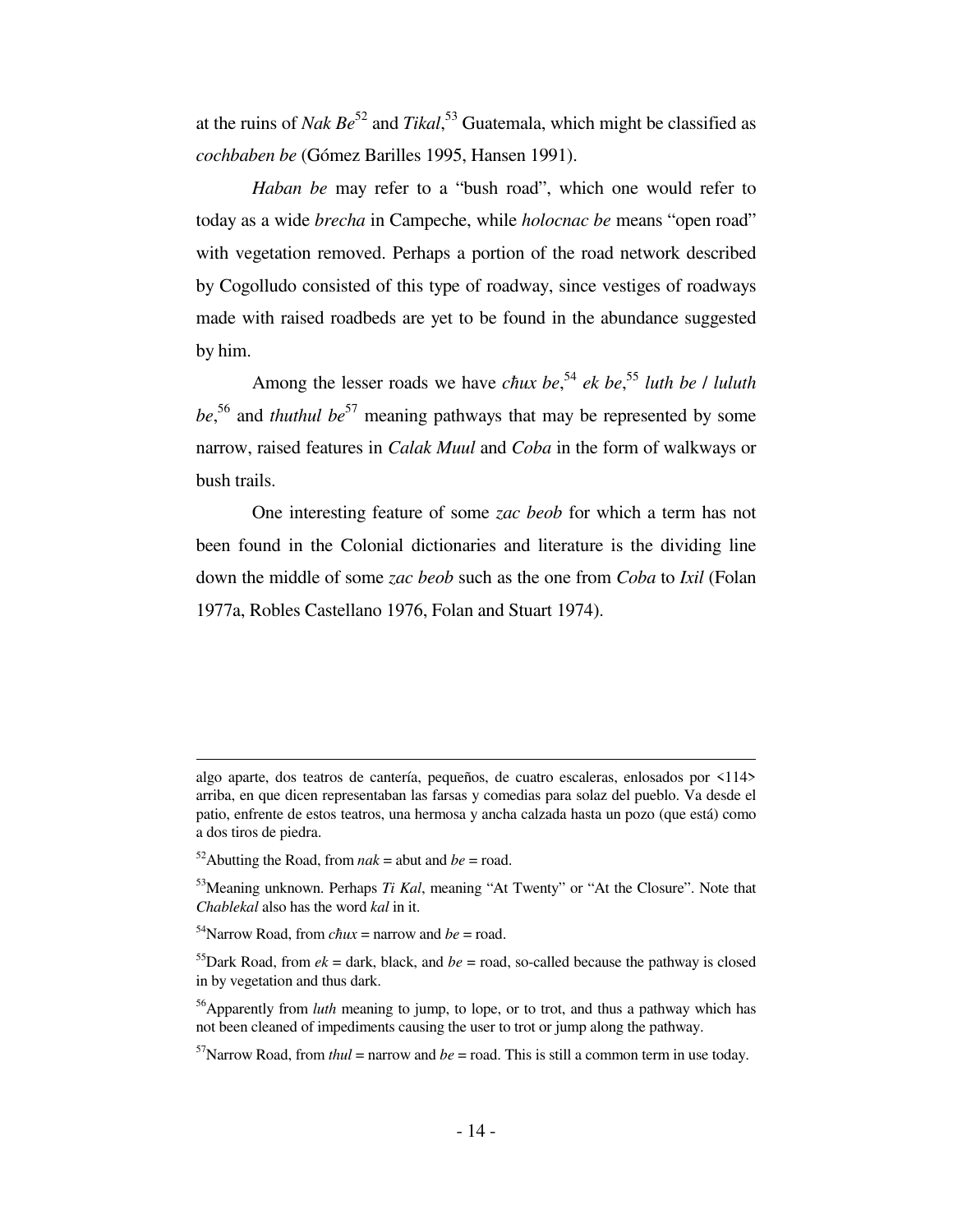# ROADWAYS WHICH ARE PRESENTLY UNDERWATER

 There have been recent discoveries of roadways in tidal areas now underwater. It must be surmised that there has been a change in the sea level, perhaps as much as a couple of meters, since these roadways were built (Folan et al. 1983b, Tanner 2000). An example of these roadways are the *zac beob* discovered by Sophia Pincemin (1993), Alfred Siemens et al. (1996) and Ernesto Vargas (1997) in and around *Itzam Kanac*<sup>58</sup> (Figure 1). Some of these features which cross the Rio Candelaria are similar to the *zac be* which cross Lake *Macan Xooc*<sup>59</sup> at *Coba* (Folan et al. 1983a, Thompson et al. 1932) (Figure 2). Another major linear feature is located at the mouth of the Rio Candelaria and Laguna Panlao,<sup>60</sup> (Eaton and Ball 1978, Vargas 1997) along with what are described by Siemens et al. (1996) and Vargas (1997) as eight check dams crossing the river at various points which could also have served as bridges. These features are much larger than the small bridge excavated by Maria del Rosario Dominguez (1991-1992) in association with the *zac be* crossing a canal between two aguadas in *Calak Muul* (Figure 6) but smaller than the prehispanic bridge which may have crossed the Usumacinta River at *Yax Chilan*, <sup>61</sup> Chiapas. Mention should also be made of the *zac be* and defensive works associated with Isla Cerritos excavated by

<sup>58</sup>The correct meaning of *Itzamkanac* is unknown. From the dictionaries we see that *itzam* = lizard and *kanac* = Alchornea latifolia Swartz. Scholes and Roys (1968:64) have this comment: "We are unable to translate Itzamkanac. Itzam, which means "lizard", was also an element of the name of the Yucatecan sky god, Itzamna, and in Maya art generally the sky is represented by a snakelike lizard monster with a band of astronomical symbols along its body. As yet, however, we have found no mention of Itzamna either among the Acalan or in Tabasco." It should be remembered, however, that Lizana (1633) states that pilgrims came from "Tavasco y Guatemala y Chiapa" to *Itzmal*, thus implying that the people of Tabasco were well aware of the god *Itzam Na*.

<sup>&</sup>lt;sup>59</sup>Perhaps "Covered Shark", from *macan* = covered and *xooc* = shark.

 $^{60}$ It can not be determined if this is a Mayan word, or perhaps a Chontal or Nahuatl word. If the former, it is misspelled. There is no word which approaches the spelling *Panlao* in the various Nahuatl dictionaries.

 $<sup>61</sup>$  Green Prophet or alternatively First Prophet. See Motul I: Yax .l. yayax: color verde. /</sup> Yax: en composicion de nombre; cosa primera., and Chilan than; chijlan .l. ah chijlan:} interprete o naguatato.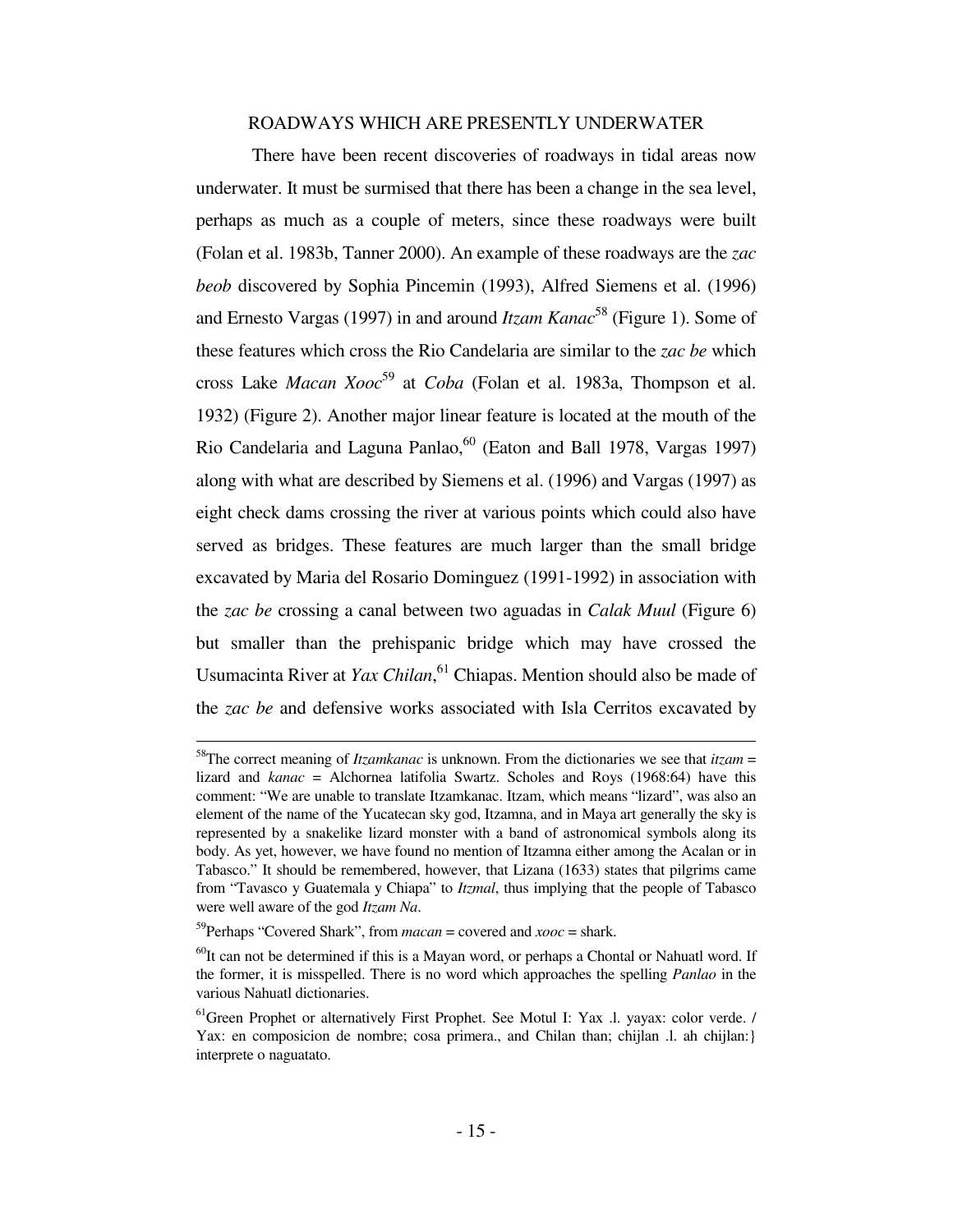Anthony Andrews and collaborators (Andrews and Gallareta 1986, Andrews et al. 1988). These features are now under water due to sea level rise (Folan 1987b), usually associated with climatic change (Alvarez Aguilar 1985, Folan et al. 1983b, Gunn and Folan 2000, Tanner 2000). *Xel Ha*<sup>62</sup> also exhibits similar features such as a jetty-like *zac be* connecting an island to the peninsula and a defensive wall (Miller 1982, Figure 108) (Farris, Miller and Chase 1975).

#### CROSSROADS AND FORKS IN THE ROAD

 The Mayan Colonial literature, particularly the Books of Chilam Balam, makes several references to particular features associated with *zac be* where various types of activities took place (Bolles 2001). One of the more common terms is *xay be* referring to a fork in a road such as the junction of *Zac Beob* 6 and 7 leading to *Pak Cħeen* <sup>63</sup> and *Caanal Kaax*<sup>64</sup> in *Coba* (Figure 2). There are various other examples of forks in the road at *Coba*. Related to the term *xay be* are the terms *hol can be* which is a crossroad, and *hol can heleb* and *hol can lub* referring to a resting place at the crossroads.

 It is a common practice to have resting places or *lub* built where paths converge in the Northern Maya area. These resting places are normally tables built out of stone positioned so that a traveler carrying a load with a tumpline can back up to the table and lower the load onto the table without having to squat down. Although something such as these resting places would seem difficult to locate archaeologically, it would appear that one

<sup>&</sup>lt;sup>62</sup>Parted Water (?), from  $xel =$  to part and  $ha =$  water. Perhaps this name has been mispronounced, and comes from something like *X-Chel Ha*, the Water of *Ix Chel*. In any case, Motul I gives *xel* as follows: Xel.ah,eb: despedaçar o partir con la mano o cuchillo pan, frutas, carne.

 $^{63}$ Well Wall, from *pak* = wall and *cheen* = well.

 $^{64}$ High Forest, from *caanal* = high and *kaax* = forest.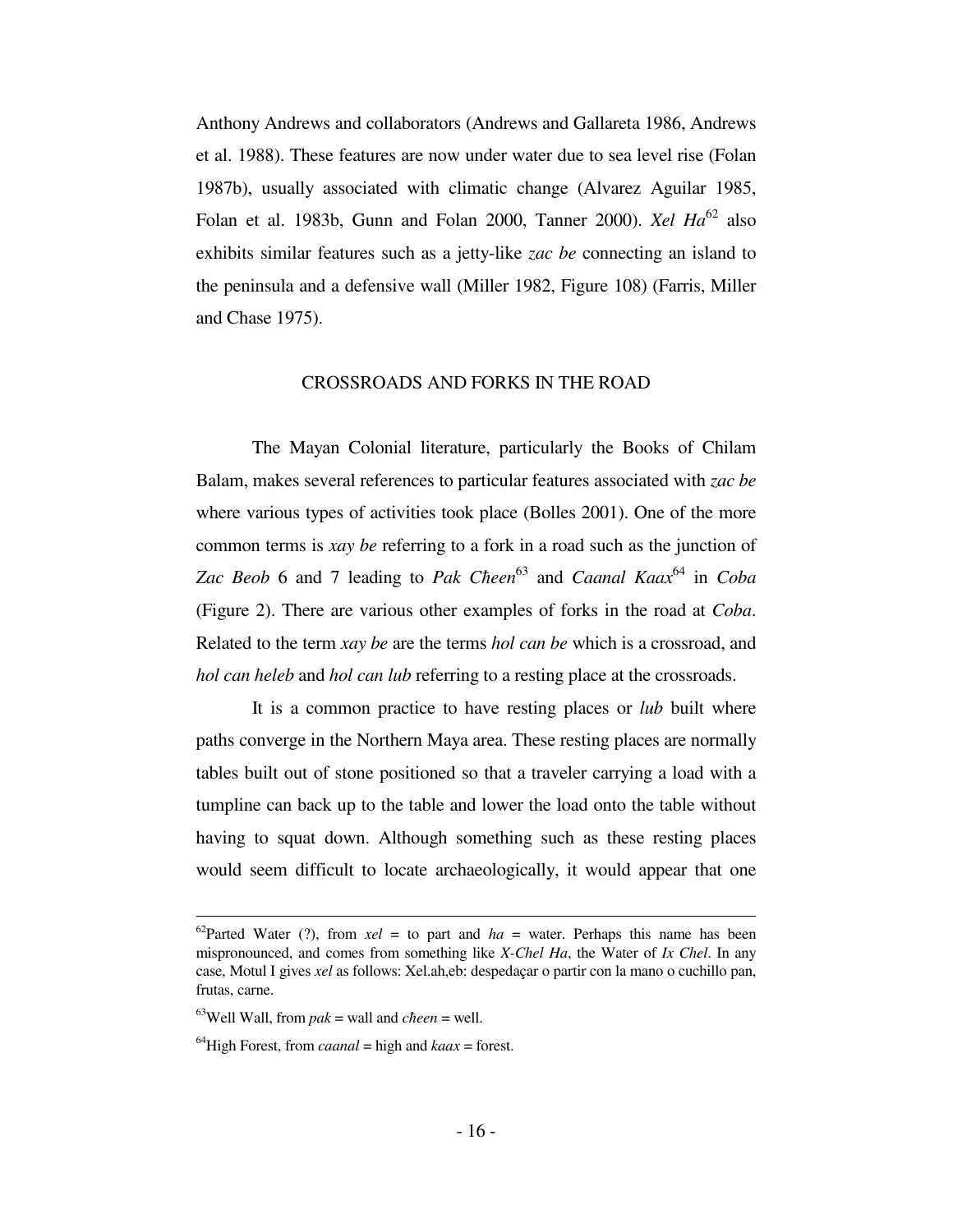example may exist in *Coba*. It is at the juncture of *Zac Beob* 8 and 13 where a large flat stone is found (George Stuart, personal communication 1997) (Figure 2).

 The existence of these crossroads should be of interest to those who have worked in *Coba* because it is at *Coba* where one of the most elaborate crossroads exists, formed by a raised platform with a very small shrine on top and a fallen stelae fragment on its north side. This crossroad is reached by four ramps at the junction of *Zac Beob* 1 and 3 and is a short distance from the major Group B built along the shores of Laguna *Coba* and *Macan Xooc* (Figures 2, 7).<sup>65</sup>

 In the majority of the references to crossroads and forks in the road in the Books of Chilam Balam a statement is made that houseflies and bluetailed flies shall cry at the crossroads. While never explicitly stated, it seems that the intent of these phrases is that ambushes will take place at the crossroads or at forks in the road resulting in the gathering of houseflies and blue-tailed flies to feed and lay their eggs on the corpses resulting from armed conflicts. There is a statement in the *Bocabulario de Maya Than de Viena* (1993) which would seem to support this notion, as it lists in an entry the phrase "*reñir a la encrucijada*" or "fighting at the crossroads".<sup>66</sup> If what the Colonial Mayan literature tells us is related to reality, it should be possible to locate indications of some sort of armed conflict at these road junctions in the form of projectile points and related artifacts or even fragments of human bone as the end product of the rotten corpses described above.

į.

 $^{65}$ Even today on a variety of roads and pathways there are shrines set up at juncture points. Some of these shrines appear to be just a pile of rocks, but the form of the guardian deity of the area can be discerned, or at least imagined, in the shape of the rocks. A good indication of whether the pile of rocks is a shrine and not a *lub* (resting place, as mentioned above) is whether there is residue of offerings on the rocks, for example candle wax and such.

<sup>66</sup>Vienna 88r: Encruçijada de caminos: u katil be, u xay be .l. u xayal be. ¶ Ydos a reñir a la encruçijada: xenex ti xay be ti oc yail.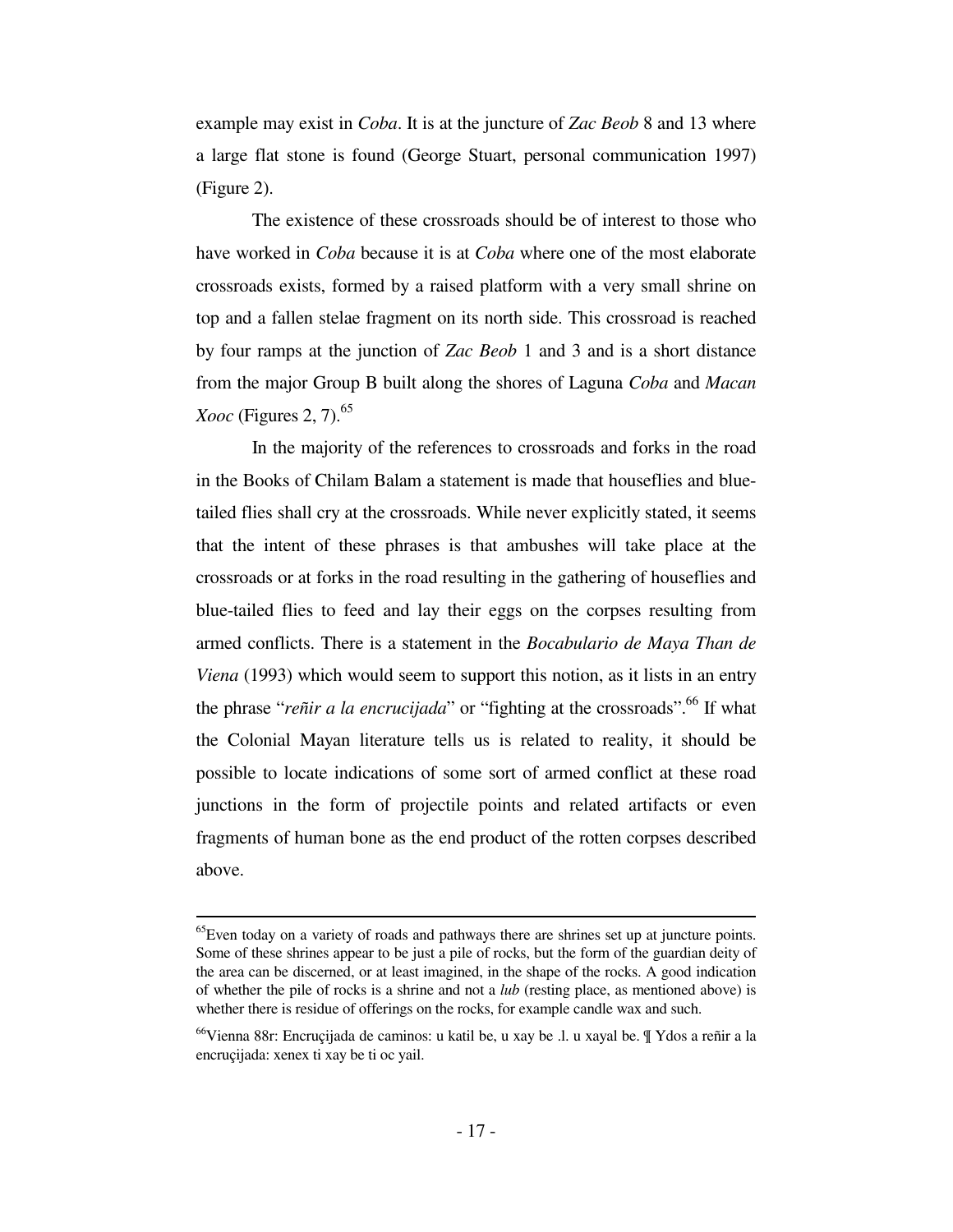# SWEEPING OR MAINTAINING THE ROADS

 Another subject of interest is the question of what is the real meaning and function of *miz be* (sweep the road) and related activities having to do with "sweeping" of public places: *miz lub* (sweep the leagues / resting place), *miz luum* (sweep the land), *miz kiuic* (sweep the plaza), and *miz peten* (sweep the region). According to Muñoz Camargo, the meaning of the month name *Ochpaniztli*<sup>67</sup> which begins on September 18th is "sweep the roads." It would seem that the idea of sweeping the roads, at least in the Mexican highlands, had a definite time when this activity takes place. So far in the Mayan sources no indication has been found stating that this activity takes place at a certain time of the year. That is to say, it would seem that like so many other activities in an agrarian society it makes sense that this activity should occur at a specific time of the year, and is not an activity which occurs randomly throughout the year. A search has been made through the Mayan texts themselves for more specific information. There is, however, nothing specific said about this activity, not even when it should take place. $^{68}$  As is the case when we say "leap year", and expect the listener to know what we mean, it seems that just the mention of the activity is considered sufficient information for the reader and that a more thorough explanation is not necessary.

The term *u matan miz be*<sup>69</sup> refers to a section of road to be swept and

 $^{67}Ochpaniztli$ , it seems, has to do with *otli* = road and *tlachpanaliztli* = the action of sweeping, from which somehow the word *ochpantli* = camino ancho y real (Molina 1970) is derived.

<sup>68</sup>In her book *Ritual Humor in Highland Chiapas* (1984, pp.112-114) Victoria Bricker talks about the Chamulas sweeping the marketplace, churchyard, and road to Calvary Hill in preparation for Carnival. This happens in February on the Friday prior to Carnival.

<sup>&</sup>lt;sup>69</sup>The charity of sweeping the road, from *matan* = alms, charity,  $miz$  = sweep, and *be* = road. See the Motul I:

Matan miz be: la parte que cabe de barrer y limpiar del camino a algun pueblo o parcialidad o persona. ¶ a matanex miz be lo: esto es lo que os cabe de limpiar de vuestra pertenencia. The Motul II has these two related entries: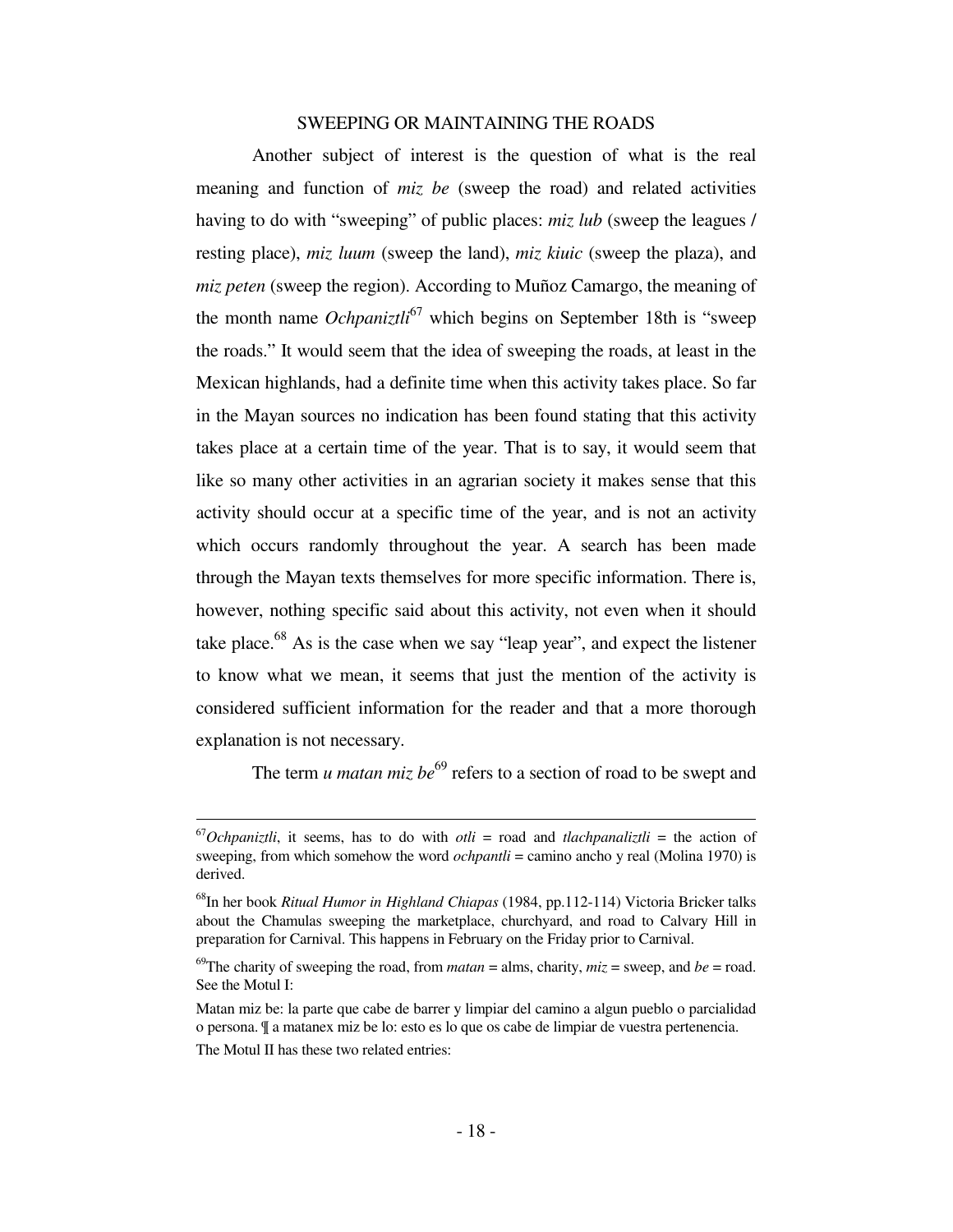cleaned of weeds by a particular town, barrio, or person. This statement not only reminds one of a type of civic duty still carried out in Acambay, State of Mexico (Folan, personal observation, 1974) but the fact that roads were probably built based on sections assigned to a group of individuals. Such might be the case for the *Ma Chucaani*<sup>70</sup> *Zac Be* 26 in *Coba*, where only some sections of one stretch of this *zac be* was made with a raised roadbed, leaving spaces in between them (Benavides Castillo 1976, Folan and Stuart 1974) (Figure 2). A similar situation was observed in the construction of a modern road from *Kaax* (Tekax)<sup>71</sup> to *Becan Cheen*,<sup>72</sup> Yucatan in 1960, resulting in some sections of the road being completed before others, thus leaving empty spaces on the road that, in this case, were later filled in by teams of pieceworkers (Folan 1969, personal observation 1960).

 On a much larger scale, Rubén Maldonado Cárdenas (1995, 1997) informs us that the principal *zac be* from *Itzmal* to *Ake* was originally missing a section from *Zit Pach* (Sitpach)<sup>73</sup> to *X-Em Na* (Xemna)<sup>74</sup> (Figure 8). This section of the *zac be* was added much later (Figure 5). Similarly, a

 $\overline{\phantom{0}}$ 

 $72$ Well in a Ravine, from *becan* = ravine and *cheen* = well.

Parte o pertenençia de camino que caue a cada pueblo para limpiar: v kochol miz beil; v matan miz beil.

Pertenençia o parte del camino que cada lugar esta obligado a limpiar: v kochol miz beyl; v matan miz beil.

<sup>70</sup>*Ma chucaani* means "incomplete".

 $17Kaax$  = "forest". For some reason which remains unclear the Spanish, in compiling place names, would often add the locative adverb *ti* / *te* to a place name. The *te* in *te Kaax* is such a locative. Other examples of place names with *ti* / *te* are Ticul, Tepakan, Teabo, etc., which in fact in Mayan are *Cul*, *Pakan*, *Ab*, etc.

<sup>73</sup>This is not the same as the town *Sitpach* about 5 km. east on *Chulul* and 5 km. south of *Cumkal*. While this place name is given as *Sitpach* in the modern maps, it is clear both from the *Chumayel* and *El Documento de Yax Kukul* that its Mayan name is *Zic Pach*. The meaning of *zic pach* is unclear. These two places are not to be confused with *Sitilpech* (perhaps *Dzitil Pech* = "jumping tick") which is about 6 km. east of *Itzmal*.

 $74$ This place name is unregistered in the Colonial dictionaries and literature. The verb root *em* means "to descend", and appears in the place name *Emal*. *Na* could either means "house" or "mother", depending on pronunciation.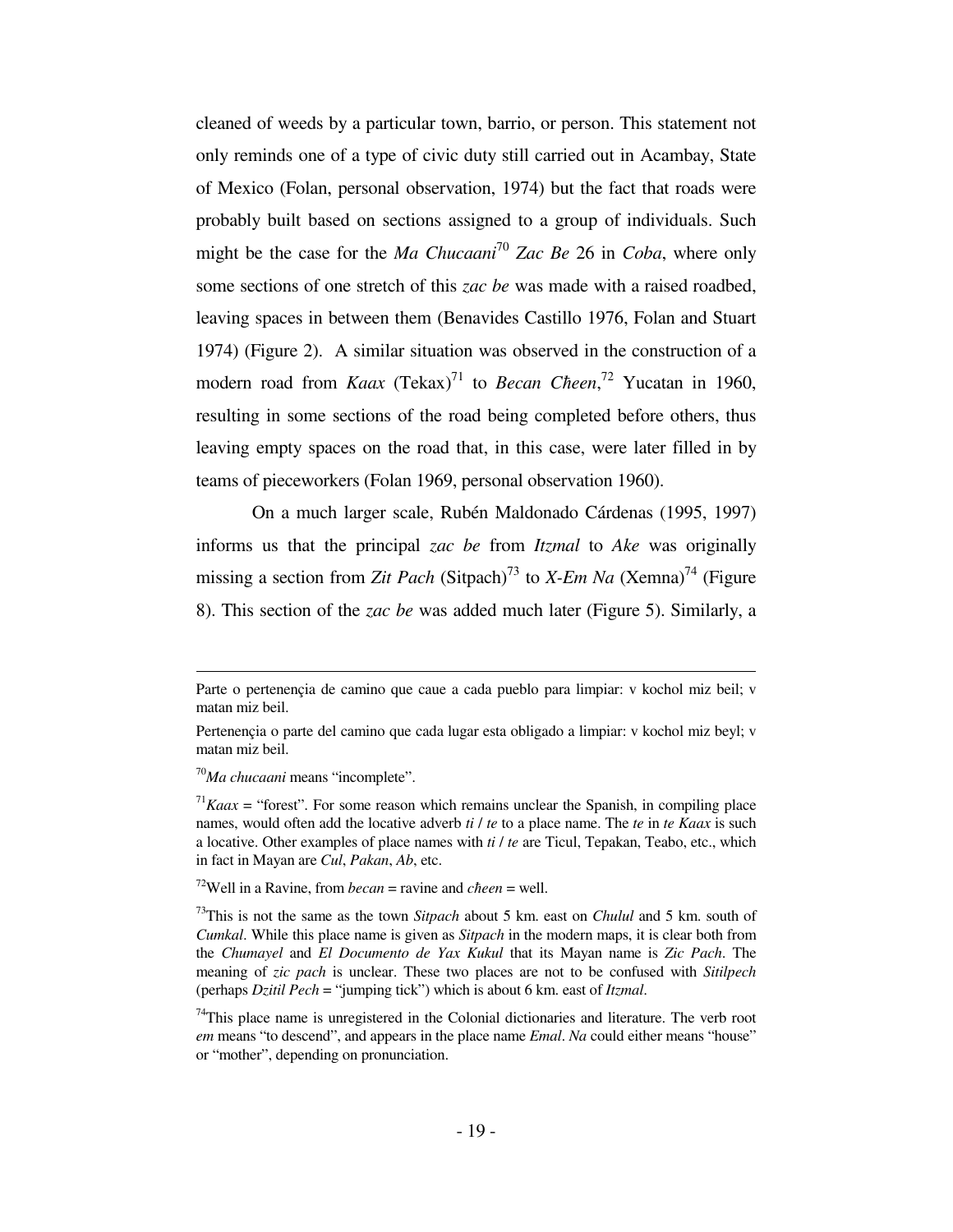beginning section of the *zac be* between *Uci*<sup>75</sup> and *Kan Zahcab*<sup>76</sup> was at first missing between *Kancab*<sup>77</sup> and *Ucan Ha*<sup>78</sup> (Figure 9). It was later added on (Figure 10).

 According to Landa, it was on the cleaned roads during the *Kan*<sup>79</sup> years associated with the bacab *Ah Can Tzic Nal*<sup>80</sup> that an image of *Chac Uayab Haab*<sup>81</sup> was carried to the east, which is the world direction for the *Kan* years, ostensibly to the limits of a village marked by a pile of stones now referred to as *ppic tun* in Maya and *mojoneras* in Spanish.

# DEITIES ASSOCIATED WITH ROADWAYS

 Several mythological personages have been associated with roadways. Generally speaking some manifestation of the goddess *Ix Chel* is considered as the guardian of these personages. One of these manifestations is *Ix Zac Beeliz* or "she who walks the white road." Although *Ix Zac Beeliz*

<sup>&</sup>lt;sup>75</sup>The meaning of the root word *uc* is unknown. Perhaps *uki*, the past perfect of *ukul* = to breakfast / to drink is meant. This consonant shift would be consistent with the shift which occurs in the better known place name *Uku* which is spelled on Spanish maps as *Ucu*. An alternative meaning of the root word *uk* is louse.

<sup>76</sup>Yellow Cave / Yellow Marl, from *kan* = yellow and *zahcab* = cave, marl. This town is often given in the present-day maps as *Cansahcab*.

<sup>&</sup>lt;sup>77</sup>Yellow Earth, from  $kan =$  yellow and  $cab =$  earth. See Motul I: Kancab: vna tierra vermeja.

<sup>&</sup>lt;sup>78</sup>Again the meaning of the root word  $uc$  is unknown. If the correct pronunciation of the name is *Ukaan Ha* then this means "soaked with water". See Motul I: Ukaan: cosa que esta cundida como mancha o ponçoña o la fuerça del vino. The family name *Ucan* is a common name in Yucatan.

 $79$ Note that Landa (1966) shifts the year bearers in relationship to the world direction colors one quadrant counter-clockwise, and thus gives the *Muluc* in place of *Kan*. Tozzer (1941) talks about this discrepancy in various notes. For the year *Muluc* see note 687.

<sup>&</sup>lt;sup>80</sup>Four Honored Corn (?), from  $ah =$  male,  $can =$  four,  $tzic =$  honor, revere, and  $nal =$  corn.

<sup>&</sup>lt;sup>81</sup>Red Year Ending, from *chac* = red and *uayab haab* = the last five days of the Mayan annual calendar. *Chac* or Red is the color to the East, the color of the *Kan* years.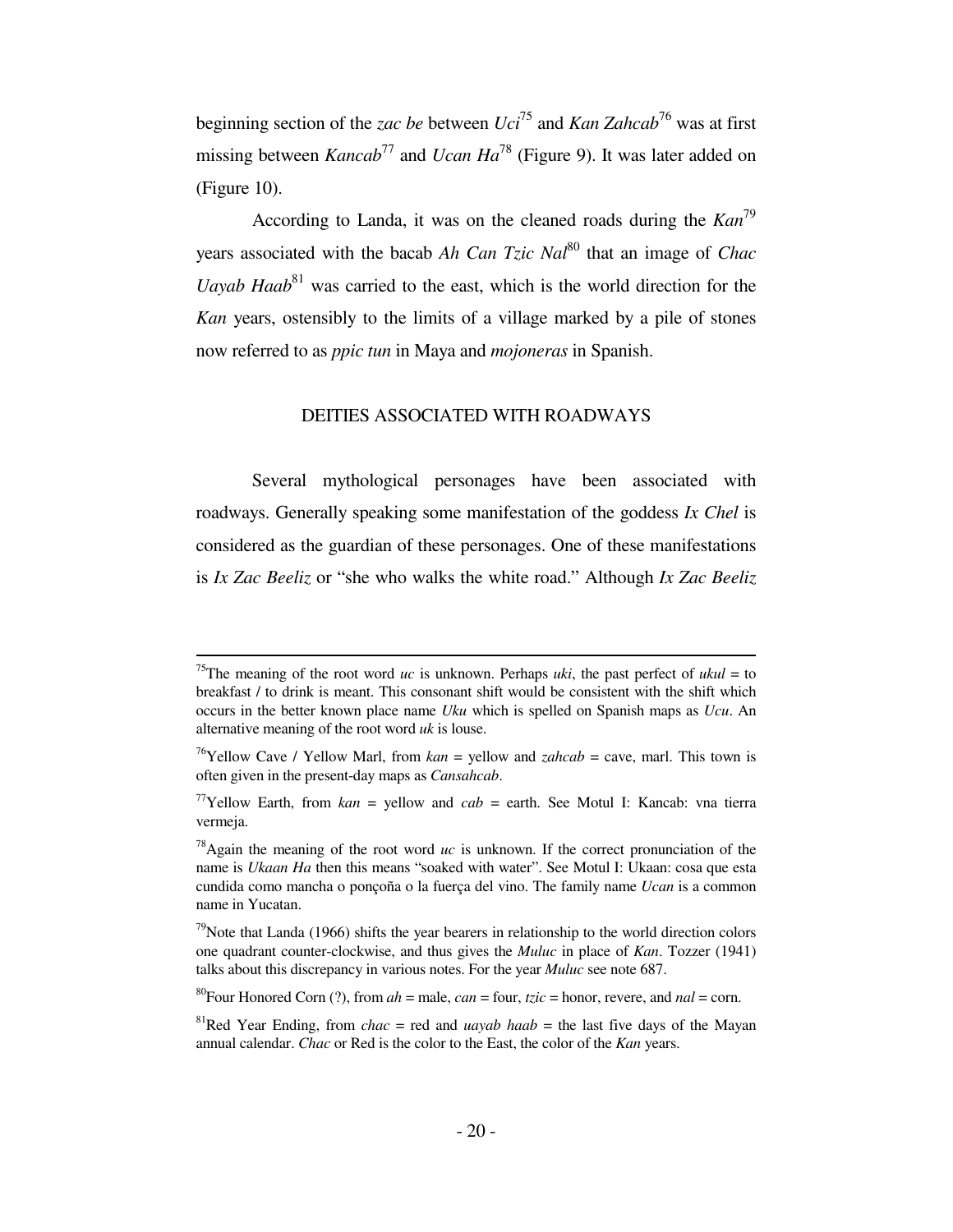is considered to be the maternal grandmother of the rain god  $Chac$ <sup>82</sup>, it is *Ix Chel* herself depicted in a mural in *Tulum* as carrying two small images of *Chac* according to Sabloff and Rathje (1975). She seems to be walking on some type of leveled area which may be a real or mythological roadway (Figure 11). In the Motul I the Milky Way is glossed as *Tamacaz*. 83

 In *Coba*, the deity *Chiribias*, also known as the Virgin de Guadalupe and *Ix Chebel Yax*, <sup>84</sup> with her husband *Itzam Na*, <sup>85</sup> who lives in Lake *Coba* in the form of an alligator, are related to *zac beob* strongly associated with water (Folan 1992a). This is also the case of the Cenote Sagrado of *Chi Cħeen Itza* probably associated with *Chac* as well as *Itzam Na* (Folan 1968). Additionally, *Chi Cħeen Itza*, laid out according to the dictates of the *Popol Vuh*, is also strongly related to the Enchanted Twins, *Hun Ah Pu*<sup>86</sup> and *X*-Balan *Qué*,<sup>87</sup> and the Underworld, *Xibalba*,<sup>88</sup> supposedly located under the

į.

<sup>&</sup>lt;sup>82</sup>There is no discernable difference in pronunciation (for us in any case) between *chac* = rain / rain god, *chac* = red, and *chac* = great, big, although when pronounced distinctly *chac* = rain / rain god will often be pronounced with an elongated *a* and at times is spelled *chaac*.

<sup>83</sup>Motul I: Tamacaz: el camino de santiago o la via lactea.

<sup>84</sup>The true meaning of the names *Chiribias* and *Ix Chebel Yax* are unknown. Cogolludo (1971:I/247) states that *Chiribirias* (note the difference in spelling) is the Mayan name for the Virgin Mary. Barrera transforms Cogolludo's *Chiribirias* to *Ix Chebel Yax*, perhaps based on Landa and Cogolludo both noting the existence of such a goddess, but the Barrera reading presupposes that the second syllable *ri* in *chiribir* is not valid. The *i*'s in Cogolludo's name and the common substitution of *r* for *l* would make one think that perhaps the name might be *Ix Cħilibil Yax*, where *cħilib* = twig. However, the word *cheeb* = strong, so perhaps *Ix Chebel Yax* is correct. In the passage about *Chiribirias* Cogolludo notes that *Ix Chel* is the mother of *Chiribirias*, whereas in the passages where Landa and Cogolludo mention *Ix Chel* and *Ix Chebel Yax* together no relationship is ascribed between the two. It would thus not be surprising to find out that *Ix Chebel Yax* and *Ix Cħilibil Yax* are two distinct deities. It should be noted that neither name is attested in the Mayan colonial literature.

<sup>&</sup>lt;sup>85</sup>Lizard House, from  $itzam =$  lizard, crocodile, and  $na =$  house.

<sup>&</sup>lt;sup>86</sup>Quiche for One Blow Gun Hunter, from  $hun =$  one,  $ah =$  male, and  $pu =$  blow gun.

<sup>&</sup>lt;sup>87</sup>Quiche for Little Jaguar Deer, from  $x =$  little, *balan* = jaguar and *qué* = deer.

<sup>88</sup>In Quiche Maya *xibalba* means the underworld whereas in Yucatec Maya *xibalba* means the ruler of the underworld himself. In Yucatec Maya the name of the underworld is *mitnal*, or today *metnal*, probably derived from the Nahuatl term *mictlan*, from *micca* = dead and *tlan* = place of.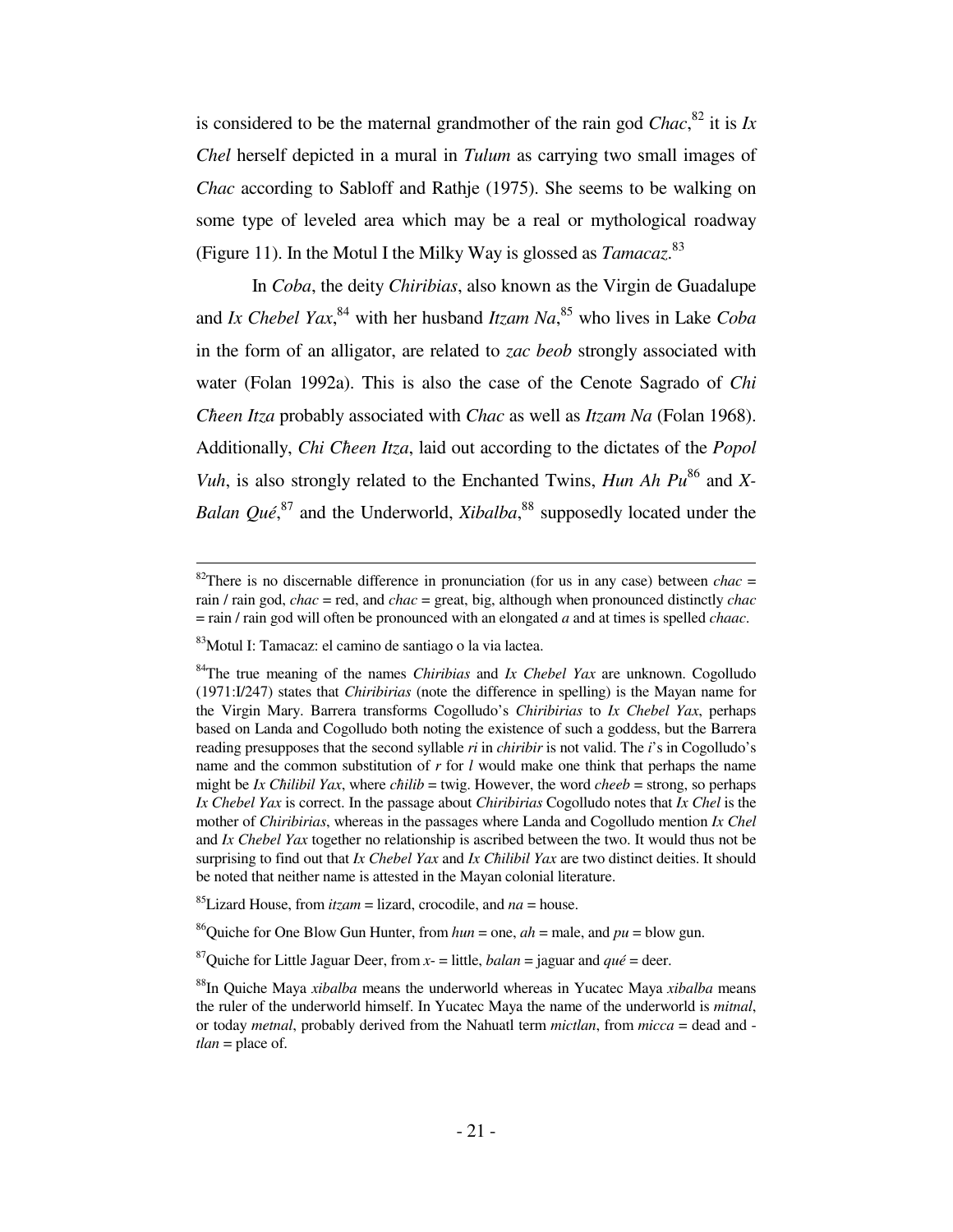Great Ball Court (Folan 1980 and 1987). This is the dwelling place of the Lords of the Underworld, depicted on the sides of the Ball Court engaged in a game using the head of *Hun Ah Pu* as the ball. Also depicted is a hallucinogenic tree whose leaves are smoked in the form of a cigar by the contemporary Maya, according to Barba Ahuatzin de Piña Chan and Celso Gutierrez Baez (1997) and Fausto R. Del Angel Tafoya (personal communication, 1996). This perhaps explains the source of the material in the cigars smoked by the Enchanted Twins on their journey through the Underworld, explained in part by the above authors.

 Also, according to one of us, a mythological passageway between the Cenote Sagrado and the Cenote  $X- Toloc<sup>89</sup>$  passes beneath the Temple of *Kukul Can* (Folan, 1980, 1987). It is here that the Enchanted Twins took a turn to the west on the black road to continue their journey. There is also a *zac be* between the Temple of the High Priest's Grave with its feathered serpents, a graphic representation of *Kukul Can* on its balustrades and the Cenote *X-Toloc* (Cobos Palma and Winemiller 2001).

 We can thus surmise that not only the Enchanted Twins, but *Kukul Can* and *X*-*Quic*,<sup>90</sup> the mother of the Enchanted Twins are associated with cenotes and *zac beob* of both a subterranean and terrestrial nature, especially since Villa Rojas (1934) informs us that it is the King *Ucan*,<sup>91</sup> probably an abbreviation of *Kukul Can*, who built the *zac be* between *Coba* and *Yaxuna*. *Kukul Can* also shows up in relationship to the underground route between *Acan Muul* and *Uxmal* and between *Mani*<sup>92</sup> and *Ich Caan Ziho*. It is here

 $89$ Roys (1931): An ash-colored lizard with a crest on its head.

<sup>&</sup>lt;sup>90</sup>Quiche Maya: "blood of a woman" or perhaps "little blood", from  $x$ - = female or little, and *quic* = blood. According to Edmonson (1971), *X-Quic* is the daughter of *Cuchuma Quic*, one of the lords of *Xibalba*, and was impregnated by the head of *Hun Hun Ah Pu* spitting into her hand, resulting in the birth of the Enchanted Twins *Hun Ah Pu* and *X-Balan Qué*.

 $91$ <sup>91</sup>The meaning of this name is unknown. See footnote 77 above which looks at the name *Ucan*.

<sup>&</sup>lt;sup>92</sup>Meaning unknown. Some suggest it is related to the verb  $mani = \frac{he}{she/it}$  passed by.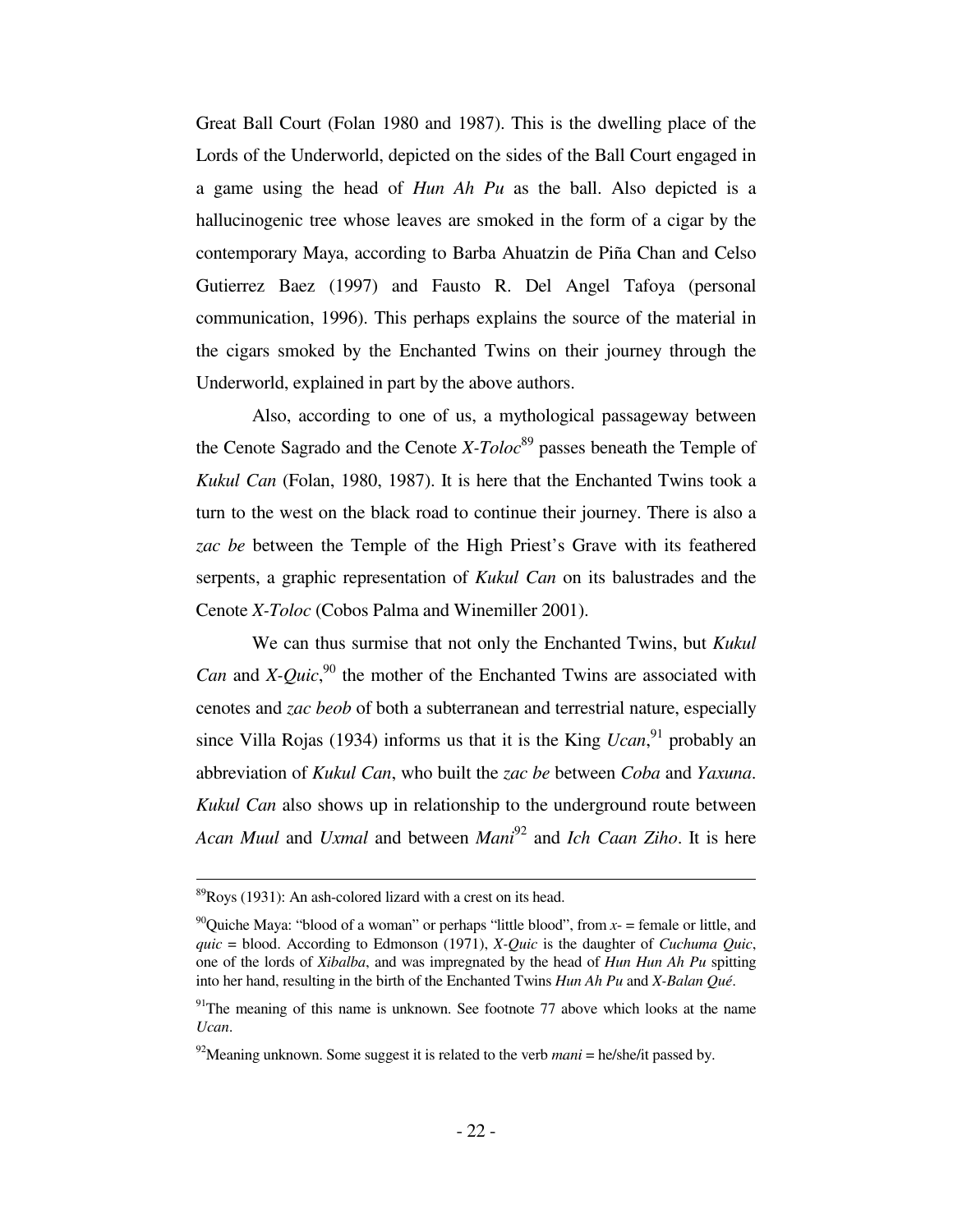where he was accompanied by *X-Nuc Mani*,<sup>93</sup> a mythological female who will pass out little nut shells of water in exchange for children when the end of the world comes (Burns 1983). It should be also noted that there seems to be an association between child sacrifice to *X-Nuc Mani* and the child seen in the Cenote in *Dzibil Chaltun* as well as child sacrifice in the neighboring Open Chapel where a child was left on the altar ostensibly as an offering, according to local beliefs (Folan 1970). *X-Nuc* is also associated with the route from Chan Santa Cruz to the Rio Hondo passing through the town of *Noh Bec*<sup>94</sup> where she and two *kakaz baaloob*<sup>95</sup> as well as the *Bob*<sup>96</sup> live, according to Valentina Vapnarsky (1995).

 Also of great interest to us are the mythological characters associated with crossroads and resting places. Ralph Roys (1965) has informed us of an *Ix Hol Can Be* or "lady opening-at-the-four-roads" or crossroads listed in an incantation for traveler seizure that may be related to *Ix Chel* in her form as the *Ix Tabay*, as well as *Cit Hol Can Lub* referring to "father-opening-at-thefour-roads" or crossroads.

# OBSERVATIONS

 Many of the major roadways of the ancient Maya in northern Yucatan usually start out as unimpressive structures, as in the case of the *zac beob* of *Coba* / *Yaxuna* and *Coba* / *Ixil*, but become more impressive as they

į.

<sup>93</sup>Old Woman of *Mani*, from *x*- = female, *nuc* = old, and *Mani*.

<sup>&</sup>lt;sup>94</sup>Big Oak, from  $noh = big$  and  $bec = oak$  (Ehretia tinifolia L.). The town of *Noh Bec* is about half way between Chan Santa Cruz (Felipe Carrillo Puerto) and *Bak Halal* (Bacalar).

<sup>&</sup>lt;sup>95</sup>Evil things, from  $kaz$  = evil and  $baal$  = thing.

 $96$ Unfortunately, none of the dictionaries have an entry for this cat. It is evident as can be seen in the below entries from the Books of Chilam Balam that the *bob* is in the same category as *balam* (jaguar), *bolay* (unspecified large cat), and *coh* (puma).

d196 u balamil cab chac bolay, chac bob, yetel zac bob

j294 tu kin yan u chibaltamba balam yetel chac bob yetel coh

j296 buluc ahau u kin u nicħlin coo yetel lach lam pach balam yetel chac bob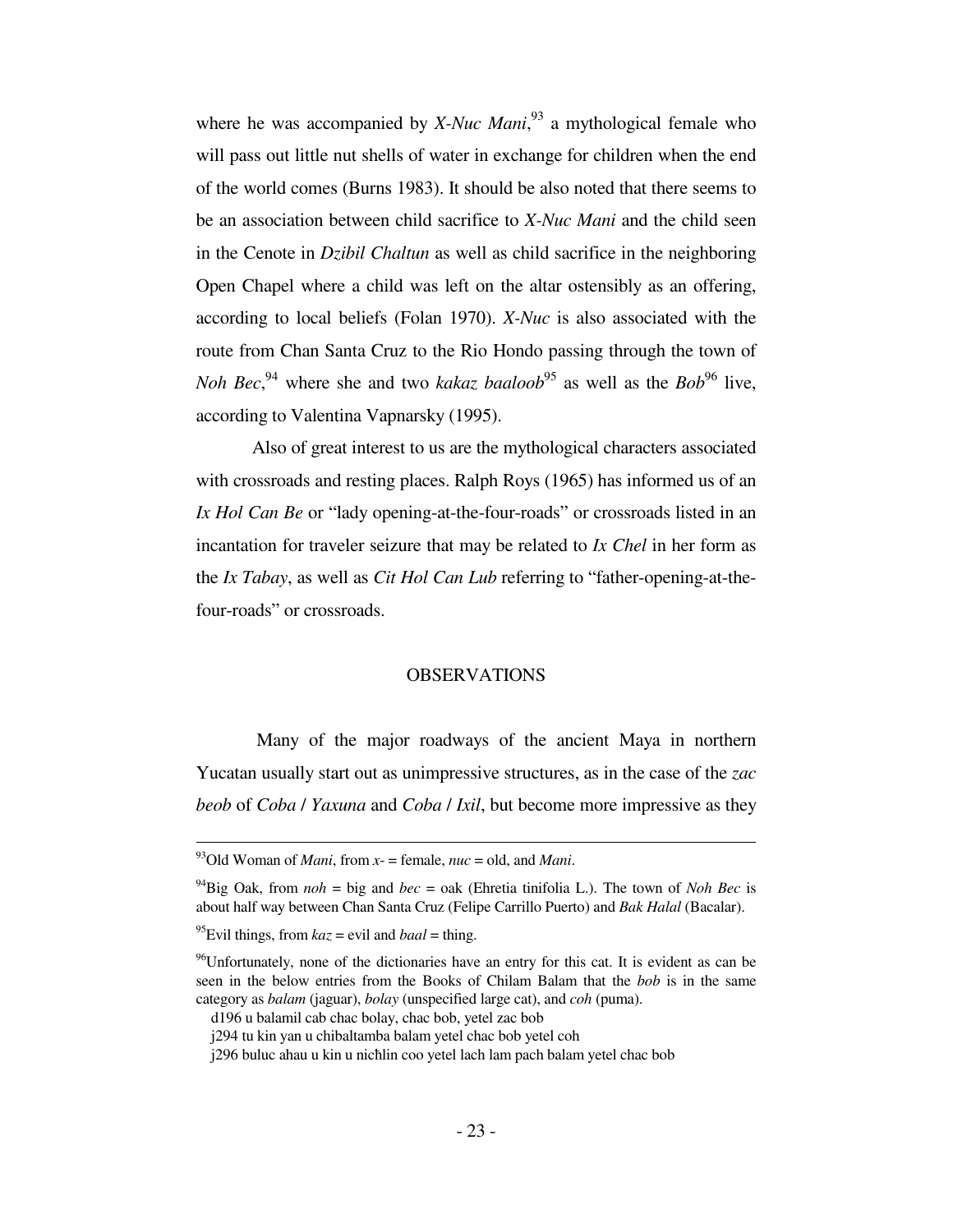progress. This progression is analogous to the analysis of the various types of roads of the Maya. Many people have come to regard *zac be* only as roadways used for ceremonial, commercial, or militaristic purposes at one time or another, or as a way of linking kinship groups as in the case of the celestial and terrestrial *zac beob* be as shown in our early work in *Coba* (Folan 1975). However, we are also discovering that they are associated with many different mythological personages, particularly with *Ix Chel* and her alternate guises and with *Kukul Can*, *X-Nuc* and her neighbors. Secondarily, *zac beob* are associated with the *Chacoob*, *Itzam Na*, and the Enchanted Twins, as well as with *X-Quic* who was probably related to the virgins who were supposedly lowered into the Cenote Sagrado with the hope of receiving a message from the gods regarding prognostications of the year to come (Folan 1980, 1987).

 We have also learned from the dictionaries that certain types of activities take place in certain parts of a *zac be*, some of which can be confirmed archaeologically. Also of importance is the notice of the term *cħibal* which denotes family or other societal relationships.

 From our preliminary work in and around *Calak Muul*, it would seem that discoveries of roadways are just beginning. Although only a few years ago no intersite *zac beob* had been reported in the *Peten*<sup>97</sup> of Campeche and Guatemala, recent discoveries have proved otherwise. We must remember, however, that fieldwork as well as ethnographic and linguistic efforts not only compliment but also give life to those right-ofways of the ancient Maya, touching upon many aspects of their sociopolitical and mythological organization.

 $\overline{a}$ 

<sup>97</sup>*Peten* = region, district, province.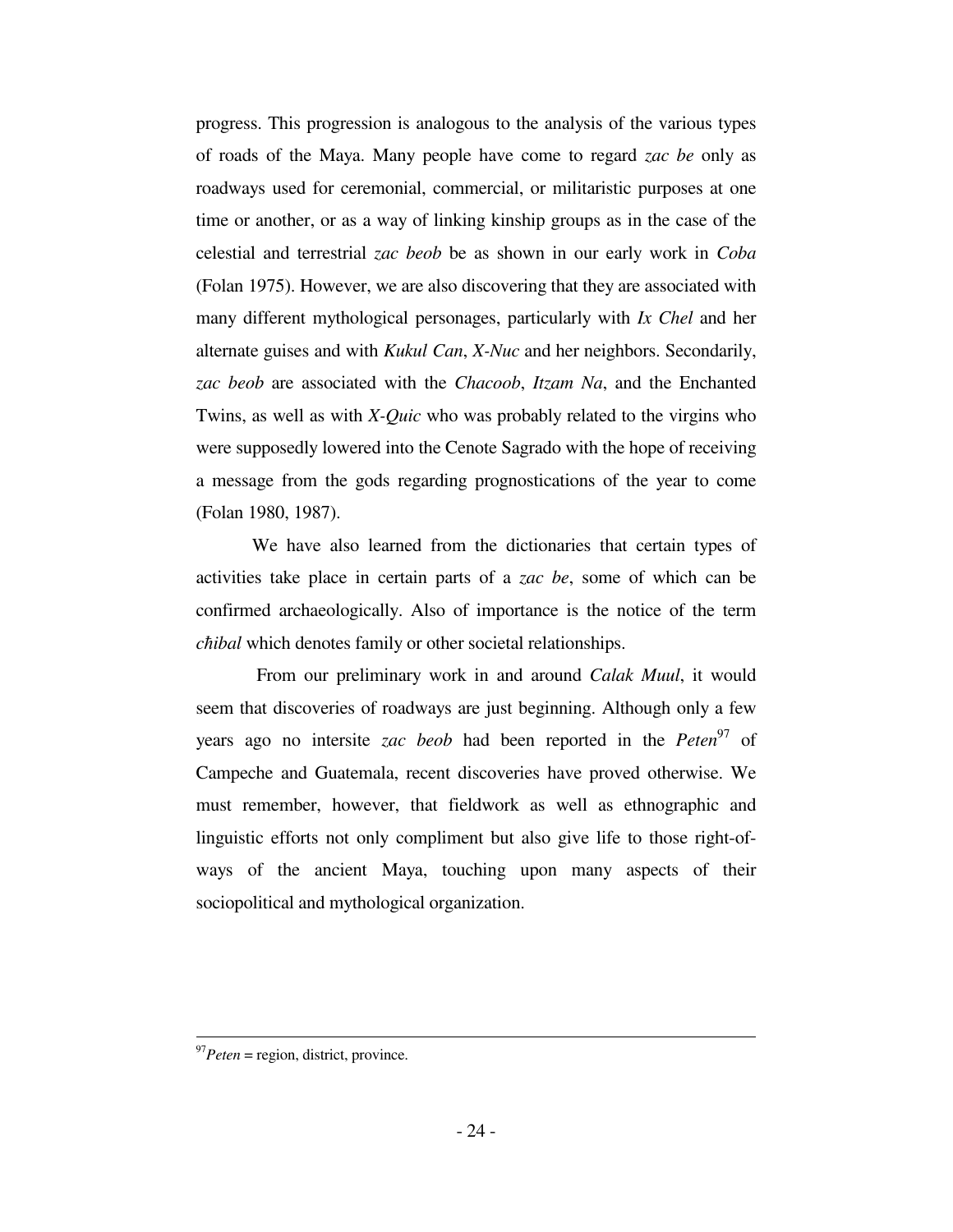#### RESUMEN

 La evidencia arqueológica para la existencia de caminos prehispánicos en el área Maya es bien documentada. Estos caminos incluyen calzadas anchas encontradas dentro de muchas ciudades mayas, otros caminos elevados entre ciudades además de banquetas cortas entre grupos habitacionales. En los diccionarios coloniales de Maya-Español y Español-Maya escritos por los Franciscanos a los fines del Siglo XVI y los principios del Siglo XVII, existen varias definiciones de una variedad de caminos. Estos ejemplos fueron localizados en una búsqueda de revisiones computerizadas de los diccionarios. Complementando estas referencias es la información sobre caminos en varios documentos escritos por los historiadores Franciscanos además de los escritos por los Maya. Información también fue localizado por medio de búsquedas de versiones computerizados de estos documentos.

 Los diccionarios que han sido capturizados en computadores son el *Bocabulario de Maya Than de Viena*, *Calepino Maya de Motul*, *Vocabulario en la Lengua Maya* (frequentamente llamado el *Motul II*) y el *Vocabulario Muy Copioso en Lengua Española e Maya de Yucatán* que son copias del trabajo de Fray Alonso de la Solana; el Ticul que es una versión corrompida del trabajo de Solana y la porción *Maya-Español del Diccionario Maya de San Francisco*. Los textos Mayas que han sido computarizados incluyen porciones de los *Libros de Chilam Balam*, y el *Ritual de los Bacabs*, varios documentos como los *Títulos de Ebtun* y el *Documento N.1 del Deslinde de Tierras en Xkukul, Yucatán*; varios textos médicos y otros demás. Los trabajos capturados por computadora gracias al apoyo de FAMSI son la *Relación de dos entradas que hice a la conversión de los gentiles ytzaex, y cehaches* de Avendaño, *Yucatán o sea Historia de Esta Provincia* de Cogolludo y la *Relación de las Cosas de Yucatán* del Obispo Diego de Landa.

 La meta principal de este trabajo ha sido de examinar las varias referencias pertinentes en estas fuentes para amplificar nuestro entendimiento de los caminos arqueológicos de los mayas.

# ACKNOWLEDGEMENTS

 The authors would like to thank Victoria Reifler Bricker and Arlen and Diane Chase for their efforts in reviewing the manuscript for *Ancient Meosamerica* and making various useful observations and comments.

 David Bolles would like to thank FAMSI (Crystal River, Florida) for the grant which made the computerization of various printed dictionaries and documents possible; René Acuña of Centro de Estudios Mayas, Universidad Nacional Autónoma de México, for having him collaborate with him on the projects of preparing the *Bocabulario Viena de Maya Than*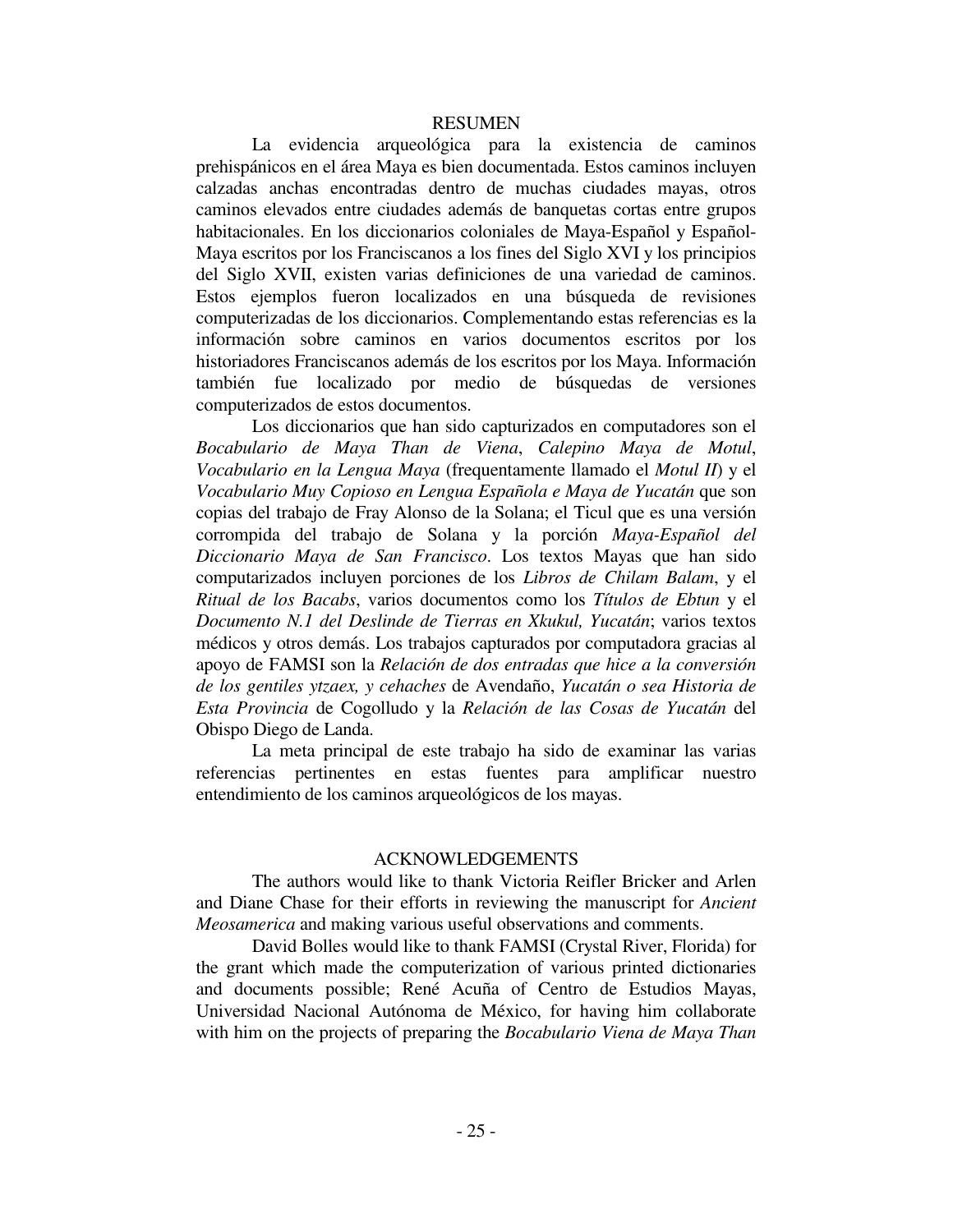and the *Calepino Maya de Motul* for publication. This meant not only computerizing these two works but also the other Franciscan dictionaries for comparative studies. Bolles wishes to thank his first teacher of the Mayan language, Francisco Burgos Cen of Piste, Yucatán, who over the years has continued to give him insights into Mayan farming practices in particular and Mayan life in general. He also wishes to recognize Emiliano Poot Chim of Kom Cħeen, Yucatán, who with patience and understanding has been able to add to this knowledge, and who, by frequently inviting Bolles to accompany him into the forest to his milpa taught him the meaning of the various features to be found on the pathways around Kom Cħeen. Bolles also wishes to thank his wife Alejandra who has worked with him over the years to formulate a 380+ page grammar of the Mayan Language.

 William J. Folan wishes to recognize the contributions of Jacinto May Hau, Nicolas Caamal Canche and Lynda Florey Folan with whom he walked the *zac beob* of *Coba* and *Calak Muul* in 1974/1976 and 1982/1993 and 1996/1997 respectively.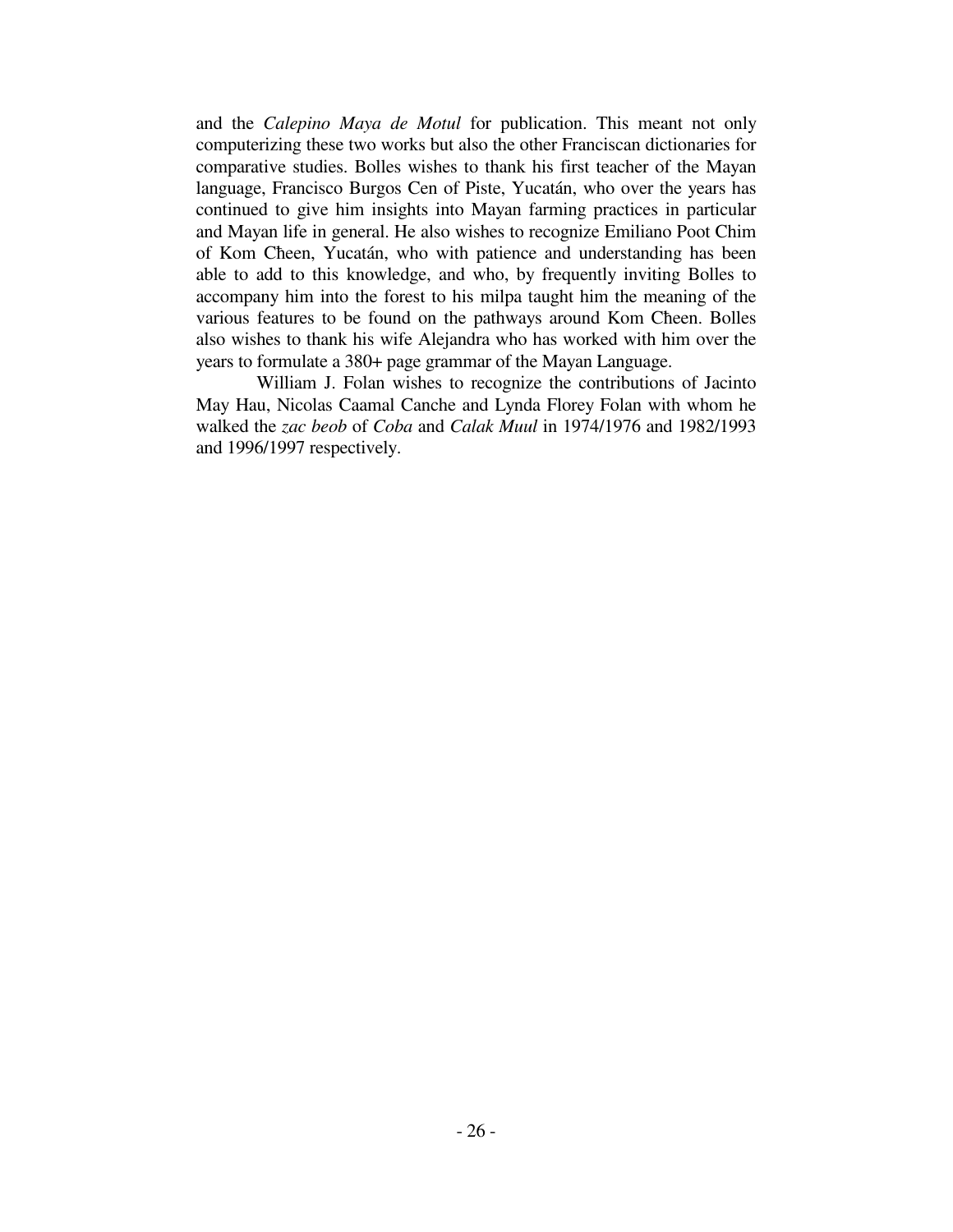## **REFERENCES**

Alvarez Aguilar, Luis Fernando

- 1985 *El sitio arqueológico los Guarixes*. Su climatología, cambios de nivel de mar y patrón de asentamiento. Campeche. Gobierno Municipal de Ciudad del Carmen.
- Andrews, Anthony and Tomas Gallareta Negron
	- 1986 The Isla Cerritos Archaeological Project, Yucatan, Mexico. *Mexicon*.

Andrews, Anthony P., Tomas Gallareta Negrón, Fernando Robles Castellanos, Rafael Cobos Palma, and Pura Cervera Rivero

> 1988 *Isla Cerritos: an Itzá Trading Port on the North Coast of Yucatán, Mexico*. National Geographic Research, Vol. 4, # 2, Spring 1988, pp. 196-207.

Andrews IV E. Wyllys and E. Wyllys Andrews V

 1980 *Excavations at Dzibilchaltun, Yucatan, Mexico.* Middle American Research Institute, Publication 48, New Orleans, Tulane University.

## Arzápalo Marín, Ramón

 1987 *El Ritual de los Bacabes*. Fuentes para el Estudio de la Cultura Maya, 5. U.N.A.M., México, D.F.

#### Avendaño y Loyola, Fray Andrés de

 1996. *Relación de las dos entreadas que hice a la conversión de los gentiles ytzáex, and cehaches*. Verlag Anton Sauwein, Möckmühl.

## Baez-Jorge, Felix

 1988 *Los oficios de los dioses.* (Didáctica de la religiosidad popular en los grupos indios de México) Universidad Veracruzana, Xalapa, Veracruz.

# Barba Ahuatzin de Piña Chan, Beatriz y Celso Gutierrez Baez

 1996 Las flores alucinogenas del Juego de Pelota de Mesoamerica. *VI Encuentro: Los Investigadores de la Cultura Maya*. Ciudad y Puerto de Campeche, México. Del 11 al 15 de noviembre de 1996.

Barrera Vasquez, Alfredo and Sylvia Rendon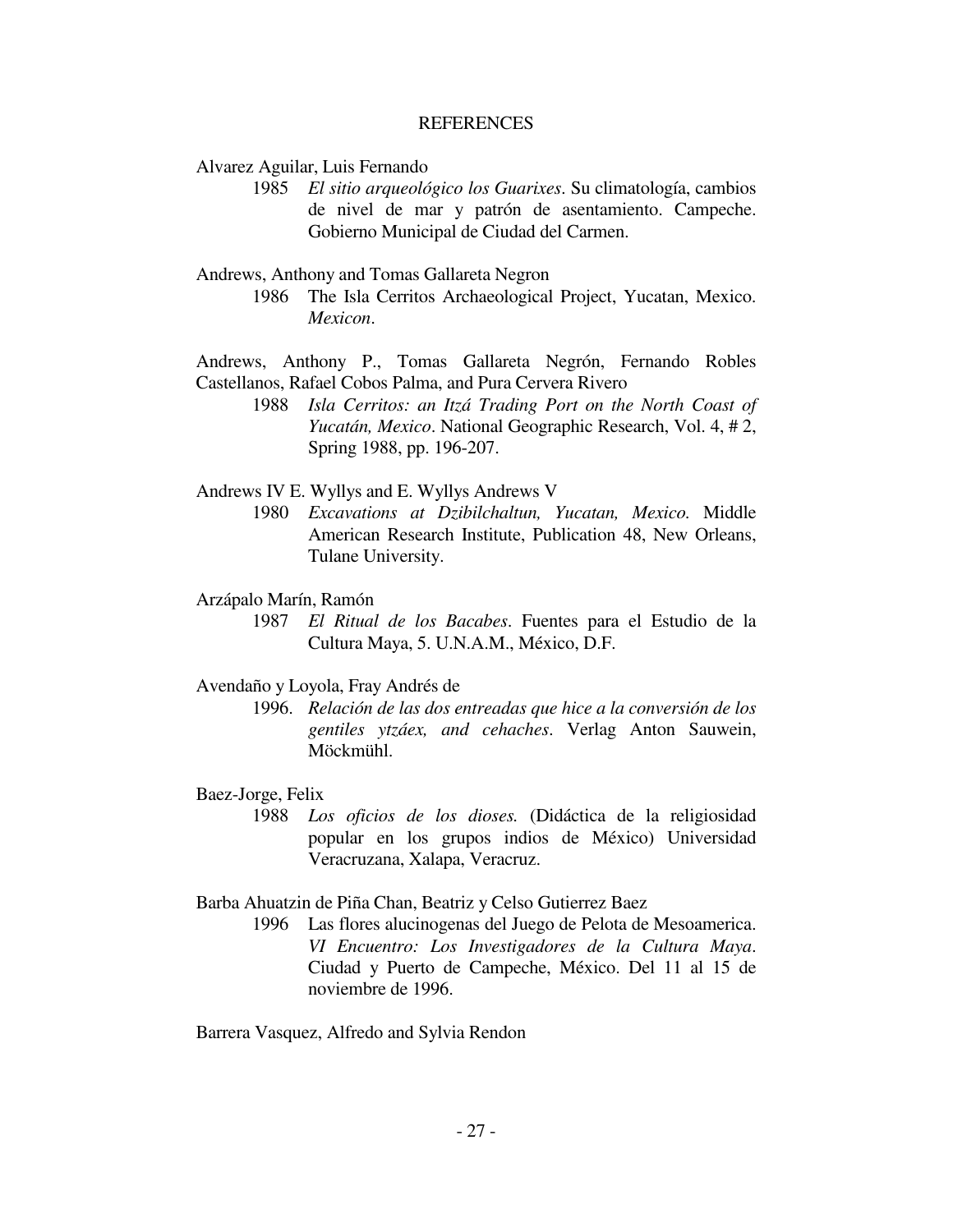- 1948 *El Libro de los Libros de Chilam Balam*. Fondo de Cultura Economica, México.
- 1984. *Documento n.1 del deslinde de tierras en Yaxkukul, Yuc*. Instituto Nacional de Antropologia e Historia, Coleccion Cientifica 125, Mexico.

# Beltrán de Santa Rosa, Fr. Pedro

 1746 *Arte de el Idioma Maya Reducido a Succintas Reglas, y Semilexicon Yucateco*. Viuda de D. Joseph Bernardo de Hogal, México.

## Benavides Castillo, Antonio

 1976 *El Sistema Prehispanico de Comunicaciones Terresteres en la Region de Coba, Quintana Roo y sus Implicaciones Sociales*. Tesis Profesional Escuela Nacional de Antropología y Historia. Universidad Nacional Autónoma de México, México, D.F.

## Bocabulario de Maya Than de Viena

 1993 *Bocabulario de Maya Than*. Edición de Rene Acuña. U.N.A.M., México, D.F.

## Bolles, David

- 1978 *Post Conquest Mayan Literature*. (A compilation of the various Books of Chilam Balam). Private press, Lee, N.H.
- 2001 *Combined Dictionary-Concordance of the Yucatecan Mayan Language*. www.famsi.org. FAMSI, Crystal River, Florida.

Books of Chilam Balam. See Bolles 1978 above.

## Bricker, Victoria Reifler

 1984. *Ritual Humor in Highland Chiapas*. University of Texas Press, Austin.

# Burns, Alan F.

 1983 *An Epoch of Miracles. Oral Literature of the Yucatan Maya*. Translated and Annotated by Allan F. Burns, Austin, University of Texas Press.

Ciudad Real, Antonio de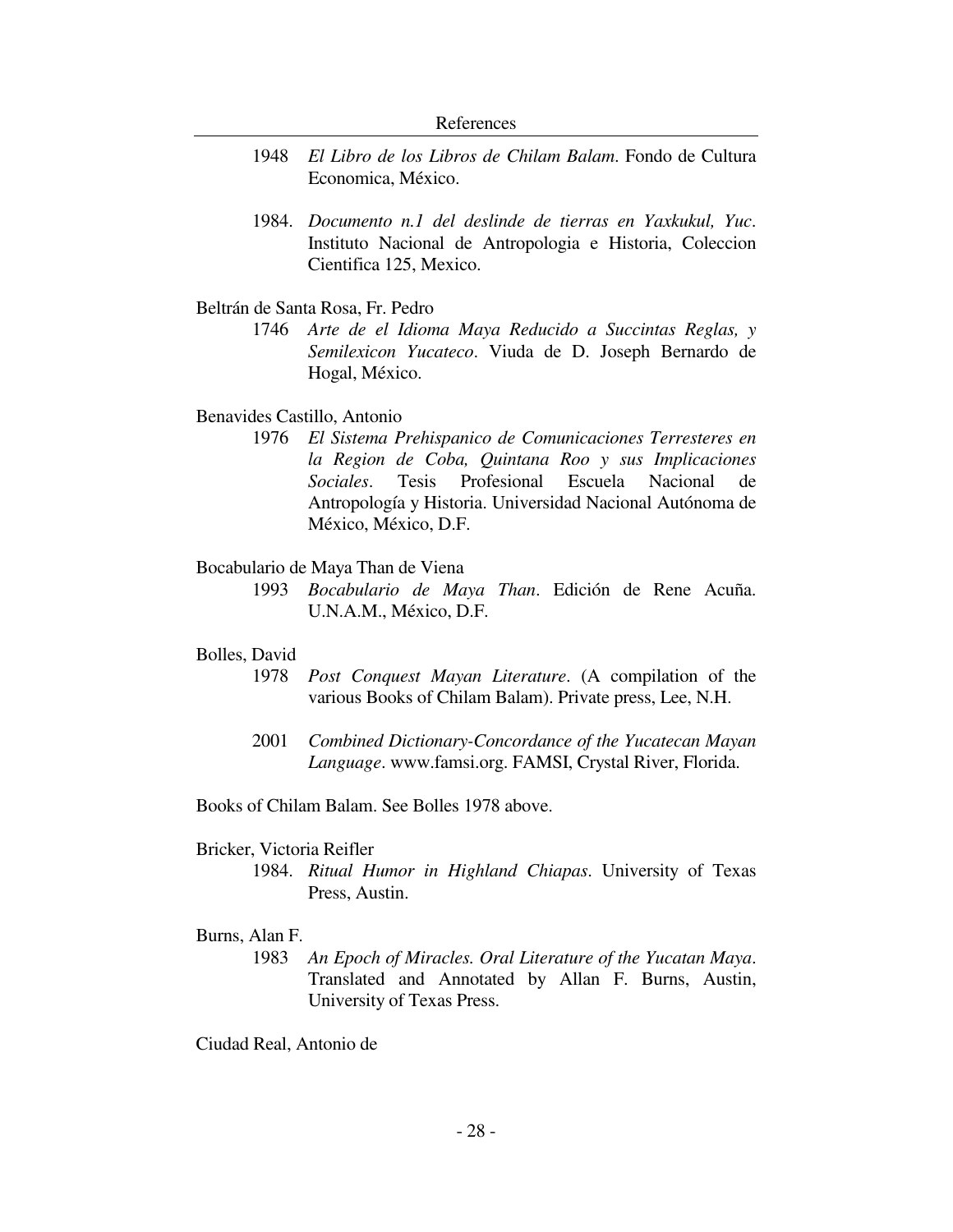1984 *Calepino Maya de Motul*. Edicion de Rene Acuña. U.N.A.M., México, D.F.

Cobos Palma, Rafael and Terrance L. Winemiller 2001 This volume.......

Chase, Arlen and Diane Chase 2001 This volume.......

## Cogolludo, Fr. Diego López de

 1971 *Yucatan o sea Historia de Esta Provincia*. Akademische Druck, Graz. (Reprint of the 1842/1845 edition.)

## Coggins, Clemency Chase and R. David Drucker

 1988 The Observatory at Dzibilchaltun, Yucatan. *New Directions in American Archeoastronomy*. British Archaeological Reports, International Series #454:17-56.

## Dahlin, Bruce H. y John E. Foss and Mary Elizabeth Chambers

 1980 *Project Acalches: Reconstructing the Natural and Cultural History of a Social Swamp at El Mirador, Guatemala: Preliminary Results*. In El Mirador, Peten, Guatemala. An Interim report, edited by Ray T. Matheny, pp. 37-57. Papers of the New World Archaeological Foundation, 45. Brigham Young University. Provo, Utah.

# Dominguez Carrasco, María del Rosario

1991-

 1992 El Sistema Hidráulico de Calakmul, Campeche. *Informacion 15:* 51-83.

#### Eaton, Jack D. and Joseph W. Ball

 1978 *Studies in the Archaeology of Coastal Yucatan and Campeche, Mexico, Publication 46*. Middle American Research Institute, New Orleans, Tulane University.

# Edmonson, Munro S.

 1971 *The Book of Counsel: The Popol Vuh of the Quiche Maya of Guatemala.* Middle American Research Institute, Publication 35, New Orleans, Tulane University.

Farris, Nancy, Arthur Miller and Arlen F. Chase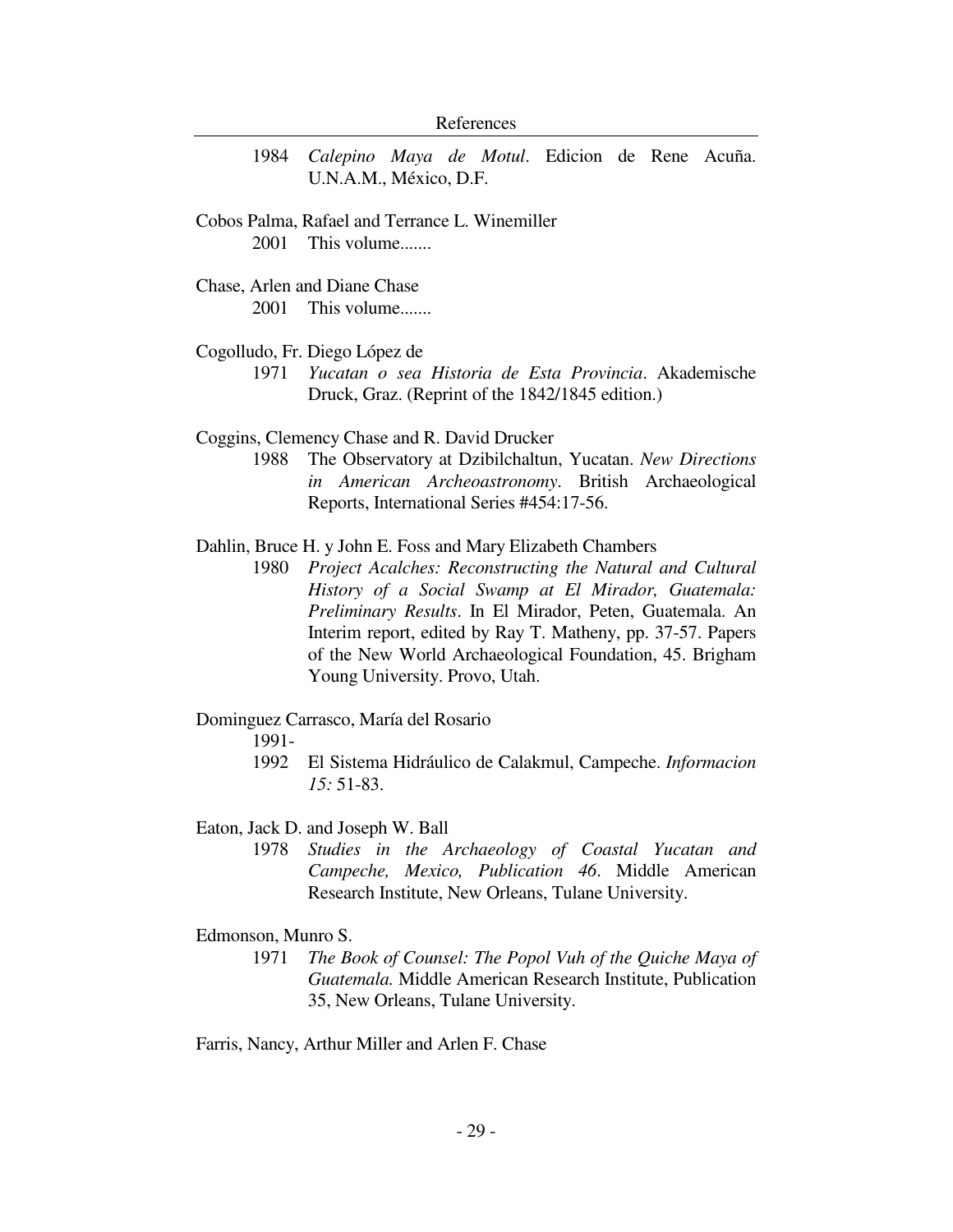1975 "Late Maya Mural Paintings from Quintana Roo, México." *Journal of Field Archaeology*. Vol. 2:5-10.

# Fedick, Scott L.

 1996 Settlement Ecology, Wetlands and Politics in the Yalahau Region of Northern Quintana Roo, Mexico. Symposium. *Fifty Years Since Viru: Recent Advances in Settlement Pattern Studies: Part II*. Paper prepared for the 61st Annual Meeting of the Society for American Archaeology, New Orleans, Louisiana. April 10-14, 1996.

## Folan, William J.

- 1968 *The Cenote Sagrado de Chichen Itza*. Departamento de Monumentos Prehispanicos, Informe 15, Instituto Nacional de Antropología e Historia, México.
- 1969 Las Ruinas del Rancho San Pablo, Becanchen, Yucatan. *Anales*, Insitututo Nacional de Antropología e Historia, epoca 7a, Tomo I 1967-68, 49 de la colección, Secretaria de Educacion Publica, México, pp. 53-68.
- 1970 The Open Chapel of Dzibilchaltun, Yucatan. *Middle American Research Institute Publications 26:181-199*. New Orleans, Tulane University.
- 1975 Interim Report Number 2. 6 of August, 1975. Coba Archaeological Mapping Project. Published in the *Boletín de la Escuela de Ciencias Antropologicas de la Universidad de Yucatan*, Nos. 22-23:29-51, Merida. 1977
- 1976 Informe Interino Num. 3, Coba. Projecto Cartografico Arqueologico. *Boletín de la Escuela de Ciencias Antropologicas de la Universidad de Yucatan*. Nums. 22, 23:52-71. 1977
- 1977a El Sacbe Coba-Ixil, Un Camino Maya del Pasado. *Nueva Antropología*. Año II, Num. 6, pp. 30-42.
- 1977b *Chichen Itza*. Ortho Press, Mexico. Eight editions in English, Spanish, French and German.
- 1980 Chichen Itza, El Cenote Sagrado y Xibalba: Una Nueva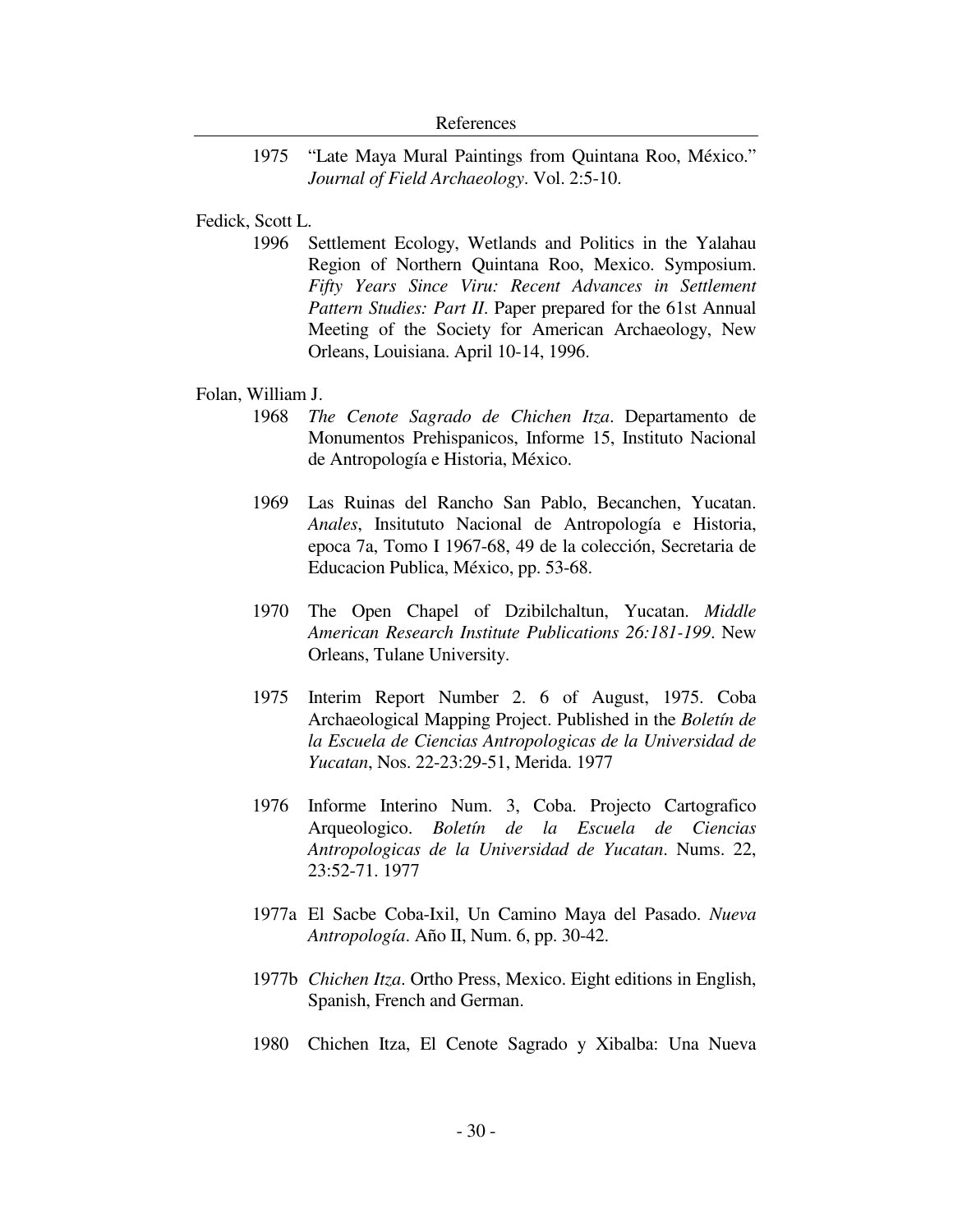Vision. *Boletín de la Escuela de Ciencias Antropologicas de la Universidad de Yucatan*. Año 9, No. 44:70-76.

- 1982 Paleoclimatología y Prehistoría: El Desarrollo Cultural y Hidrologíca de Coba, Quintana Roo, México. *Informacion 2*. Centro de Investigaciones Historicas y Sociales de la Universidad Autónoma del Sudeste, 2:9-37.
- 1985 Los sacbes de los mayas de la Peninsula de Yucatan y algunos otros rasgos lineares del nuevo mundo. *Informacion 9*:161-185.
- 1987a Chichen Itza, El Cenote Sagrado y Xibalba: Una Revision. *Boletín de la Escuela de Estudios Antropologicas de la Universidad Autónoma de Yucatan*. Año 15, No. 86:53-54.
- 1987b Cultura, clima y niveles de mar: La epoca prehispánica de los Mayas de las tierras bajas. *Informacion 12*:155-213. CIHS, Universidad Autónoma de Campeche.
- 1991 Sacbes of the Northern Maya. In *Ancient Road Networks and Settlement Hierarchies in the New World*. pp. 222-229. Edited by Charles D. Trombold Cambridge University Press, Cambridge.
- 1992a Sacbes y Fuentes Hidraulicas de los Antiguos Mayas. *Antropologia Mesoamerica. Homenaje a Alfonso Villa Rojas*, pp. 335-349. Gobierno del Estado de Chiapas, Consejo Estatal de Fomento a la Investigacion y Difusion de la Cultura, DIF - Chiapas/Instituto Chiapaneco de Cultura, Chiapas.
- 1992b Calakmul, Campeche: A Centralized Urban Administrative Center in the Northern Peten. *World Archaeology*. 24 (1):158-168.

## Folan, William J. and George E. Stuart

 1974 Interim Report No. 1. 24 de junio - 17 de agosto de 1974. Also published in *Boletín de la Escuela de Ciencias Antropólogicas de la Universidad de Yucatan*. Año 4, Nums. 22, 23. Enero-Abril 1977 pp. 20-28.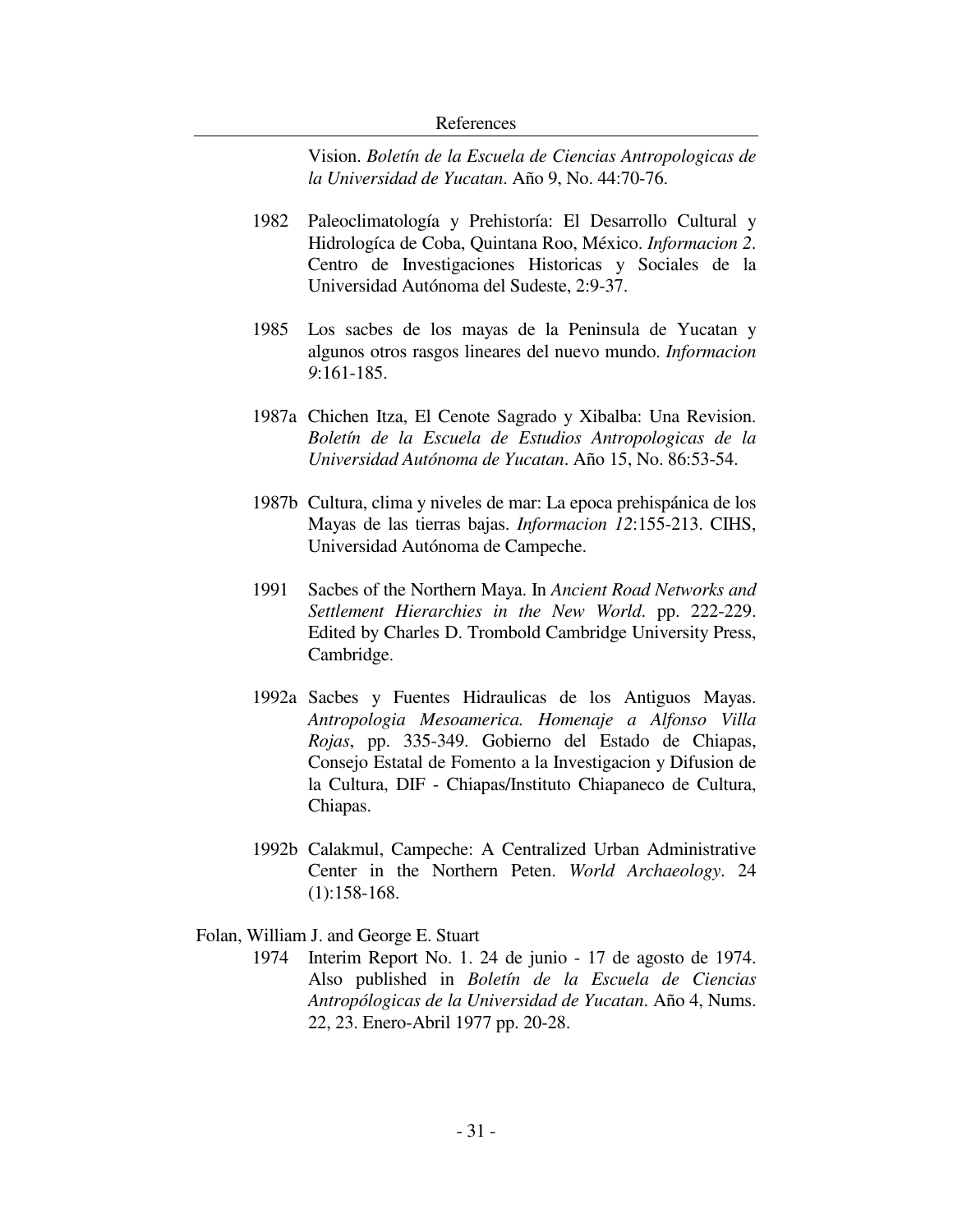- 1977 El Proyecto Cartográfico Arqueólogico de Coba, Q.R. Una Introduccion a las Informes Internos Numeros 1, 2 y 3. *Boletín de la Escuela de Ciencias Antropólogicas de la Universidad de Yucatan*. Boletín Bimestral, Año 4, Nums. 22, 23. Enero-Abril 1977:14-20.
- Folan, William J., Ellen R. Kintz and Laraine A. Fletcher 1983a *Coba, A Classic Maya Metropolis*, Studies in Archaeology, Academic Press, New York and London.
- Folan, William, Joel D. Gunn, Jack Eaton y Robert Patch 1983b Paleoclimatological Patterning in Southern Mesoamerica. *Journal of Field Archaeology* 10:453-468.
- Folan, William J., Joyce Marcus and W. Frank Miller 1995a Verification of a Maya Settlement Model through Remote Sensing. *Cambridge Archaeological Journal* 5:277-283.

Folan, William J., Joyce Marcus, Sophia Pincemin, Maria del Rosario Dominguez Carrasco, Laraine Fletcher and Abel Morales López

> 1995b Calakmul: New data from an Ancient Maya Capital in Campeche, Mexico. *Latin American Antiquity*. 6 (4):310- 334.

## Gomez Barilles, Jorge Oswaldo

 1995 *Las Calzadas del Sureste de Peten: Un Estudio en Funcion*. Tesis profesional. Universidad de San Carlos de Guatemala. Escuela de Historia. Area de Arqueología. Nueva Guatemala de la Asunción. Guatemala, America Central.

## Gunn, Joel D. and Richard E. W. Adams

 1981 Climatic Change, Culture and Civilization in North America. *World Archaeology* 13:87-100.

# Gunn, Joel D. and William J. Folan

 2000 Three Rivers: Subregional Variations in Earth System Impacts in the Southwestern Maya Lowlands (Candelaria, Usumacinta and Champotón Watersheds). In *The Way the Wind Blows*: Climate, History and Human Action:223-270. Edited by R. J. McIntosh, J. A. Tainter, and Susan Keech McIntosh, New York. Columbia University Press.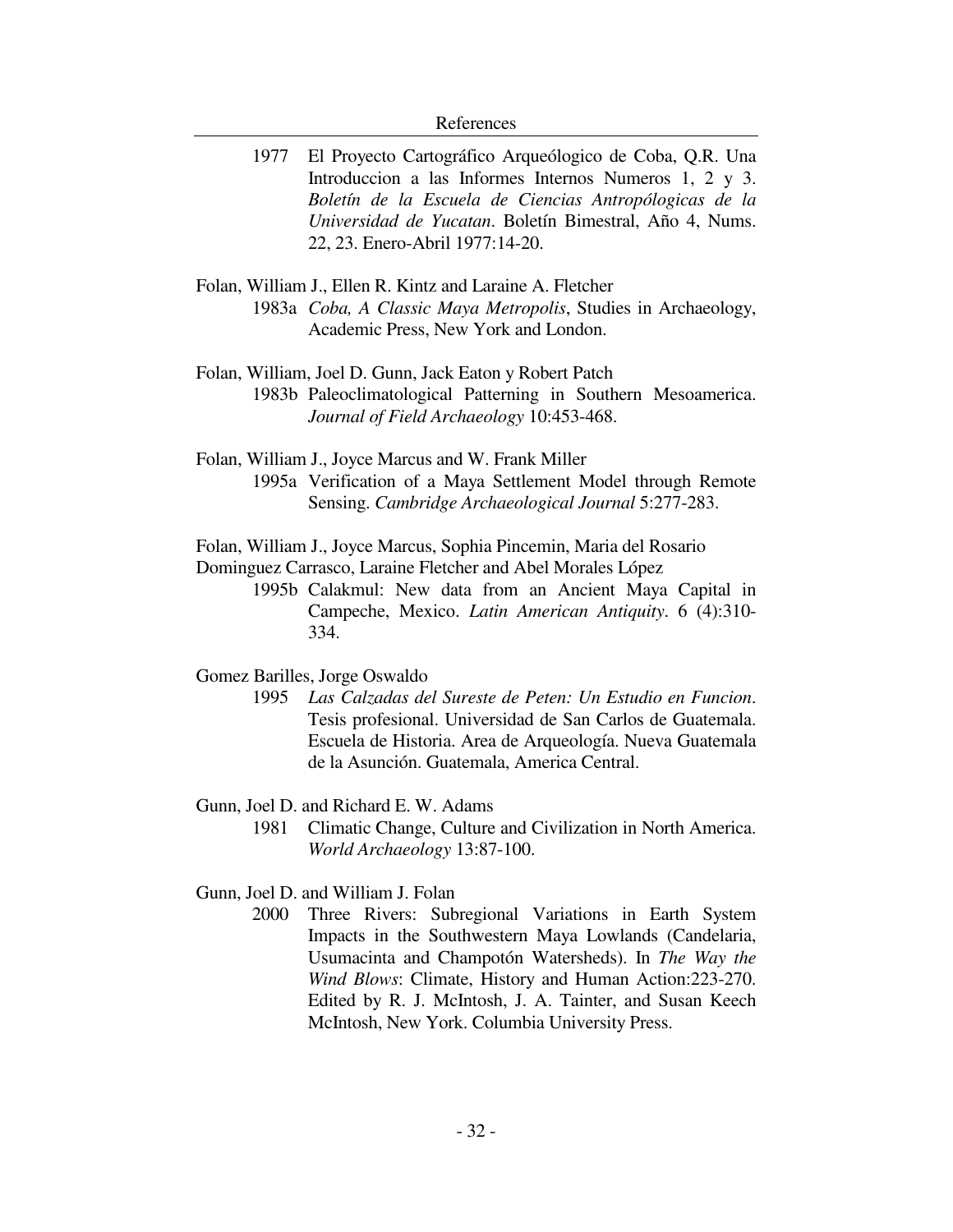Hansen, Richard D.

- 1990 *Excavations in the Tigre Complex. El Mirador Peten, Guatemala*. Papers of the New World Archaeological Foundation. Number 62. Provo, Utah, Brigham Young University.
- 1991 The Maya Rediscovered the Road to Nakbe. Natural History. American Museum of Natural History, New York. May, 1991 pp. 8-14.
- 1994 Excavaciones en el Norte del Peten. Una Interpretacion Diacronica de la Civilización Maya. *Campeche Maya Colonial*. W. J. Folan Higgins, Coordinador. Colección Arqueología, Universidad Autónoma de Campeche.
- Isphording, W. C..
	- 1975 The Physical Geography of Yucatan. *Transactions, Gulf Coast Association of Geological Societies* 25:231-262.
- Kurjack, Edward B. and E. Wyllys Andrews V
	- 1975 Early Boundry Maintenance in Northwest Yucatan, Manuscript.
	- 1976 Early Boundry Maintenance in Northwest Yucatan, Mexico. *American Antiquity* 41(3):318-325.
- Landa, Fray Diego de
	- 1941 *Landa's Relación de las Cosas de Yucatan*. Edited with notes by Alfred M. Tozzer. Papers of the Peabody Museum, Cambridge.
	- 1966 *Relación de las Cosas de Yucatan*. 9th edition, Editorial Porrua, México.
- Lizana, Fray Bernardo de
	- 1633 *Devocionario de Nuestra Señora de Izamal y Conquista Espiritual de Yucatán*. Geronimo Morillo. Valladolid. (See facsimile and critical edition by René Acuña, Fuentes para el Estudio de la Cultura Maya, 12. U.N.A.M., México, D.F.

## Maldonado Cárdenas, Rubén

1995 *Los Sistemas de Caminos del Norte de Yucatan*. En Seis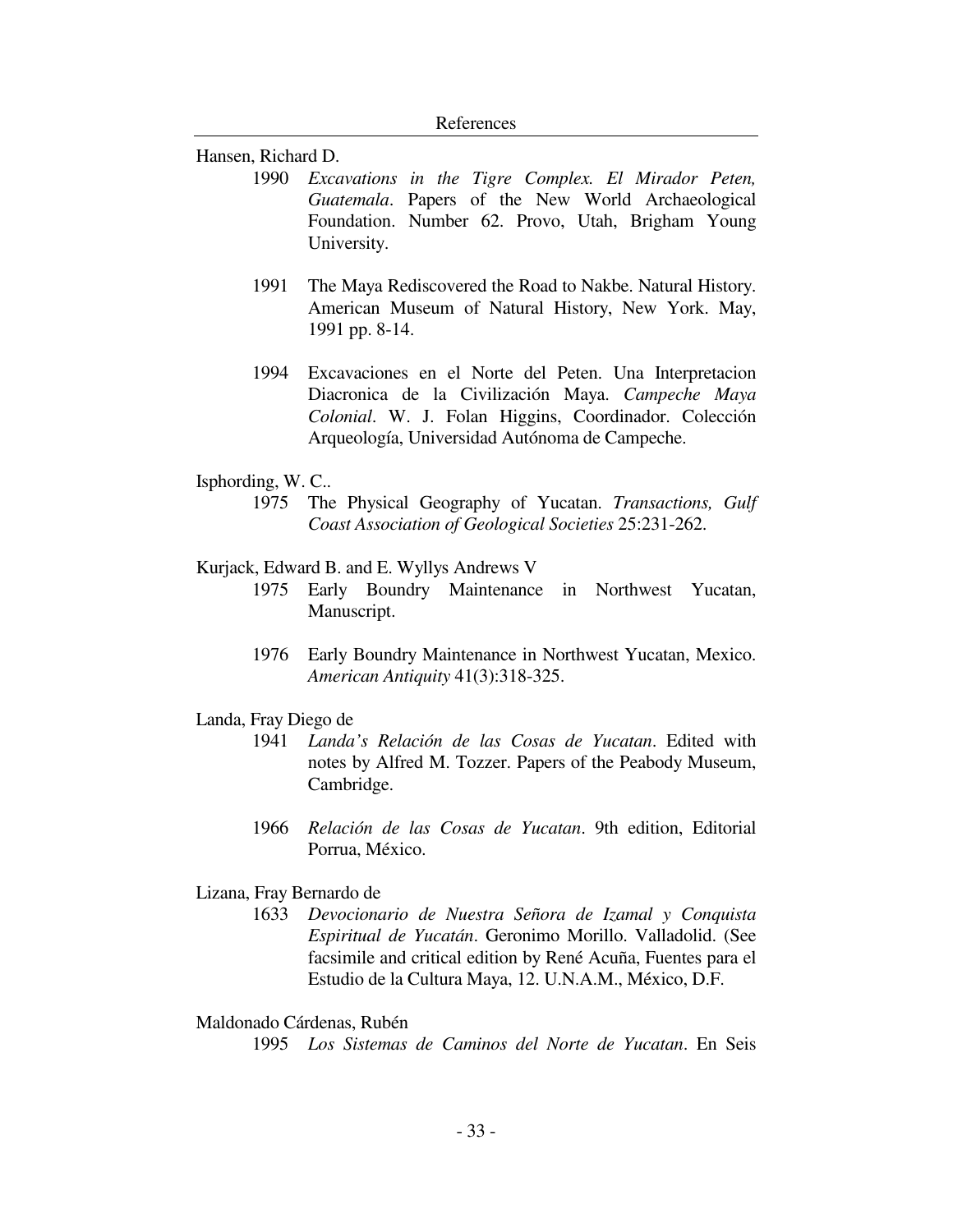ensayos sobre antiguos patrones de asentamiento en el area Maya: 68-92. Ernesto Vargas Pacheco Compilador. Instituto de Investigaciones Antropologicas, Universidad Nacional Autónoma de México, México.

- 1997 Los Sistemas de Caminos Prehispanicos de Yucatan. In *Unicornio. Suplemento Cultural de Por Esto*. Año 6 No. 292, Domingo 3 de Noviembre de 1996: 3-7.
- Mardin, Luis
	- 1958 Dzibilchaltun: Up from the Well of Time. *National Geographic Magazine*: 114 (1):110-129.
- Messenger, Lewis C.
	- 1990 Ancient Winds of Change: Climatic Setting and Prehistoric Social Complexity in Mesoamerica. *Ancient Mesoamerica* 1:21-40.
- Miller, Arthur
	- 1974 The Iconography of the Painting in the Temple of the Diving God, Tulum, Quintana Roo: The Twisted Cords. In *Mesoamerican Archaeology: New Approaches*, Norman Hammond, editor, Austin, University of Texas Press.
	- 1982 *On the Edge of the Sea*: Mural Paintings at Tancah-Tulum, Quintana Roo, Mexico. Trustees for Harvard University, Washington, D. C., Dumbarton Oaks.
- Molina, Fray Alonso de
	- 1970 *Vocabulario en Lengua Castellana y Mexicana y Mexicana y Castellana*. Editorial Porrua, México.
- Morley, Sylvanus G., and George W. Brainard
	- 1963 *The Ancient Maya*. (Third Edition) Stanford University Press, Stanford.
- Motul I Dictionary. See Ciudad Real above.
- Motul II Dictionary. See Solana below.
- Muñoz Camargo, Diego 1981. *Descripción de la Ciudad y Provincia de Tlaxcala*. Edición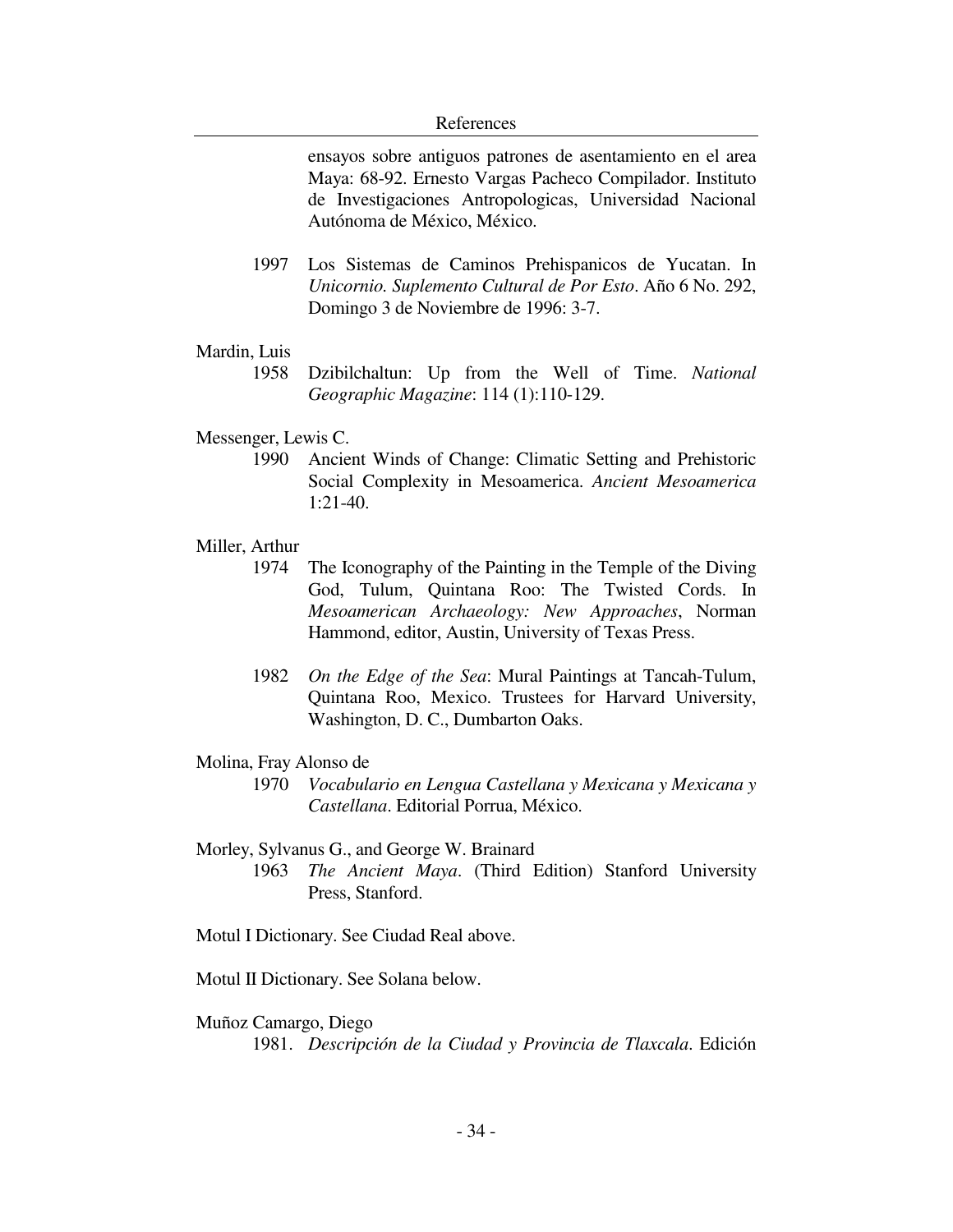de René Acuña. U.N.A.M., México D.F.

Navarette, Carlos, Ma. José Con Uribe and Alejandro Martínez Muriel

 1979 *Observaciones arqueologicas de Coba, Quintana Roo*. Instituto de Investigaciones Filológicas, Centro de Estudios Mayas, Universidad Nacional Autónoma de México, México, D.F.

## Newberry, Jack

 1959 Explorations in Cenote Xlacah, Dzibilchaltun 1958-1959. Unpublished field report on file at Middle American Research Institute.

## Pincemin Deliberos, Sophia

 1993 *Remontando el Rio, Reconocimiento Arqueologico del Rio Candelaria, Campeche*. Colección: Arqueología. Campeche, Universidad Autonoa de Campeche.

#### Pérez, Juan Pío

 1898. *Coordinacion Alfabetica de las Voces del Idioma Maya*. Imprenta de la Ermita, Mérida, Yucatan.

# Pollock, H.E.D.

 1980 *The Puuc*. An architectural survey of the hill country of Yucatan and northern Campeche, Mexico. Memoirs of the Peabody Museum. Vol. 19, Harvard University. Cambridge, Mass.

# Robles, Fernando

 1976 Ixil, Centro Agricula de Coba, *Boletín de la Escuela de Ciencias Antropógicas de la Universidad de Yucatan 4* (20): 13-43, Merida.

Roldán, Julio A., Marco Julio Castellanos; Franklin Solares; Nora Maña López; Juan Pedro Laporte

> 1991 "Las Calzadas de Ixtonton y Grupos Asociados". En *Excavaciones en Ixtontón, Dolores Petén (1987-1991)*, (editado por J. P. Laporte):127-140. Reporte No. 5,Atlas Arqueológico de Guatemala, IDAEA y Ava de Arqueología, Escuela de Historia, USAC, Guatemala.

Roys, Ralph L.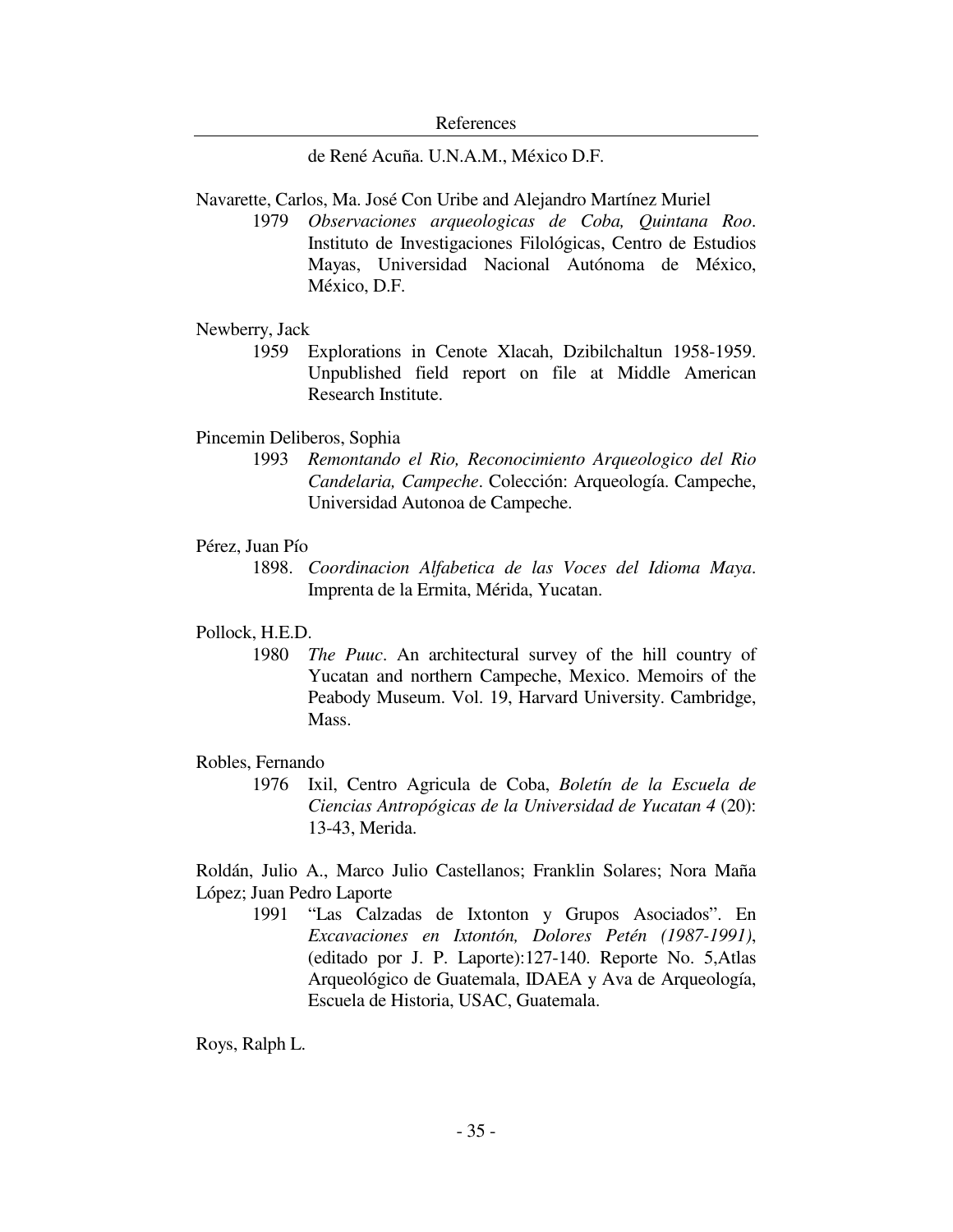- 1931 *The Ethno-Botany of the Maya*. Middle American Research Institute, New Orleans.
- 1933 *The Book of Chilam Balam of Chumayel*. Carnegie Institution of Washington. (2nd edition, Unversity of Oklahoma Press, 1967.)
- 1939. *The Titles of Ebtun*. Carnegie Institution of Washington.
- 1965 *Ritual of the Bacabs*. University of Oklahoma Press, Norman.

## Sabloff, Jeremy A. and William J. Rathje

- 1975 The Rise of a Maya Merchant Class. *Scientific American*, October.
- San Francisco, Diccionario de.
	- n.d So named because the dictionary was taken from the library of the Convent of San Francisco of Merida when that convent was disbanded in the 1820's. The dictionary consists of a Mayan-Spanish section and a Spanish-Mayan section, this latter being a third copy of the Solana dictionary (see Solana). The dictionary itself is now lost, but a copy was made by Pérez in the late 1850's or perhaps early 1860's. This copy is presently in the Middle-American collection at Tulane University.
	- 1976. *Diccionario de San Francisco*. Oscar Michelon, editor. Akademische Druck und Verlagsanstalt, Graz.
- Scholes, France V. and Ralph L. Roys
	- 1948 *The Maya Chontal Indians of Acalan-Tixchel*. Carnegie Institution of Washington, Washington D.C. (2nd edition, Unversity of Oklahoma Press, 1968.)

Siemens, Alfred H., Richard J. Hebda and Maije I. Heimo

 1996 Remontando el Rio de Nuevo: Nuevos hallazgos en la zona indudada a lo largo del Rio Candelaria en Campeche. Memoria. *Los Investigadores de los Cultural Maya* (4):32- 56. Universidad Autónoma de Campeche, Campeche, Campeche.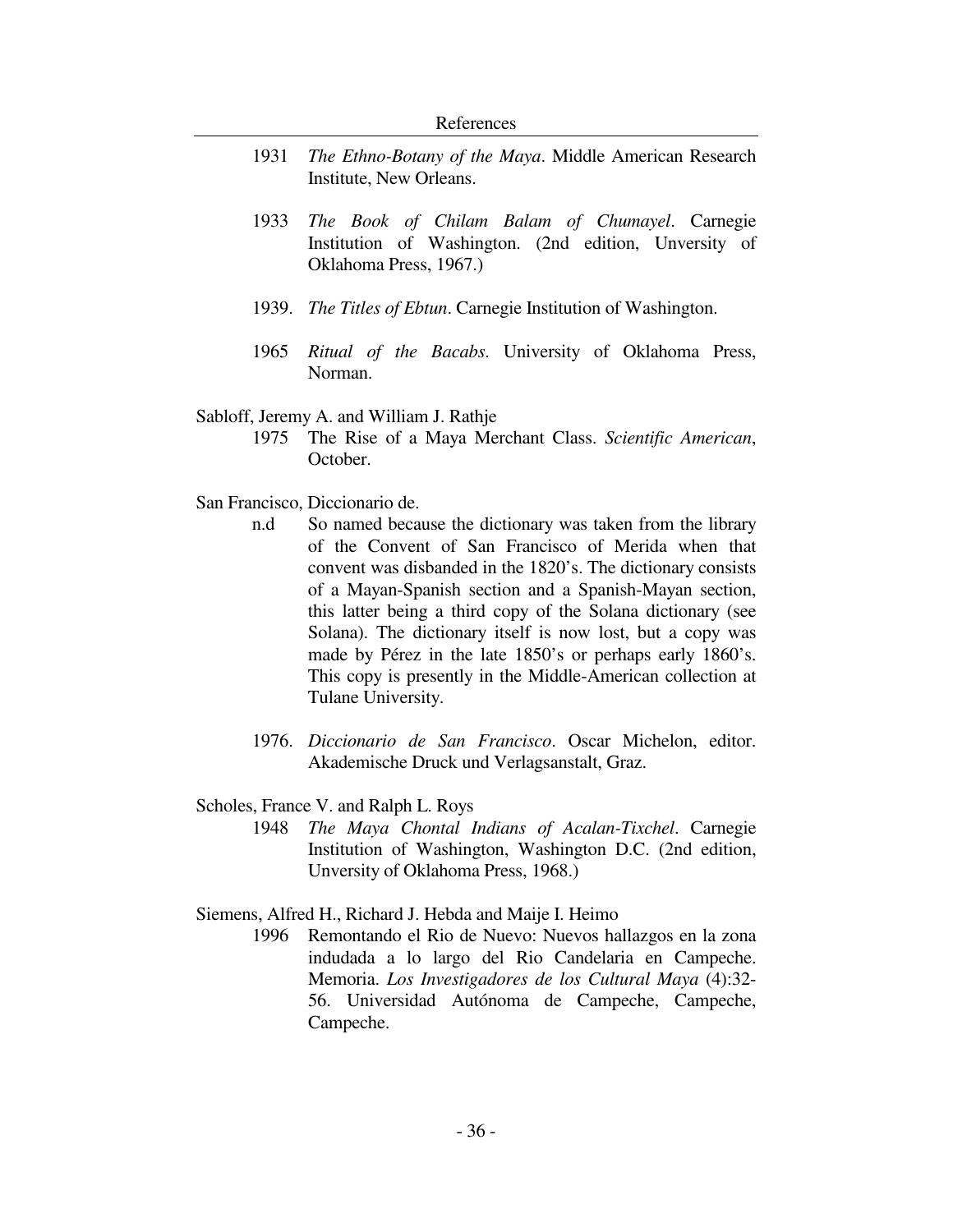#### Solana, Fray Alonso de la

- 1580 *Vocabulario muy Copioso en Lengua Española e Maya de Yucatan*, Hispanic Society manuscript number b2005, Hispanic Society of Amarica, New York, N.Y.
- n.d. *Vocabulario en la Lengua de Maya*, incomplete manuscript copy often refered to as *Motul II*, Brown University Library, Providence, R.I.
- n.d. *Diccionario de San Francisco*, section Spanish-Mayan. See San Francisco, Diccionario de, above.

#### Suasnavar, José

- 1994 "Los Calzados de Nakbe". En *VII Simposio de Investigaciones Arqueológicos en Guatemala, 1993*. (editado por J. A. Sabloff y J. S. Henderson):321-354. Dumbarton Oaks Research Library and Collection, Washington, D.C.
- Tanner, William F.
	- 2000 Beach Ridge History, Sea Level Change, and the A. D. 536 Event. In *The Years Without Summer: Tracing A.D. 536 and its aftermath*: 89-97. Edited by Joel D. Gunn. Oxford, Archaeopress. BAR International Series.

## Taschak, Jennifer T.

 1994 *The Artifacts of Dzibilchaltun, Yucatan, Mexico: Shell, Polished Stone, Bone, Wood and Ceramics*. Middle American Research Institute. Publication 50, New Orleans, Tulane University.

# Thompson, J. Eric. S.

- 1928 The Causeways of the Coba District, Eastern Yucatan. *Proceedings of the 23rd International Congress of Americanists*, pp. 181-184. New York.
- 1976 *Maya History and Religion*. University of Oklahoma Press, Norman.

# Thompson, J. Eric S., Harry E. D. Pollock and Jean Charlot

 1932 *A Preliminary Study of the Ruins of Coba, Quintana Roo, México*. Washington, D.C. Carnegie Institution of Washington, Publication No. 424.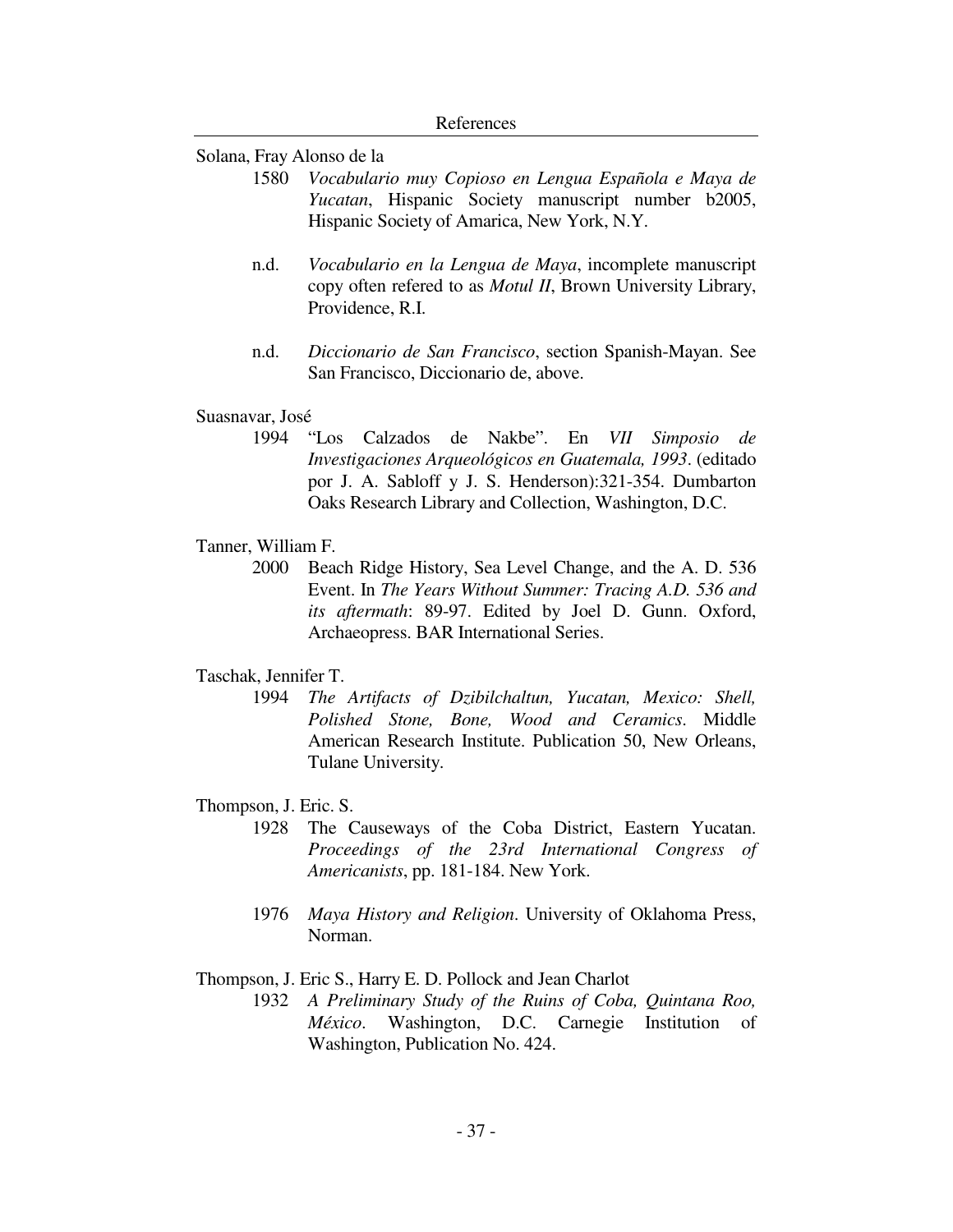Ticul Dictionary. See Pérez 1898 above.

Tozzer, Alfred M.

- 1907 A Comparative Study of the Mayas and the Lacandones. *Archaeological Institute of America*, 1902-1905, New York.
- 1941 See Landa (1941) above.
- Vapnarsky, Valentina
	- 1995 Los Peligros del Camino: De Chan Santa Cruz a Río Honda, *Arqueología Mexicana*. Quintana Roo. Nuevos Descubrimentos en la Zona Maya. Vol. III - Num. 14, Julio-Agosto: pp. 48-53.

## Vargas Pacheco, Ernesto

- 1985 Arqueología e Historia de los Mayas en Tabasco. In *Olmecas y Mayas en Tabasco. Cinco Acercamientos*. Edited by Lorenzo Ochoa. Villahermosa, Gobierno del Estado de Tabasco.
- 1994 Sintesis de la Historia Prehispanica de los Mayas Chontales de Tabasco-Campeche. *American Indigena*. 1-2:15-61.
- 1996 Entre Rios y Lagunas, los Chontales de Acalan. *VI Encuentro: Los Investigadores de la Cultura Maya*. Ciudad y Puerto de Campeche, México. Del 11 al 15 de Noviembre de 1996.

## Vienna Dictionary

See Bocabulario de Maya Than de Viena above.

# Villa Rojas, Alfonso

- 1934 The Yaxuna-Coba Causeway. *Carnegie Institution of Washington*, No. 9 (2):187-208.
- 1945 *The Maya of East Central Quintana Roo*. Carnegie Institution of Washington.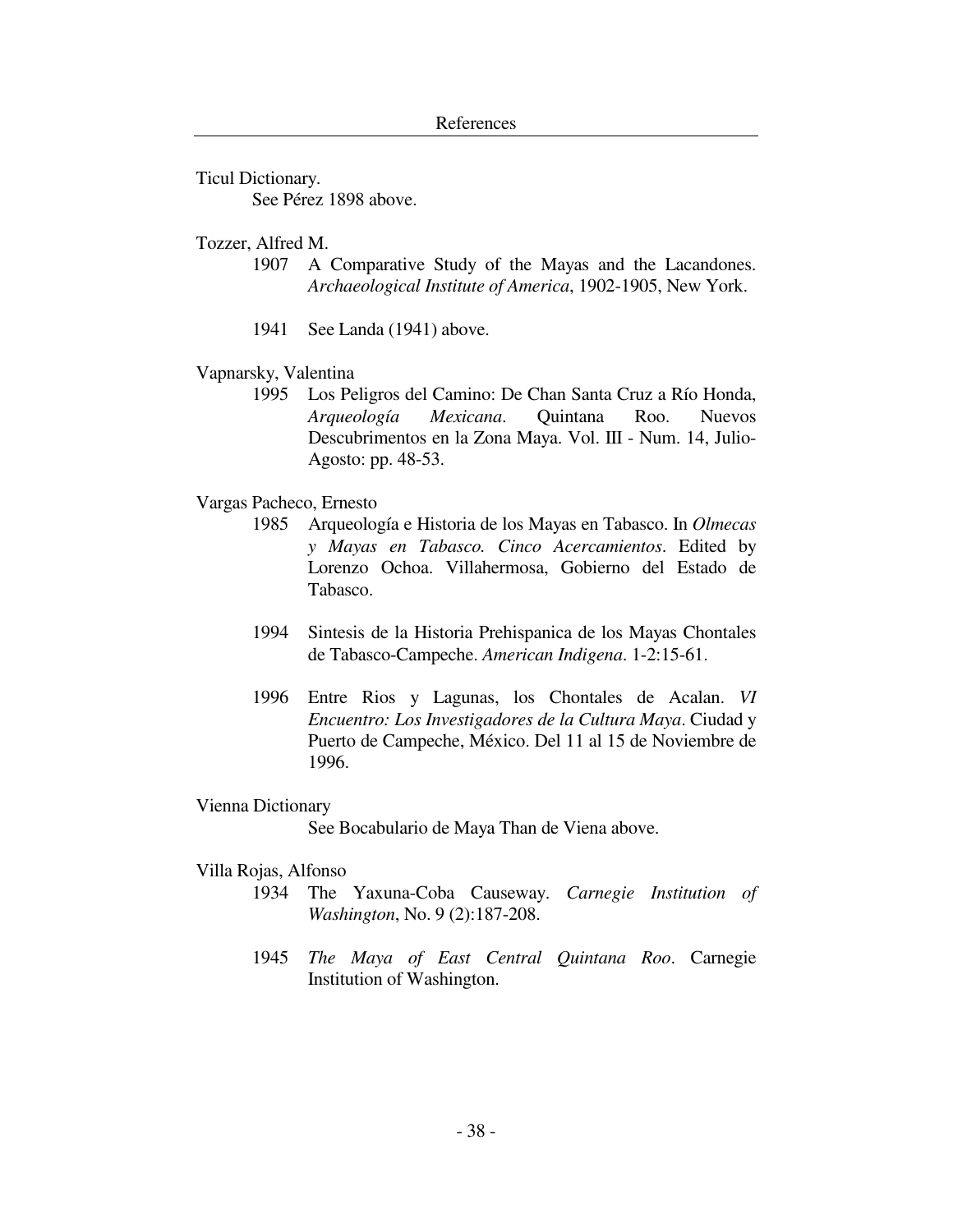

Figure 1. The 99km long *zac be* between *Coba*, Quintana Roo and *Yaxuna*, Yucatan and the *zac be* between *Coba*, Quintana Roo and *Ixil*, Yucatan. Also shown is the *zac be*, in part ground tested and in part still mythological between *Ho* and *Cuzamil* (Cogolludo 1974, Fedick 1996, Folan and Stuart 1974, Isphording 1975 and Villa Rojas 1934). The location of *Itzam Kanac*, Campeche is also indicated. This and other illustrations accompanying this chapter have been redrawn by Juan José Cosgaya Medina.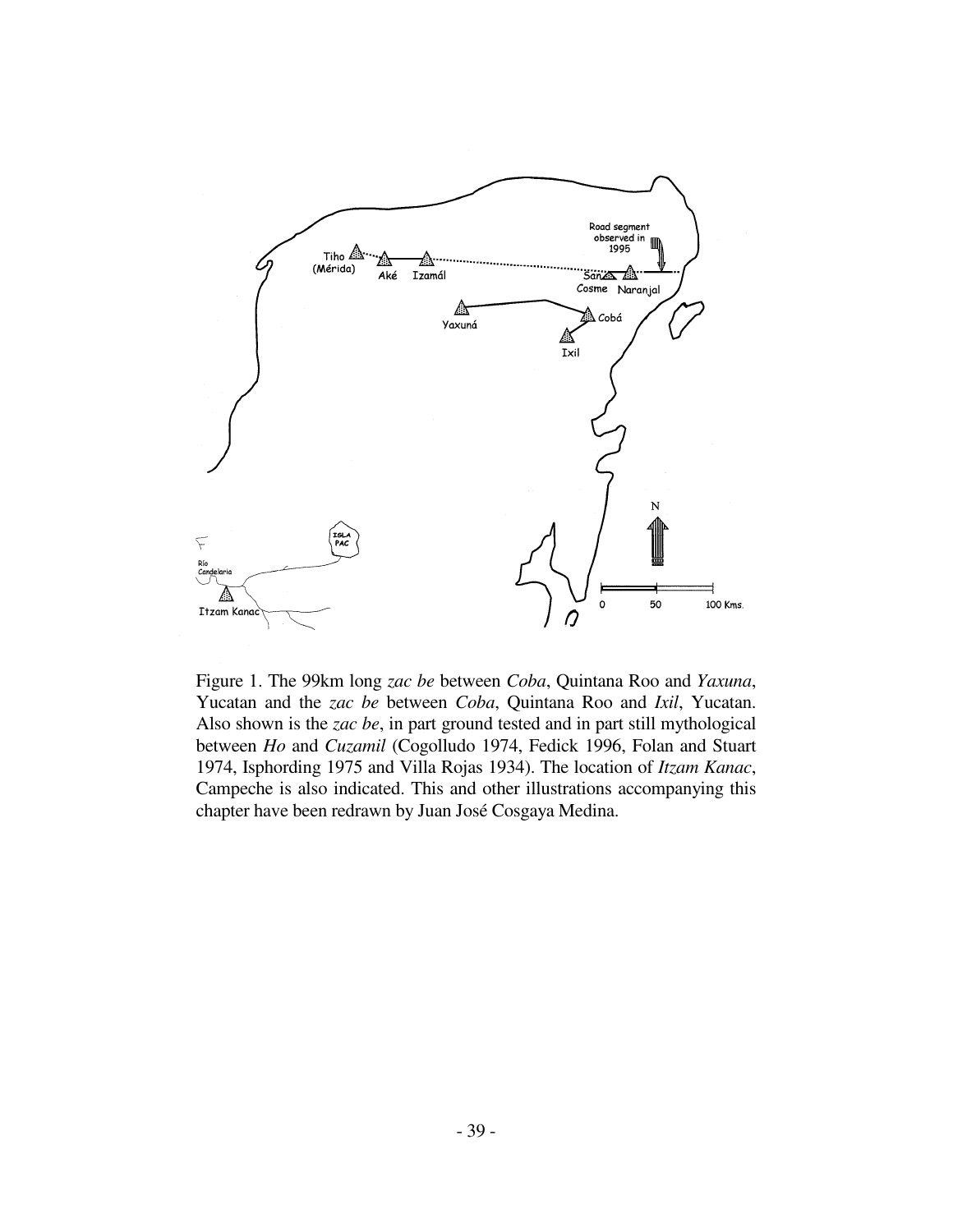

Figure 2. The *zac beob* of *Coba*, Quintana Roo showing the location of their different features. Original drawing by George E. Stuart. (Redrawn from Folan et al. 1983). Computerized version by Juan José Cosgaya Medina.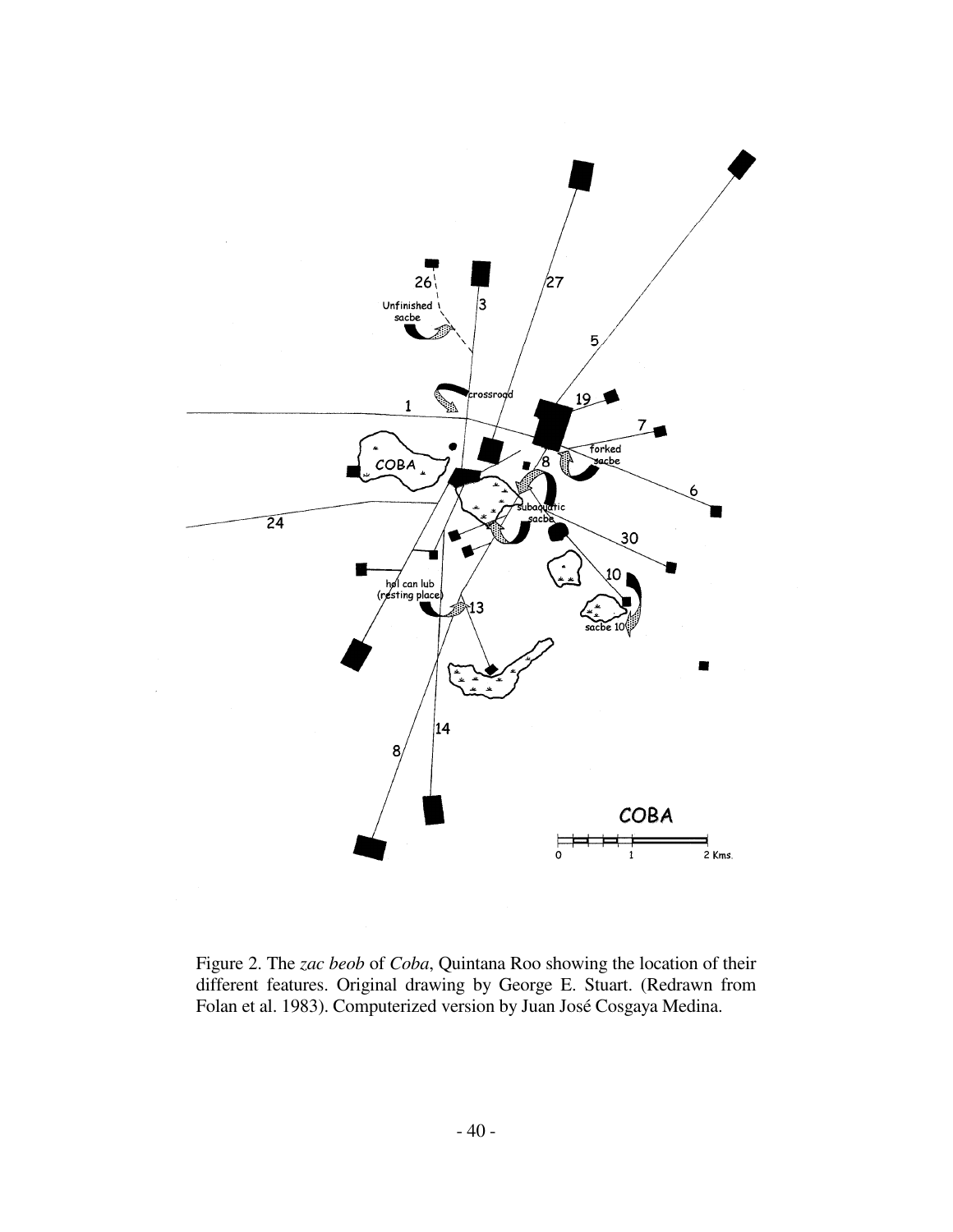

Figure 3. Large ramp located on the *Coba*-*Ixil zac be* near the outskirts of *Coba*. No scale. (Redrawn from Folan et al. 1983).



Figure 4. Large ramp with associated architecture located on the *Coba*-*Ixil zac be* outside *Coba*. No scale. (Redrawn from Folan et al. 1983).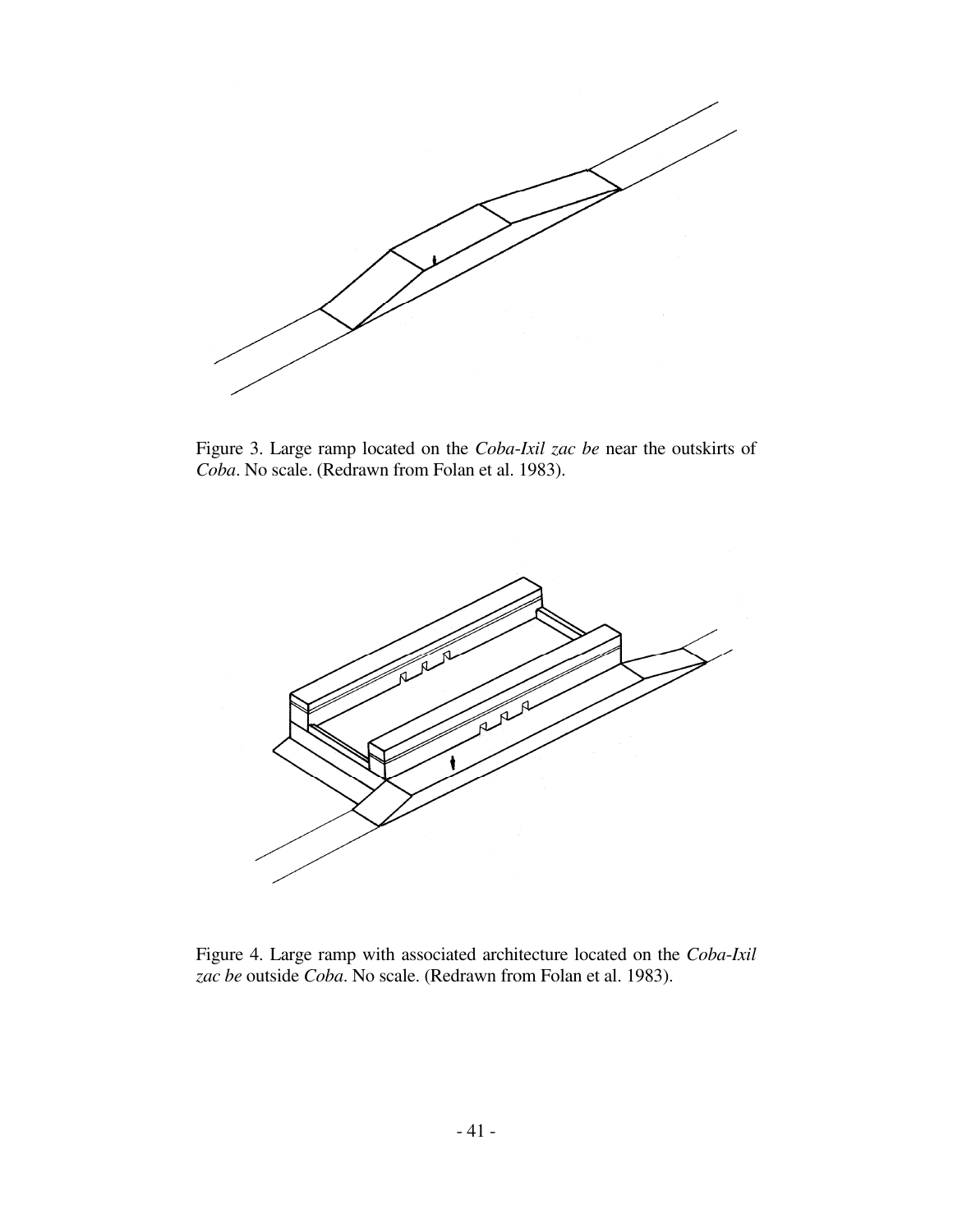

Figure 5. *Zac beob* between *Itzmal* and *Ake* and *Itzmal* and *Kantunil*. (Redrawn from Maldonado Cárdenas 1995 and 1997).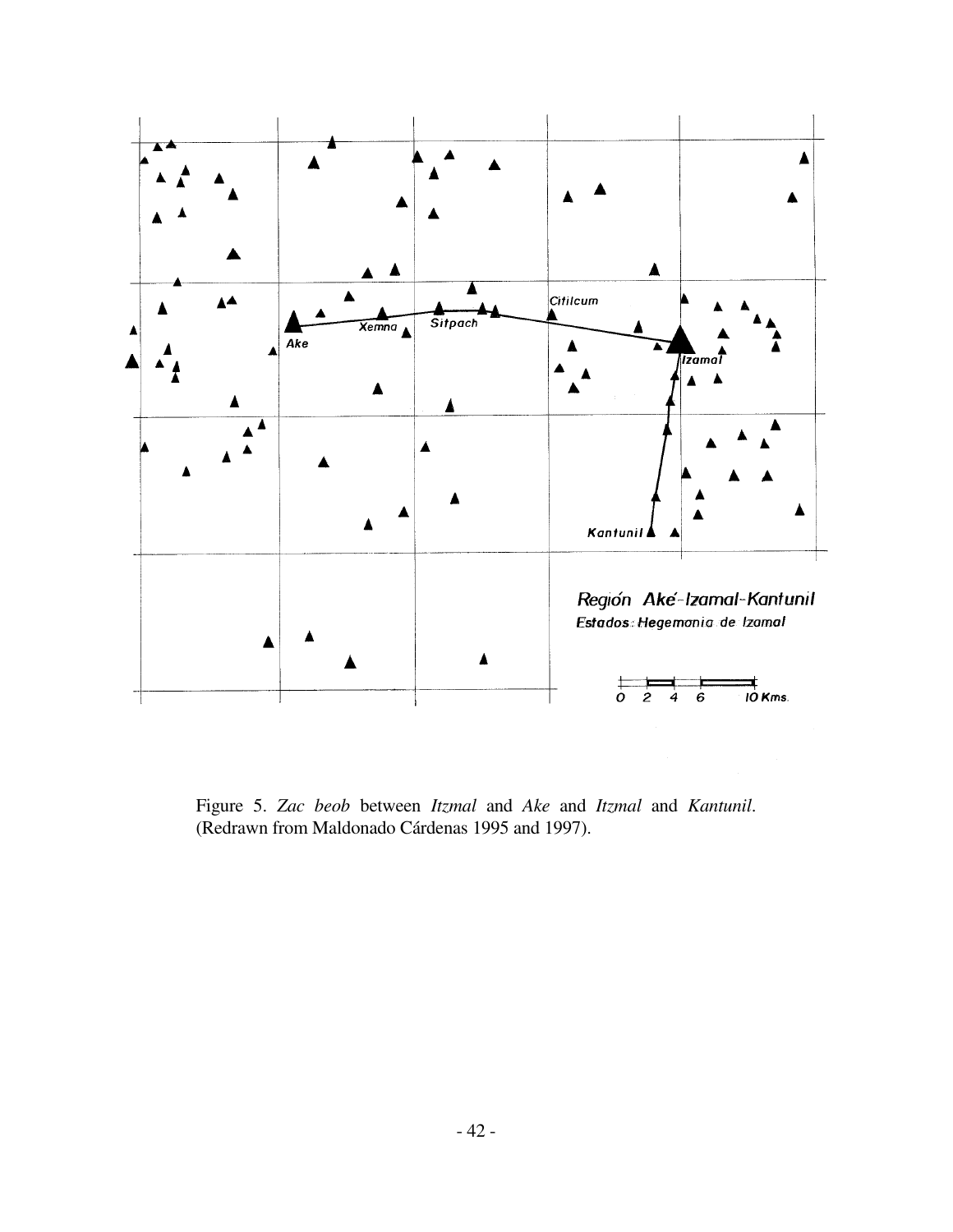

Figure 6. Bridge crossing a canal between two aguadas in *Calak Muul*, Campeche (Redrawn from Domínguez 1991-1992).



Figure 7. Location of the crossroads formed by *Zac Beob* 1 and 3 in *Coba*, Quintana Roo including a small shrine and stela fragment. No scale. (Redrawn from Folan et al. 1983).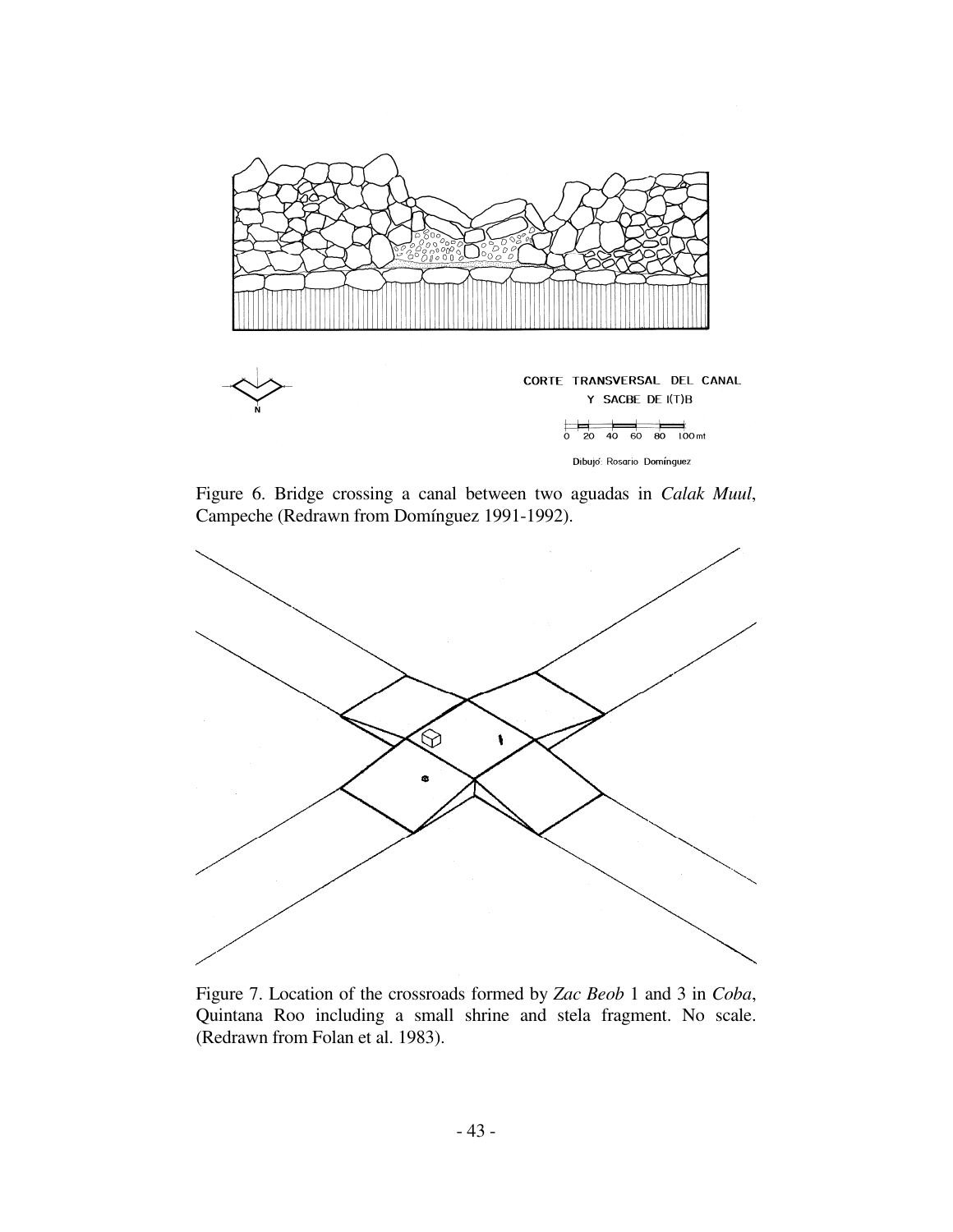

Figure 8. The *zac be* betweem *Ake* and *Itzmal* with a section missing between *Zic Pach* and *X-Em Na*. Also missing is the final section of the *zac be* from *Itzmal* and *Kantunil*. (See figure 5.) (Redrawn from Maldonado Cárdenas 1995).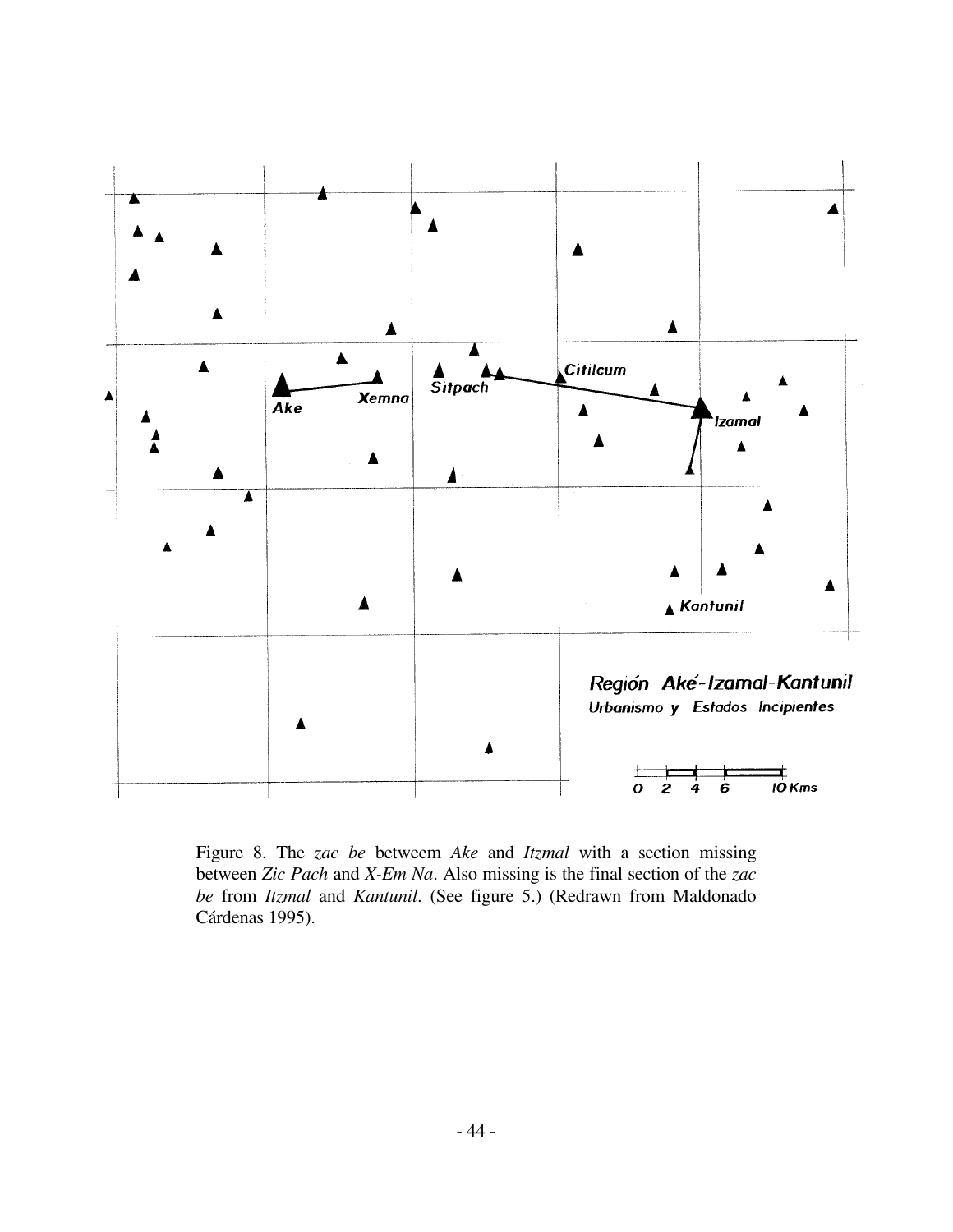

Figure 9. *Zac be* between *Uci* and *Zahcab* missing the section between *Kancab* and *Ucan Ha*. (Redrawn from Maldonado Cárdenas 1995).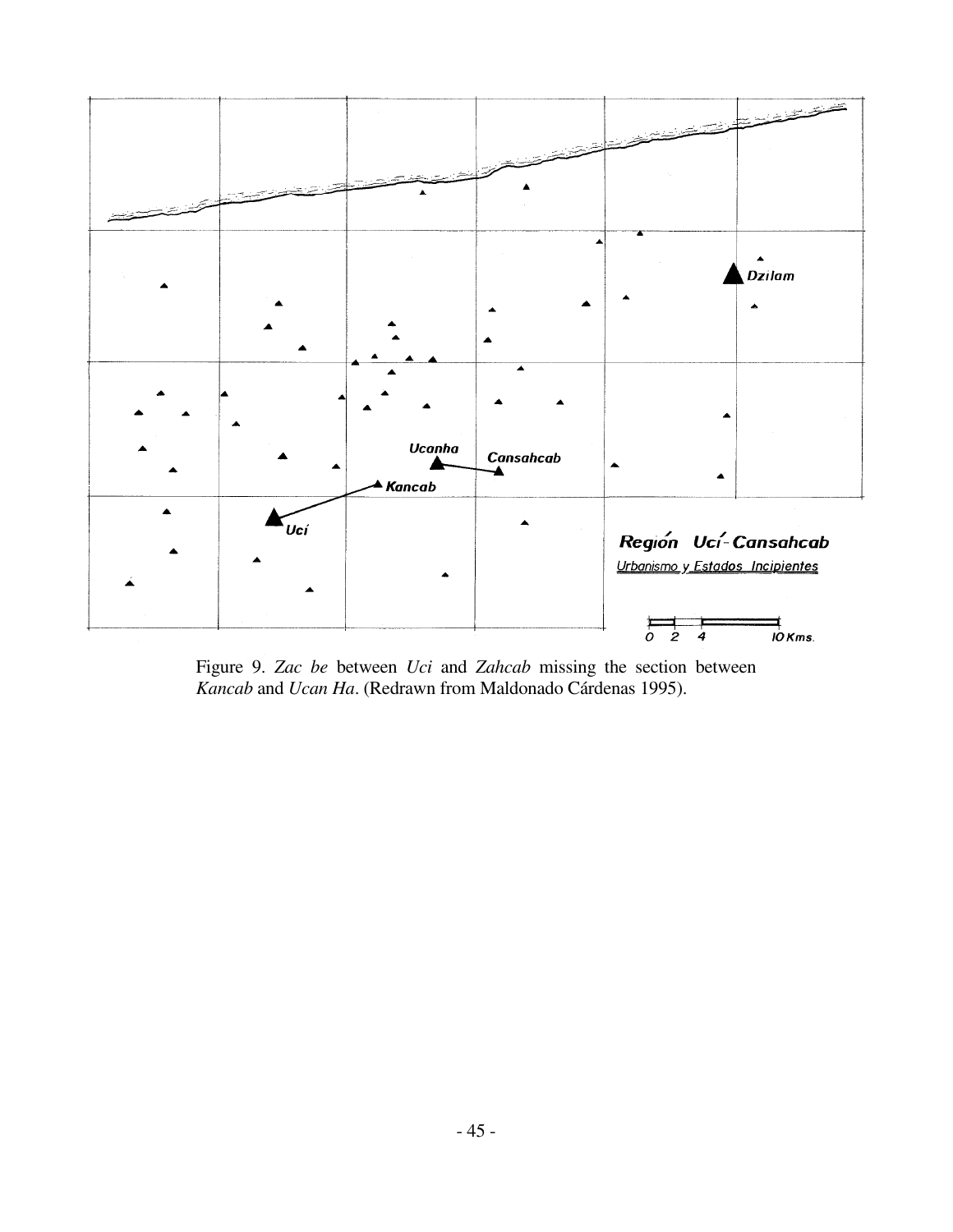

Figure 10. *Zac be* between *Uci* and *Kan Zahcab* with the section between *Kancab* and *Ucan Ha* completed. (Redrawn from Maldonado Cárdenas 1995).